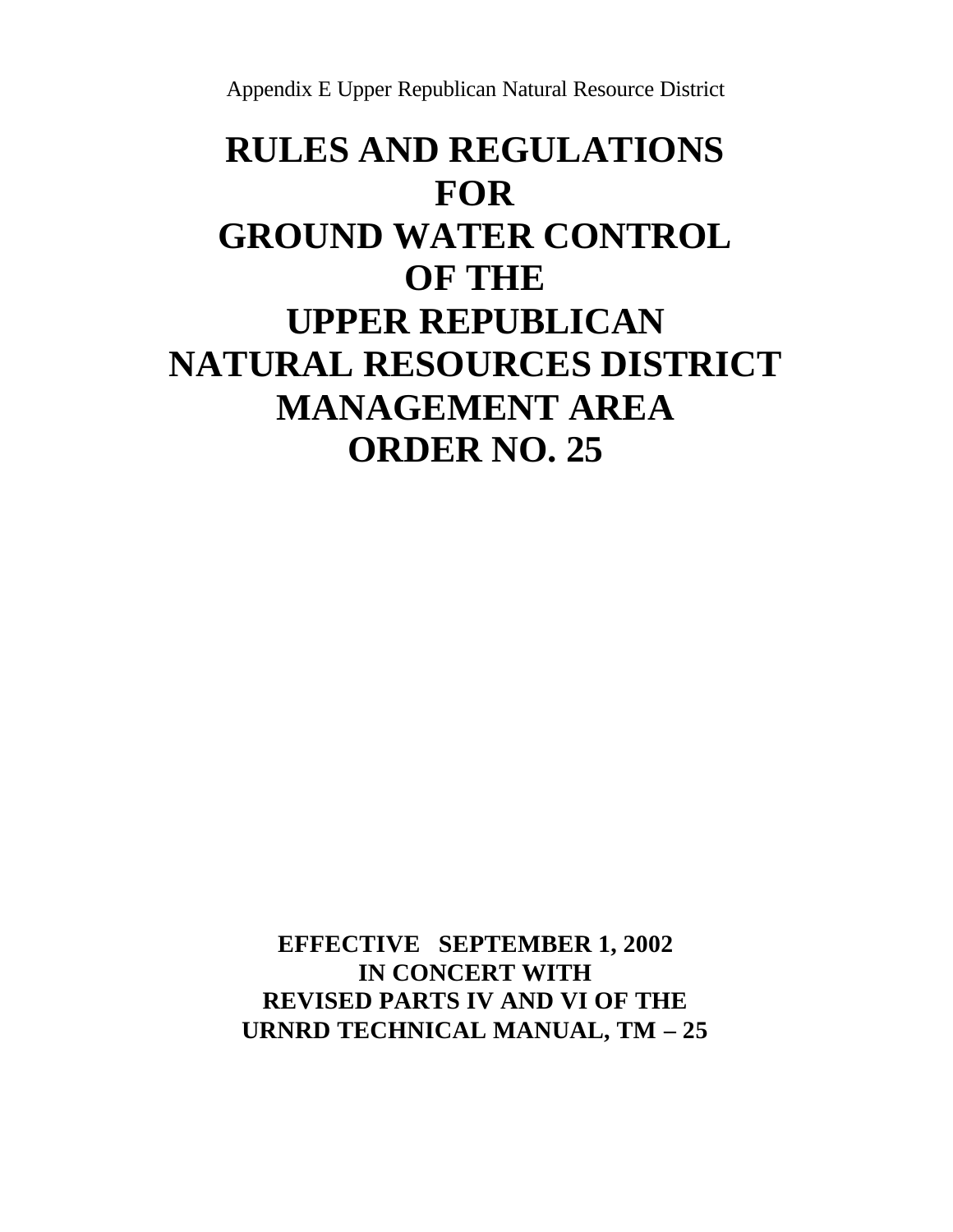## **TABLE OF CONTENTS**

| RULE 1:                 | <b>DEFINITIONS</b>                                            | 1  |
|-------------------------|---------------------------------------------------------------|----|
| <b>RULE 2:</b>          | <b>FLOWMETERS</b>                                             | 4  |
|                         | <b>RULE 3: IRRIGATED ACRES AND TRACTS</b>                     | 4  |
| <b>RULE 4:</b>          | <b>CRITICAL TOWNSHIPS</b>                                     | 4  |
| <b>RULE 5:</b>          | <b>WELL SPACING</b>                                           | 5  |
| <b>RULE 6:</b>          | <b>INACTIVE WELLS</b>                                         | 6  |
| <b>RULE 7:</b>          | <b>SUPPLEMENTAL WELLS</b>                                     | 7  |
| <b>RULE 8:</b>          | <b>PUMPING OF GROUNDWATER</b><br><b>ACROSS NRD BOUNDARIES</b> | 7  |
|                         | <b>RULE 9: ALLOCATIONS OF GROUNDWATER</b>                     | 7  |
| <b>RULE 10:</b>         | <b>POOLING</b>                                                | 8  |
| <b>RULE 11:</b>         | <b>TRANSFERS</b>                                              | 9  |
| <b>RULE 12:</b>         | <b>OFFSETS</b>                                                | 9  |
| <b>RULE 13:</b>         | <b>GROUNDWATER QUALITY</b>                                    | 9  |
| <b>RULE 14:</b>         | <b>MORATORIUM</b>                                             | 9  |
| <b>RULE 15:</b>         | <b>VARIANCES</b>                                              | 10 |
|                         | <b>RULE 16: PENALTIES</b>                                     | 10 |
| <b>RULE 17:</b>         | <b>GENERAL ENFORCEMENT PROVISIONS</b>                         | 10 |
| <b>RULE 18:</b>         | FORMAL ADJUDICATORY HEARINGS                                  | 10 |
| <b>RULE 19:</b>         | <b>TECHNICAL MANUAL</b>                                       | 10 |
| <b>RULE 20:</b>         | <b>SEVERABILITY OF RULES</b>                                  | 11 |
| <b>Board Signatures</b> |                                                               | 11 |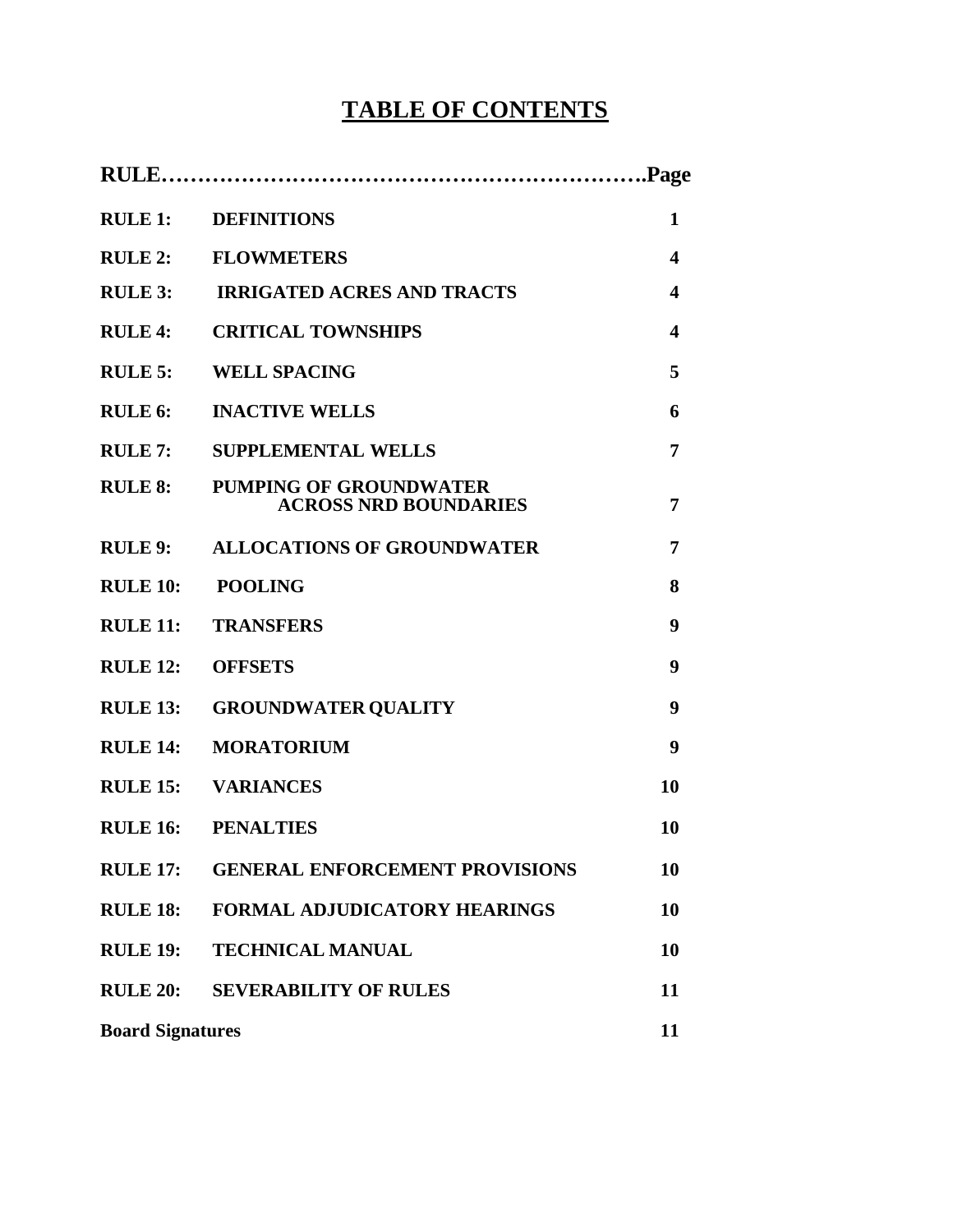## **STATE OF NEBRASKA UPPER REPUBLICAN NATURAL RESOURCES DISTRICT AMENDMENTS TO RULES AND REGULATIONS GROUNDWATER CONTROL -ORDER NO. 25**

Pursuant to Section 46-656.25, R.R.S. 1998, Rules and Regulations for Groundwater Control, Order No.25, and Technical Manual TM 25 adopted July 2, 2002, are amended as follows:

#### **RULE I: DEFINITIONS**

All words, terms and phrases used herein shall be given their common, every day meaning and usage. In addition:

- A. **Allocated Acres** shall mean the specific number of acres that have been Certified by the Board as eligible to be granted an allocation of groundwater.
- B. **Allocation** shall mean the amount of groundwater granted by the Board to a groundwater user, pursuant to these rules and regulations.
- C. **Board of Directors** or **Board** shall mean the elected Board of Directors of the Upper Republican Natural Resources District.
- D. **Certified Irrigated Acre** shall mean any acre of ground upon which groundwater is being applied for irrigation purposes, regardless of the source of the groundwater, that is properly equipped to apply groundwater for irrigation purposes, and that has an allocation and is certified as such by the Board. (**Also see Irrigated Acre**)
- E. **Certified Irrigated Tract** shall mean an irrigated tract, not exceeding 640 contiguous acres, consisting of Certified Irrigated Acres. **(Also see Irrigated Tract)**
- F. **Critical Township** shall mean any township within the Management Area designated as Critical under the criterion of Rule 4 herein, and in TM -25.
- G. **District** shall mean the Upper Republican Natural Resources District, which encompasses Chase, Dundy, and Perkins Counties, in the State of Nebraska.
- H. **Flowmeter** shall mean a device of a type or design approved by the Board, which, when installed, operated and maintained according to District specifications, measures and totalizes the amount of groundwater withdrawn.
- I. **Groundwater Irrigation Runoff** shall mean groundwater used for irrigation purposes which escapes from land owned, leased, or otherwise under the control of a groundwater user. Groundwater that becomes commingled with surface water runoff shall be treated as irrigation runoff; except that groundwater irrigation runoff, whether commingled with surface water or not, which reaches a stream becomes surface water and is not subject to these rules and regulations.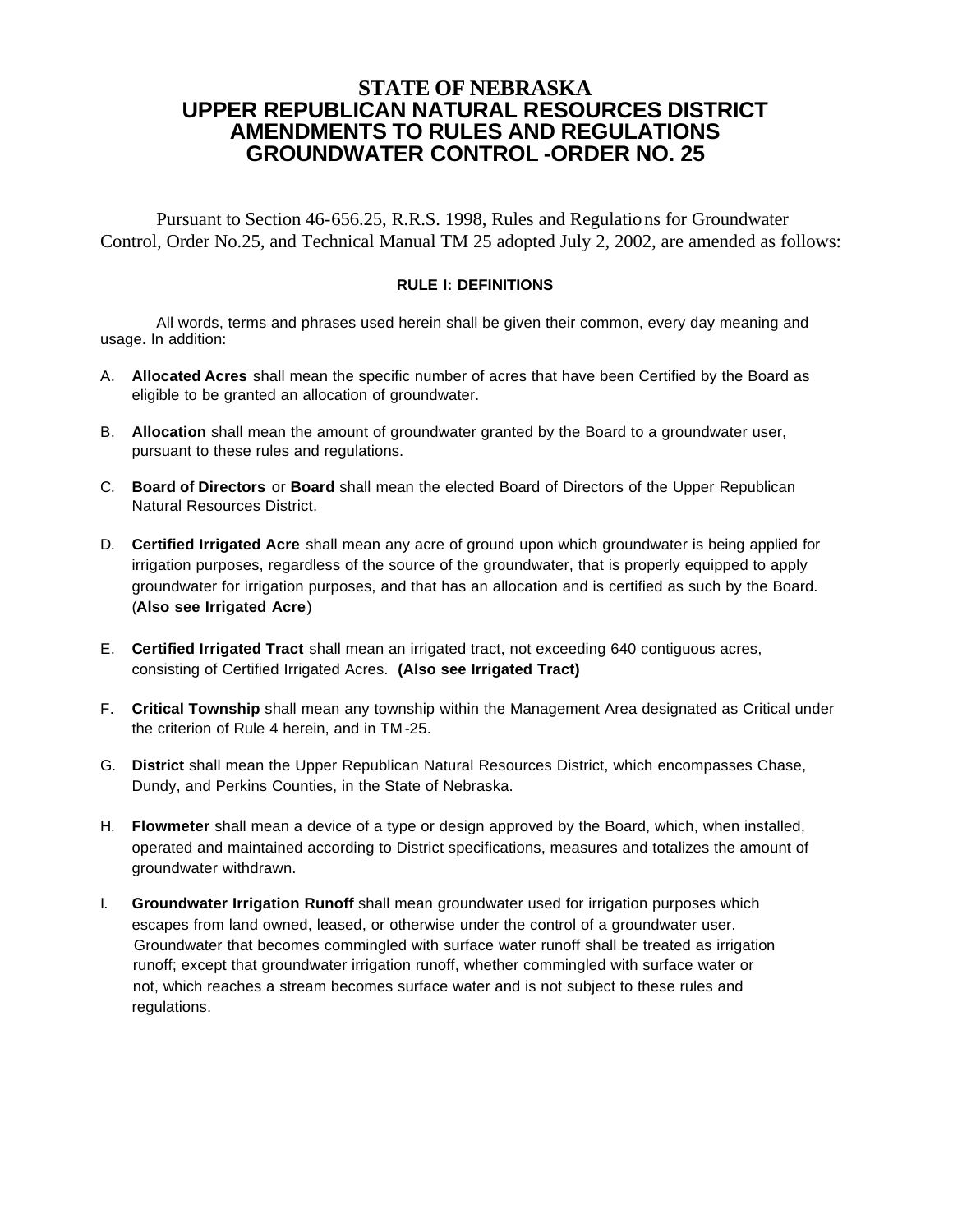- J. **Improper Groundwater Irrigation Runoff** shall mean the occurrence of groundwater irrigation runoff which causes or contributes to the: accumulation of water upon or beneath the surface of the lands of any person to their detriment, damage, or inconvenience; deterioration of water quality by depositing sediment and/or associated chemicals in surface water within the Management Area; and/or flow of groundwater to waste. Improper groundwater irrigation runoff is subject to the General Enforcement Provisions of Order No.25 and TM-25.
- K. **Irrigated Acre** shall mean any acre with a demonstrated or proven history of having been or currently being irrigated.
- L. **Irrigated Tract** shall mean any acres with a demonstrated or proven history of having been or currently being irrigated.
- M. **Management Area** shall mean all of Perkins, Chase and Dundy Counties and shall include the rock unit known as the Ogallala Formation and all other deposits of more recent geological age. That part of Dundy County lying south of the centerline of the Republican River and its North Fork Tributary, including the rock unit known as the Ogallala Formation and all other deposits of more recent geological age, is subject only to Rules 1, 2, 3, 4, 5, 6, 7, 8, 9(B, C, D, E, & F), 12,13, 14(A,C), 15, 16, 17, 18, 19 and 20; and supplemental counterparts in Part VI of the Technical Manual.
- N. **Offset** shall mean any deduction from an allocation.
- O. **Permit** shall mean a permit, granted by the Board, with conditions specified by the Board, for construction of a new well or a replacement well pursuant to these rules and regulations. All new and replacement wells, except Domestic and Range Livestock, shall require a permit after September 1, 2002 prior to construction of the well.
- P. **Person** shall mean a natural person, a partnership, a limited liability company, an association, a corporation, a municipality, an agency or political subdivision of the State or of the United States. The male pronoun shall include the female.
- Q. **Pooling** shall mean any contract approved by the Board in which groundwater allocations are combined.
- R. **Technical Manual** shall mean a publication of the District that contains technical, administrative, procedural, regulatory and other materials, the contents of which are incorporated into these rules by reference herein. The Technical Manual is available to the public.
- S. **Transfer** shall mean any arrangement approved by the Board in which the point of withdrawal, the point of use, or the type of use of an allocation is altered.
- T. **State** shall refer to the State of Nebraska.
- U. **Well** shall mean any water well as defined in Nebraska statutes, Sections 46-601.01, 46-635.01, 46- 1204.01, 46-1204.02, and 46-1212, R.R.S. For the purposes of these rules and regulations, wells are further defined and classified as follows:
	- 1. **Domestic Wells** are wells used by a person or by a family unit or household for normal household uses and for the irrigation of lands not exceeding two acres in area for the growing of gardens, orchards, and lawns. Such wells are exempt from application of these rules.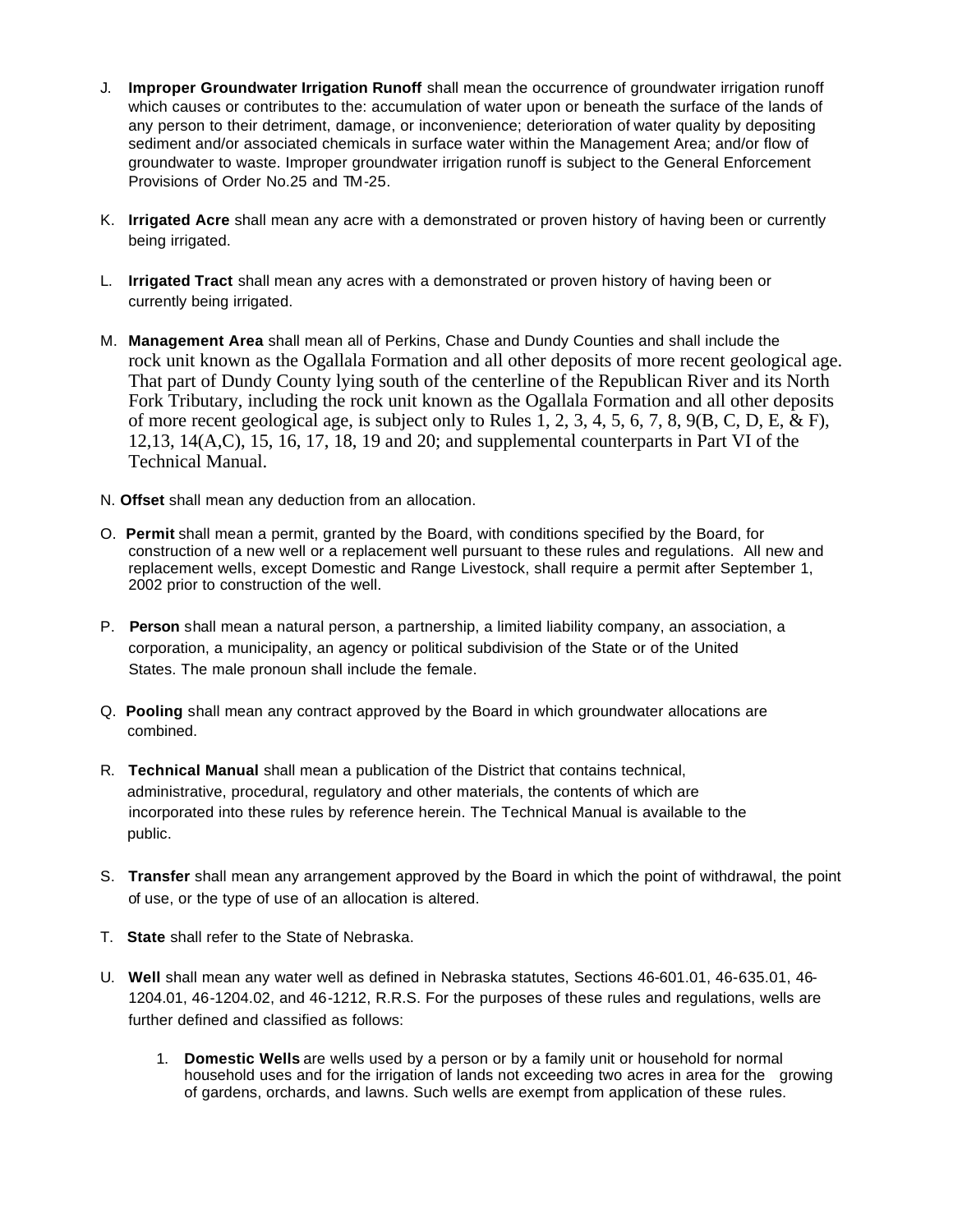- 2. **Range Livestock Wells** are wells, which are used for the watering of range livestock, and other uses of water directly related to the operation of a pasture or range. Such wells are exempt from application of these rules except for Rule 1-U-8.
- 3. **Irrigation Wells** are active wells that are fully equipped, and used for the pumping of groundwater to irrigated acres for the production of crops. Such wells must have a permit, Certified Acres, and an allocation; and be used in conjunction with a flowmeter located in the **District**
- 4. **Commercial Livestock Wells** are wells which are used for the watering of livestock and other uses directly related to the operation of a feedlot or other confined livestock operation or dairy. Such wells must have a District permit and water allocation; and be used in conjunction with a flowmeter located in the District.
- 5. **Back-up Wells** are wells designed for confined livestock and dairy operations and which operate only in emergencies when the main well fails. Back-up wells shall not be operated simultaneously with the commercial livestock wells, which they back up. Such wells must have a permit and any water pumped from such shall be accounted against the allocation for the well it backs up. Such well must be used in conjunction with a flowmeter located in the District.
- 6. **Industrial Wells** are wells used in manufacturing and commerce operations, and/or watering and maintenance of golf courses. Such wells must have a permit and an allocation; and be used in conjunction with a flowmeter located in the District.
- 7. **Municipal Wells** are wells owned and used by municipalities for public water supply. Such wells must have a permit and an allocation; and be used in conjunction with a flowmeter located in the District.
- 8. **Commingled Wells** are water wells that are commingled, combined, clustered, or joined with any other water well or wells or other water source, other than a water source used to water range livestock, after August 31, 1998. Such wells shall be considered one water well and the combined capacity shall be used as the rated capacity. Such wells must, prior to operation, have a permit and an allocation, and be used in conjunction with a flowmeter located in the District.
- 9. **Supplemental Well** is any well, the water from which is commingled with the water from any other well for irrigation purposes.
- 10. **Replacement Well** shall mean a well as defined by Section 46-602(3), R.R.S
- 11. **Abandoned Well** shall mean a well as defined by Section 46-1204.01, R.R.S.
- 12. **Inactive Status Well** shall mean a well as defined by Section 46-1207.02, R.R.S. The owner of any permitted well must notify the District when an active well is placed in inactive status.
- 13. **Monitoring Well** shall mean a well as defined by 178 NAC 12 at 002, Nebraska Department of Health and Human Services.
- 14. **Observation Well** shall mean a well as defined by 178 NAC 12 at 002, Nebraska Department of Health and Human Services.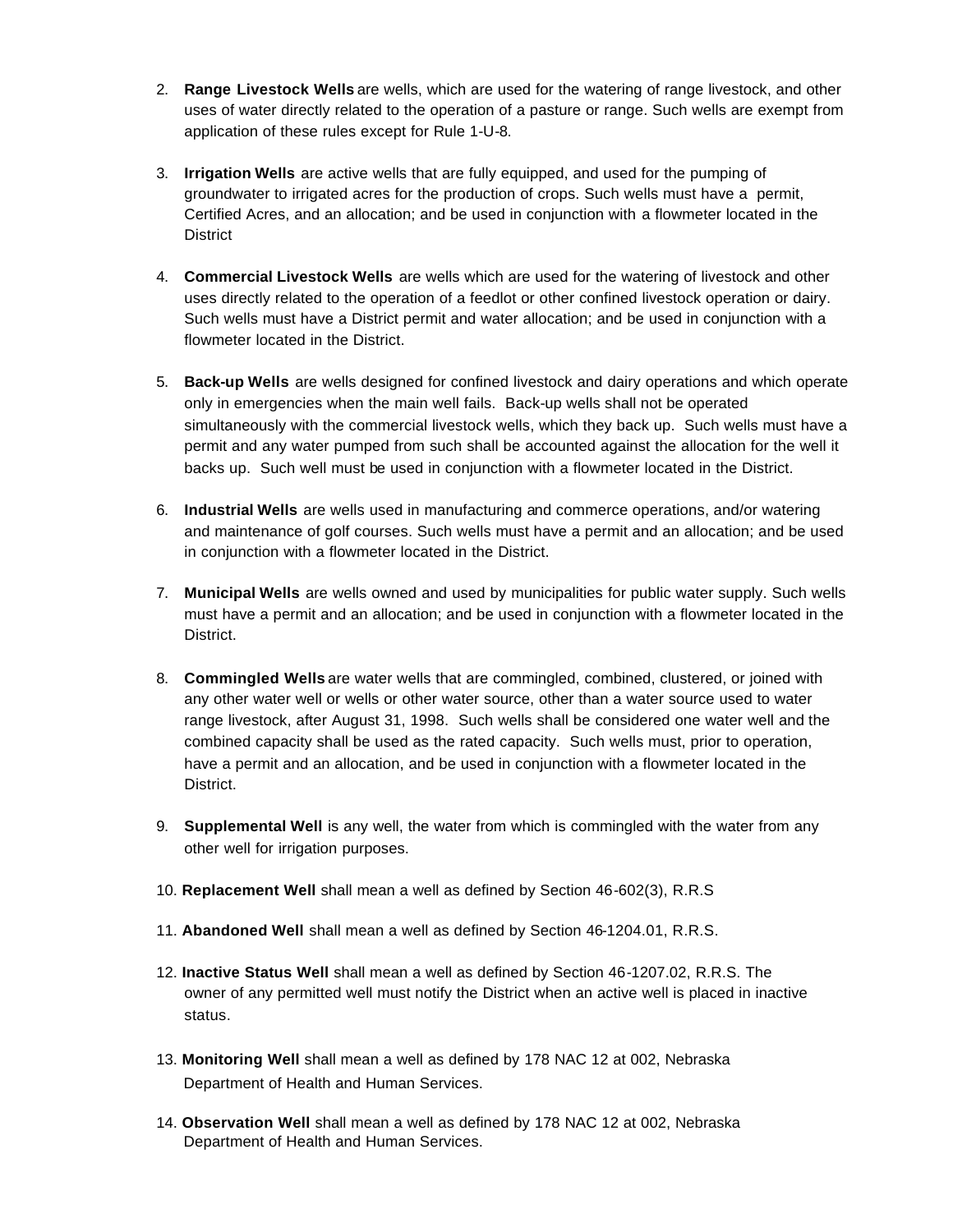15. **Illegal Well** shall mean a well as defined by Sections 46-656.07(5) and 46-1207.01, R.R.S.

*See District Technical Manual for technical, administrative, procedural, regulatory, and other materials related to this Rule.* 

#### **RULE 2: FLOWMETERS**

After the effective date of Order 25, all wells requiring permits shall be equipped with flowmeters or other device or method approved by the Board. Owners or operators of such wells shall allow the District staff to determine from the flowmeters, by January 15 of each year, the amount of groundwater withdrawn from each well during the preceding calendar year.

*See District Technical Manual for technical, administrative, procedural, regulatory, and other materials related to this Rule. See especially, "Flowmeters", pages* 12 & 13, *Part VI, TM-25.* 

#### **RULE 3: IRRIGATED ACRES AND TRACTS**

- A. The total number of acres irrigated in the District, belonging to or under the control of every groundwater user, must be reported annually to the District
- B. Wells drilled in Critical Townships after August 31, 1998, shall not be deemed to be irrigating more than 130 acres for groundwater allocation purposes, except for replacement wells, which shall be deemed to irrigate the same number of Certified Acres as the well being replaced. Wells without allocations that are returned to service after being idled, are subject to the 130-acre maximum limitation, or the previously irrigated acres if less than 130 acres.
- C. The Board will specify the number of Certified Irrigated Acres on each Certified Irrigated Tract for each groundwater user. Failure of the groundwater user to confirm the number of acres irrigated under his ownership or control shall preclude the Board from granting an allocation to such user. *See District Technical Manual for technical, administrative, procedural, regulatory, and other materials related to this Rule. See especially "Irrigated Acres and Tracts", page* 13 & 14, *Part VI; TM-25.*

#### **RULE 4: CRITICAL TOWNSHIPS**

Critical Townships are those townships that have a three-year average annual decline of the groundwater table exceeding one-fourth of one percent of the saturated thickness of the aquifer in that township as deteffi1ined by yearly groundwater measurements of observation and continuous recorder wells throughout the Management Area. Townships designated as Critical are listed in the District Technical Manual; and shall remain designated as Critical for a minimum of five years.

*See District Technical Manual for a list of designated Critical Townships; and technical, administrative, procedural, regulatory, and other materials related to this Rule. See especially "Critical Townships", pages*  14,15 & 16, *Part VI; TM-25.* 

#### **RULE 5: WELL SPACING**

Spacing of all wells, for which District permits are required, and regardless of ownership and classification, must be approved by the Board prior to drilling the well. The following regulation applies to the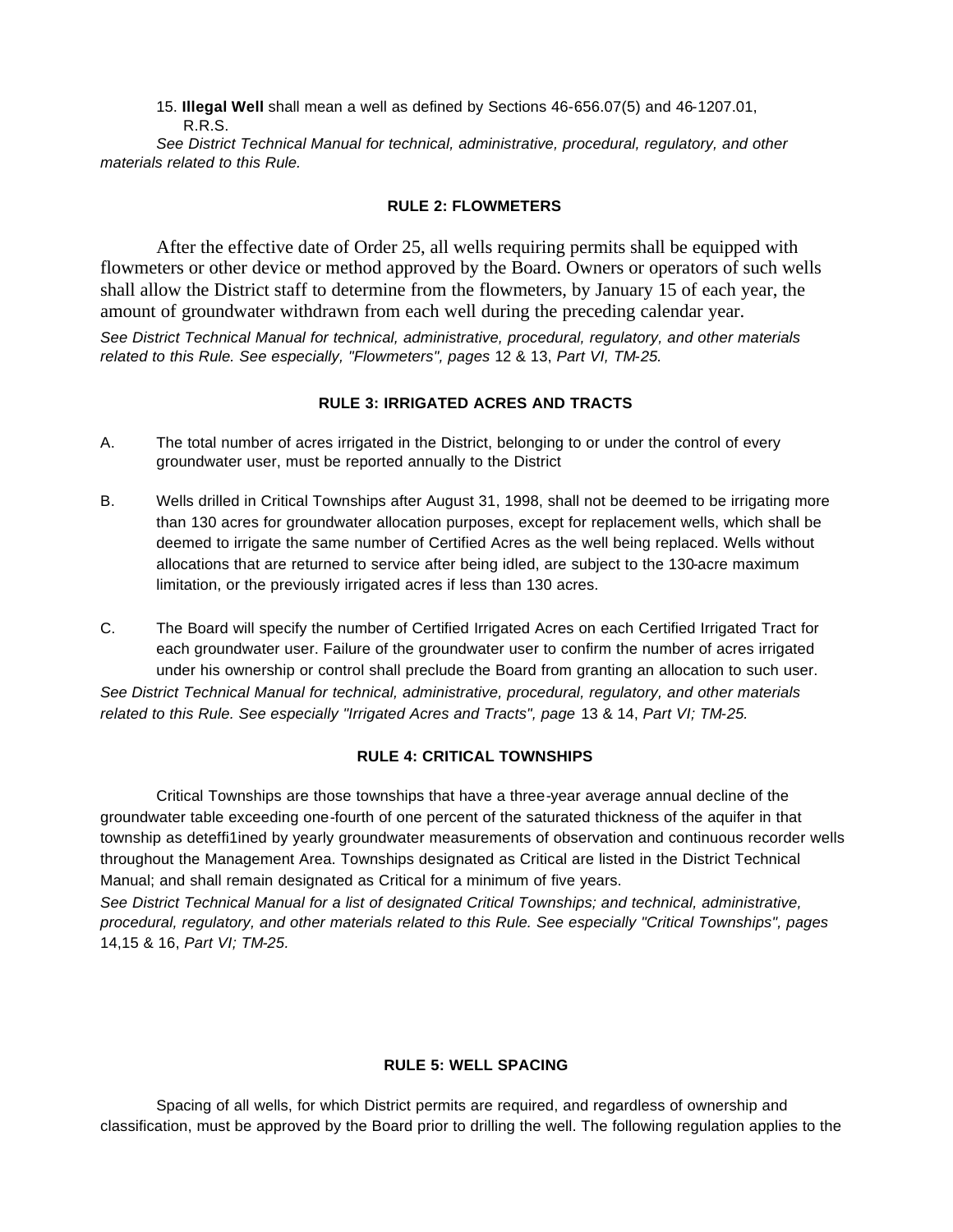spacing of all wells subject to these rules and regulations and receiving permits from the District:

- A. In Non-Critical Townships:
	- 1. New Wells Any irrigation, commercial livestock, industrial, or municipal well drilled in a Non-Critical Township after August 31, 2000, must be at least 1,320 feet from any domestic, livestock, irrigation, commercial livestock, industrial or municipal well not belonging to the owner or controller of the land upon which the new well is established.
	- 2. Replacement Wells -With the exception of A.2.(a), any irrigation, commercial livestock, industrial, or municipal well drilled in a Non-Critical Township as a replacement well after August 31,2000, must be at least 1,320 feet from any domestic, livestock, irrigation, commercial livestock, industrial or municipal well not belonging to the owner or controller of the land upon which the replacement well is to be established.
		- (a) If the well to be replaced is within 1,320 feet of a domestic, livestock, irrigation, commercial livestock, industrial or municipal well not belonging to the owner or controller of the land upon which the replacement well is to be established, the replacement well must be drilled within 150 feet of the well it replaces.
- B. In Critical Townships:
	- 1. New Wells Any irrigation, commercial livestock, industrial, or municipal well drilled in a Critical Township after August 31, 2000, must be at least 1,320 feet from any domestic or livestock well, and 5,280 feet from any other well not belonging to the owner or controller of the land upon which the new well is established.
	- 2. Replacement Wells -With the exception of B.2.(a), any irrigation, commercial livestock, industrial, or municipal well drilled in a Critical Township as a replacement well after August 31, 2000, must be at least 1,320 feet from any domestic or livestock well and 5,280 feet from any irrigation, commercial livestock, industrial or municipal well not belonging to the owner or controller of the land upon which the replacement well is established.
		- (a) If the well to be replaced is within 1,320 feet of a domestic or livestock well, or within 5,280 feet of any irrigation, commercial livestock, industrial or municipal well not belonging to the owner or controller of the land upon which the replacement well is to be established, the replacement well must be drilled within 150 feet of the abandoned well it replaces.
- C. In the event any Statute of the State of Nebraska prescribes any well spacing requirement that is more stringent or restrictive than the well spacing requirement of Rule 9, the State Statute shall prevail.

 *See District Technical Manual for technical, administrative, procedural, regulatory, and other materials related to this Rule. See especially "Well Spacing", pages* 16 & 17, *Part VI, TM-25.* 

#### **RULE 6: INACTIVE STATUS WELLS**

The Board may approve the placing of Active Wells into Inactive Status at the request of the well owner or their legally appointed representative.

A. All wells being placed into an Inactive Status shall conform to all relevant State statutes including those specifications defined in Section 46-1207.02 as follows: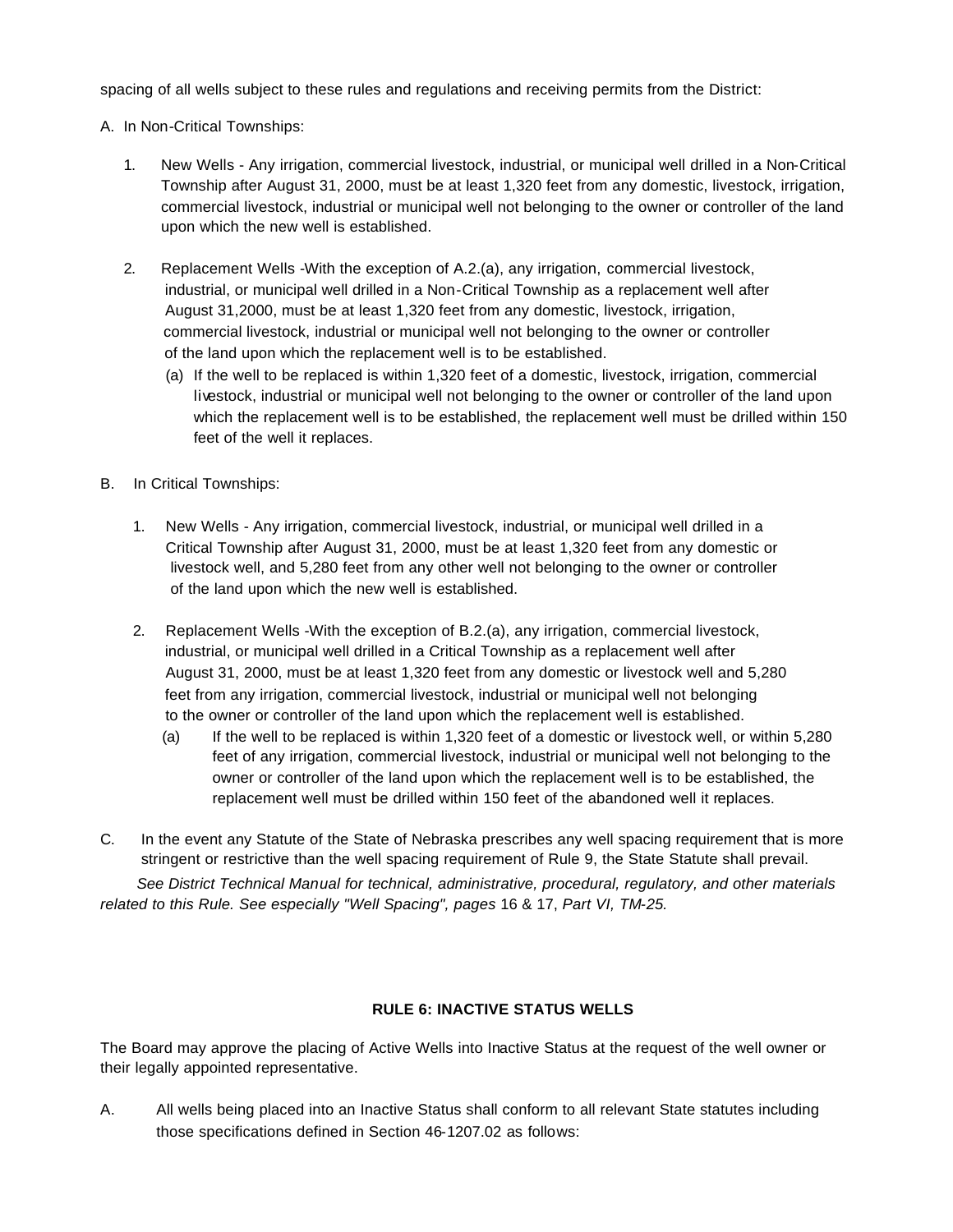- 1. The water well does not allow impairment of the water quality in the well or of the Groundwater encountered by the well;
- 2. The top of the water well or water well casing has a water-tight, welded or threaded cover or some other water-tight means to prevent its removal without the use of equipment or tools to prevent unauthorized access, to prevent a safety hazard to humans and animals, and to prevent illegal disposal of waste or contaminants into the water well; and
- 3. The water well is marked so as to be easily visible and located and is labeled or otherwise marked so as to be easily identified as a water well and the area surrounding the water well is kept clear of brush, debris, and waste material.
- B. The well shall be marked in a permanent form with the Registration Number as a clearly legible engraving, raised metal embossing of the characters, or on a metal plate permanently welded, riveted or bolted to the casing.
- C. Both the State and the District must be notified within 60 calendar days of when the change to Inactive Status is achieved and any subsequent changes of the status of the well.
- D. While in a Board approved Inactive Status the Well will

1) maintain the approved Certified Irrigated Acres and Certified Irrigated Tract associated with it;

2) maintain the Allocation amount current at the time the Board approved the Well being made Inactive:

3) NOT accumulate additional Allocation amounts for the years it is in Inactive Status; and

4) Re-enter Active Status with the Allocation amount it went into Inactive Status with plus any remaining Allocation left for the Allocation period in which it is made Active again.

E. Failure to comply with and maintain the provisions of A, B, and C above will make the Well an Illegal Well.

*See District Technical Manual for technical, administrative, procedural, regulatory, and other materials related to this Rule.* 

## **RULE 7: SUPPLEMENTAL WELLS**

No permit shall be granted for any supplemental well as defined in Rule l-U-9. *See District Technical Manual for technical, administrative, procedural, regulatory, and other materials related to this Rule.* 

#### **RULE 8: PUMPING OF WATER ACROSS NRD BOUNDARIES**

Groundwater pumped from another NRD to this District, or from this District to one or more other Districts, shall be subject to the Rules and Regulations of all involved Districts.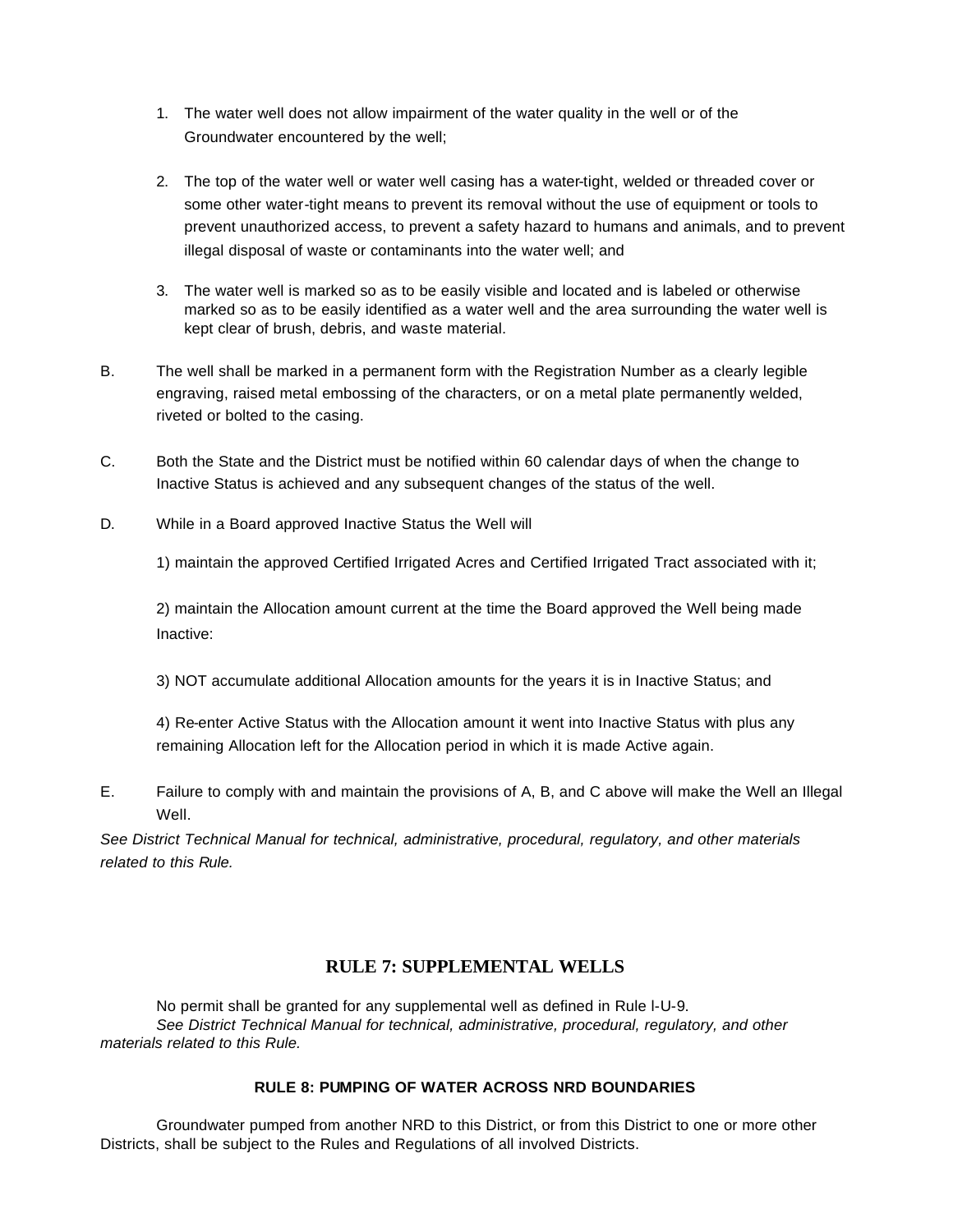*See District Technical Manual for technical, administrative, procedural, regulatory, and other materials related to this Rule.* 

#### **RULE 9: ALLOCATIONS OF GROUNDWATER**

- A. Each Certified Irrigated Acre within a Certified Irrigated Tract is hereby granted a basic allocation of 72.5 acre inches for the period commencing January 1, 2003 and terminating December 31, 2007.
	- 1. Groundwater users pumping less than the total basic allocation together with unused carryforward from prior allocation periods may carry the total forward to subsequent allocation periods.
	- 2. If, at the termination of the allocation period, any groundwater user has exceeded his allocation and banked carryforward, his basic allocation for the next allocation period shall be reduced by the number of acre-inches by which he exceeded said allocation and carryforward.
	- 3. Certified Acres in the Federal Conservation Reserve Program (CRP) shall not receive an allocation during the term enrolled. Certified Irrigated Acres being removed from the CRP shall be granted an allocation prorated to the years remaining in the allocation period. In addition, upon removal from the CRP, each Certified Acre shall receive the total of the carryforward brought into the 5-year allocation period in effect at the time of enrollment plus the sum of the annualized allocation of 14.5 inches minus the inches used for each year of the allocation period prior to the year of enrollment.
	- 4. On or before March 1, 2006 the Board of Directors shall commence deliberations concerning groundwater allocations for the succeeding allocation period to start January 1, 2008. Such deliberations shall be completed before August 31, 2006, and an allocation for the succeeding allocation period shall be established.
- B. All Industrial Wells shall have an allocation prior to operation. The owner of each industrial well shall, on or before January 15 of each year, apply for an allocation for that calendar year on forms provided by the District.
- C. Commercial Livestock Wells may be allocated an annual maximum of 22-acre feet per 1000 animal units, designated for an approved capacity.
- D. Each municipality is hereby granted without further application, an annual allocation computed as designated in the District Technical Manual.
- E. Allocations for any and all wells may be amended, reduced, increased, or made subject to limitations or conditions upon notice and hearing.
- F. The District may institute formal adjudicatory proceedings, or take any other legal action authorized or permitted by law, to prohibit further withdrawal of groundwater whenever any groundwater user has exhausted his allocation during or before termination of any allocation period; or has in any other way violated the amount, limitations, or conditions of his allocation. In the event of such action, no groundwater may be withdrawn until the groundwater user has adhered to District Rules and Regulations.

*See District Technical Manual for technical, administrative, procedural, regulatory, and other materials related to this Rule. See especially "Allocations of Groundwater", pages* 18 & 19, *Part VI, TM-25.* 

#### **RULE 10: POOLING**

The Board may approve pooling of groundwater allocations. The Board will consider the utility of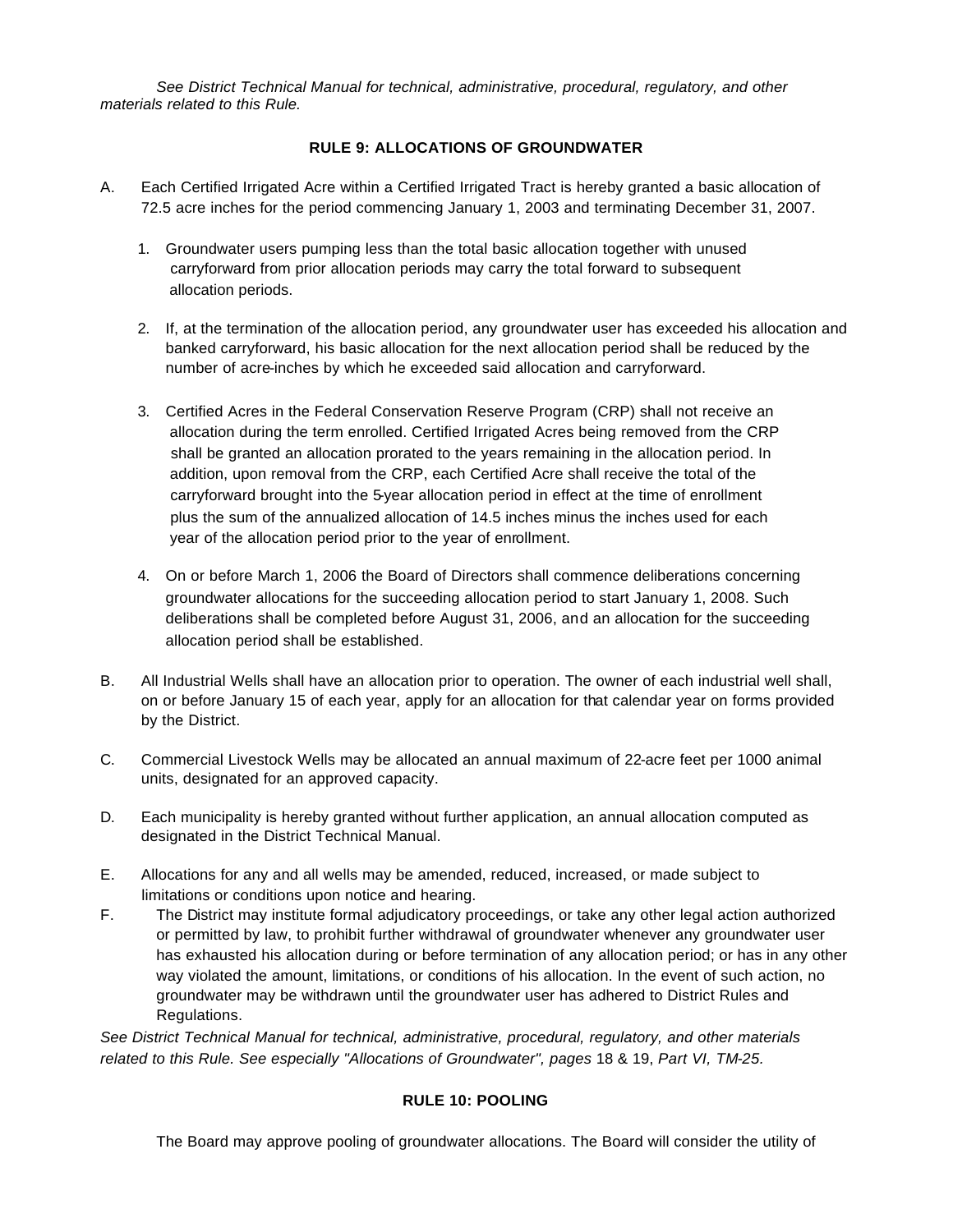replacing Pooling, as it now exists, with a Transfer system. The Transfer system, if approved, would be in place by January 1, 2004.

- A. No new pooling contract shall be approved which contains any Certified Irrigated Tract, which has no unused allocation or carryforward of groundwater .
- B. Pooling contracts involving lands within a Critical Township and a non-Critical Township can only be accomplished if such lands are contiguous.
- C. Pooling contracts will be permitted only between individuals, partnerships and corporations and other owners of Certified Irrigated Tracts when accompanied by proof of ownership or an appropriate power of attorney.
- D. A pooling contract shall not result in more groundwater being withdrawn from the aquifer within a Critical Township than the groundwater user has been allocated for Certified Irrigated Acres in Certified Irrigated Tracts within that Critical Township.
- E. Upon the termination of any pooling contract, proof of ownership must be provided
- F. Pooling contracts, or changes to pooling contracts, must be submitted in writing with all required signatures to the District on or before March 31 of the year and approved by the Board before they are implemented.
- G. Certified Irrigated acres in the Federal Conservation Reserve Program, or any successor thereto, may not be involved in any pooling contract.
- H. A Certified Irrigated Tract removed from the Federal Conservation Reserve Program may not be part of a pooling contract within five (5) years of the date said Tract is removed.
- I. If a change of ownership of any Certified Irrigated Tract in a pooling contract occurs, the unused groundwater allocation for said Tract shall remain with said Irrigated Tract. The Board may, upon the written request of the owner or owners of the Tract(s), equalize the unused groundwater allocation among the irrigated acres involved.
- J. Purchased Certified Irrigated Tracts or purchased dry land tracts to be developed for irrigation, will not be eligible to be pooled with any other Certified Irrigated Tracts or Tracts for a period of three (3) irrigation seasons from the date the purchase is made. Tracts that are purchased may be pooled if originally in the same pooling contract.

*See District Technical Manual for technical, administrative, procedural, regulatory, and other materials related to this Rule* 

#### **RULE 11: TRANSFERS**

Board approval must be received for transfer of all or a portion of any groundwater allocation to another tract or use.

Transfers will only be allowed to wells in those areas where the Board, after reviewing all the available and relevant information, determines that the water level in the area proposed to receive the transfer will not decline at a rate in excess of .0025 percent of the Saturated Thickness of the aquifer in the next 3 years.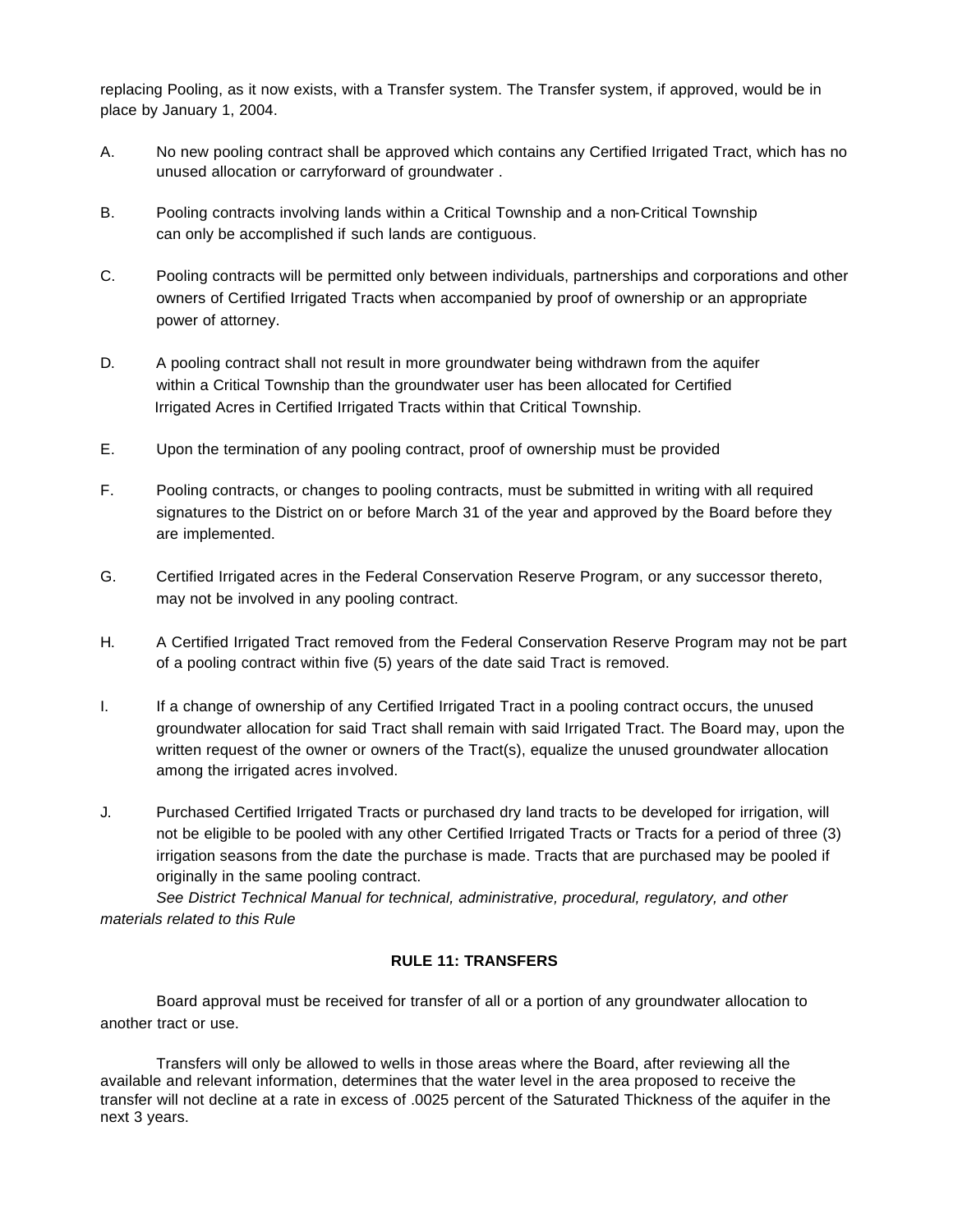In making its decision the Board may use the following information obtained by application of the Annual Allowable Withdrawal Model as described on pages 8 and 9 of Technical Manual 25. The Board may use information including but not limited to the trend of change in the level of the aquifer over time from District records, other transfers into the area in proximity to the receiving well, the total usage in proximity to the receiving well, and other factors that would increase the rate of consumptive use in the area of the receiving well in making its decision.

*See District Technical Manual for technical, administrative, procedural, regulatory, and other materials related to this Rule. See especially "Transfers", page* 20, *Part VI; TM-25.* 

#### **RULE 12: OFFSETS**

The Board may establish Offsets as fees for the transfer of allocations or as part of establishing and operating a District Water Banking program.

*See District Technical Manual for technical, administrative, procedural, regulatory, and other materials related in this Rule.* 

#### **RULE 13: GROUNDWATER QUALITY**

The Board shall implement procedures to monitor and protect the quality of the aquifers underlying the District. All areas in the District shall be considered as Phase I areas until at least September 1, 2003. *See District Technical Manual for technical, administrative, procedural, regulatory, and other materials related to this Rule. See especially "Groundwater Quality", pages* 19, 20, & 21, *Part VI; TM-25.* 

#### **RULE 14: MORATORIUM**

- A. The Board having found that depletion of the groundwater supply in the Management Area is so excessive that the public interest cannot be protected solely through the implementation of the controls adopted pursuant to Subsection (7) of Section 46-656.25 R.R.S., no additional well permits, except as provided for in Paragraph C below, shall be issued within the Management Area for the period September 1, 2002 through August 31, 2003.
- B. Additional groundwater allocations may not be granted, except as provided for in Paragraph C below, within the Management Area for the period September 1, 2002 through August 31, 2003.
- C. The Board may, upon further deliberation, and notice and hearing, open designated areas of the District to additional well permits and allocations, subject to the application of a quantitative method for specifying allowable withdrawal for the area, total allocations granted for the area, and any additional withdrawals that may be allowed in the area, as specified by the quantitative method adopted by the Board. The adopted method shall consider estimates of the following factors for the area under consideration: allowable depletion; specific yield; the shape and dimensions of the spatial area under consideration for management purposes; average saturated thickness of the aquifer within the area; proportion of the saturated thickness the Board will allow to be depleted in 100 years; precipitation recharge; recharge from irrigation application; and the amount of recharge that is available for appropriation in the area.

*See District Technical Manual for technical, administrative, procedural, regulatory, and other materials related to this Rule.* 

#### **RULE 15: VARIANCES**

The Board may grant variances from the strict application of these rules and regulations upon good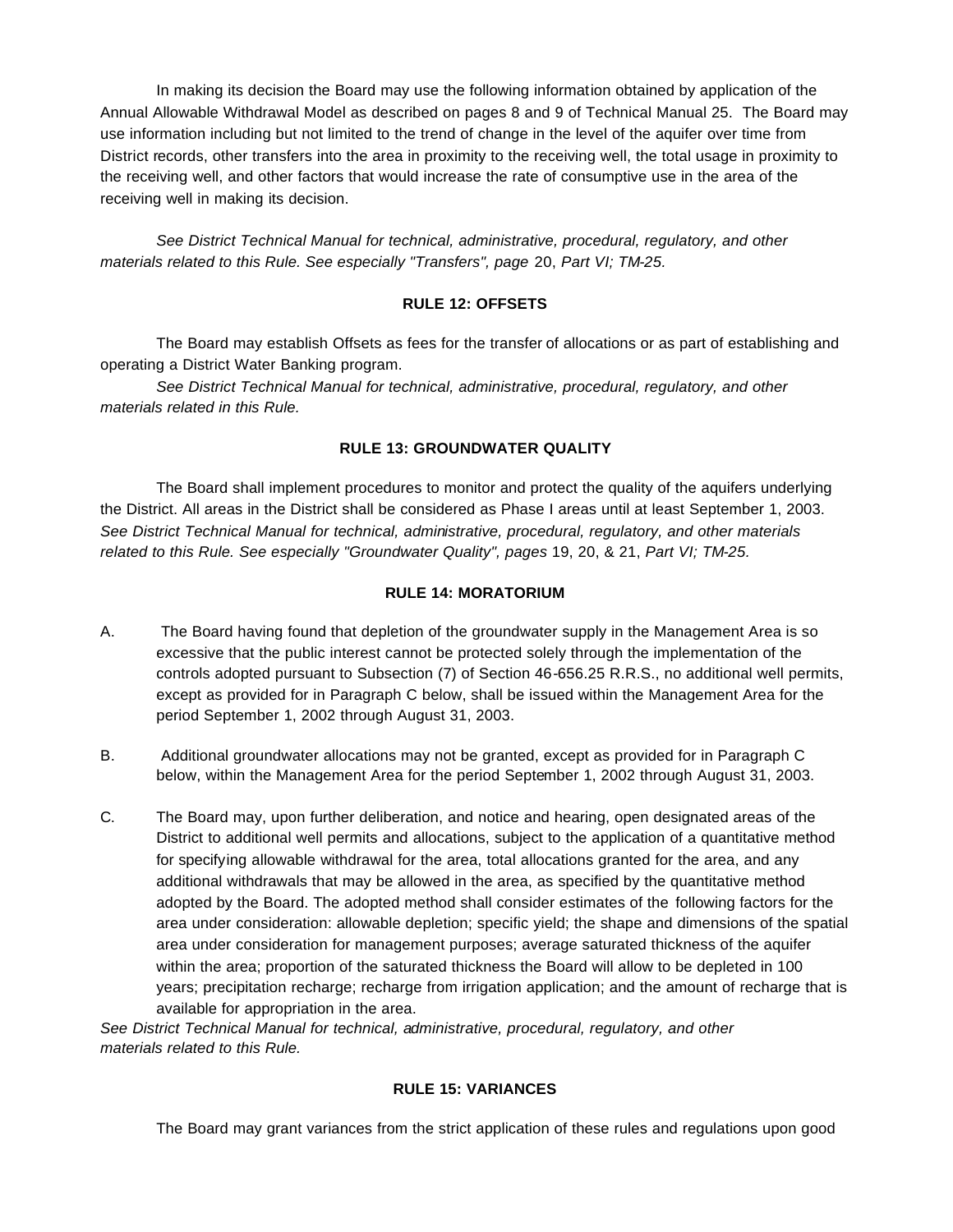cause shown.

*See District Technical Manual for technical, administrative, procedural, regulatory, and other materials related to this Rule.* 

#### **RULE 16: PENALTIES**

Any groundwater user found to be in violation of these rules and regulations may be required to cease and desist withdrawing groundwater until such time as he is in compliance.

*See District Technical Manual for technical, administrative, procedural, regulatory, and other materials related to this Rule.* 

#### **RULE 17: GENERAL ENFORCEMENT PROVISIONS**

The District shall enforce these rules and regulations in conformance with the General Enforcement Provisions set out in Part VI of the District Technical Manual (TM -25).

*See District Technical Manual for technical, administrative, procedural, regulatory, and other materials related to this Rule. See especially "General Enforcement Provisions", page* 22, *Part VI TM-25.* 

#### **RULE 18: FORMAL ADJUDICATORY HEARINGS**

Formal Adjudicatory Hearings shall be conducted in conformance with the procedures set out in the District Technical Manual (TM -25).

*See District Technical Manual for technical, administrative, procedural, regulatory, and other materials related to this Rule. See especially "Formal Adjudicatory Hearing", page* 23, *Part VI TM-* 25.

#### **RULE 19: DISTRICT TECHNICAL MANUAL**

Supplemental Rules and Regulations specified in Part VI of the District Technical Manual (TM-25) are incorporated into, and considered as an integral part of these rules and regulations and are applicable in concert with the rules and regulations specified herein as the Rules and Regulations for Groundwater Control of the Upper Republican Natural Resources District Management Area.

#### **RULE 20: SEVERABILITY OF RULES**

If any rule or any part of any rule herein and/or in the District Technical Manual shall be declared invalid or unconstitutional, such declaration shall not affect the validity or constitutionally of the remaining portions thereof.

**Adopted this 2nd day of July 2002.** 

**This amendment to Rules and Regulations for Groundwater Control of the Upper Republican Natural Resources District Management Area shall be effective commencing September 1, 2002.** 

 **UPPER REPUBLICAN NATURAL RESOURCES DISTRICT**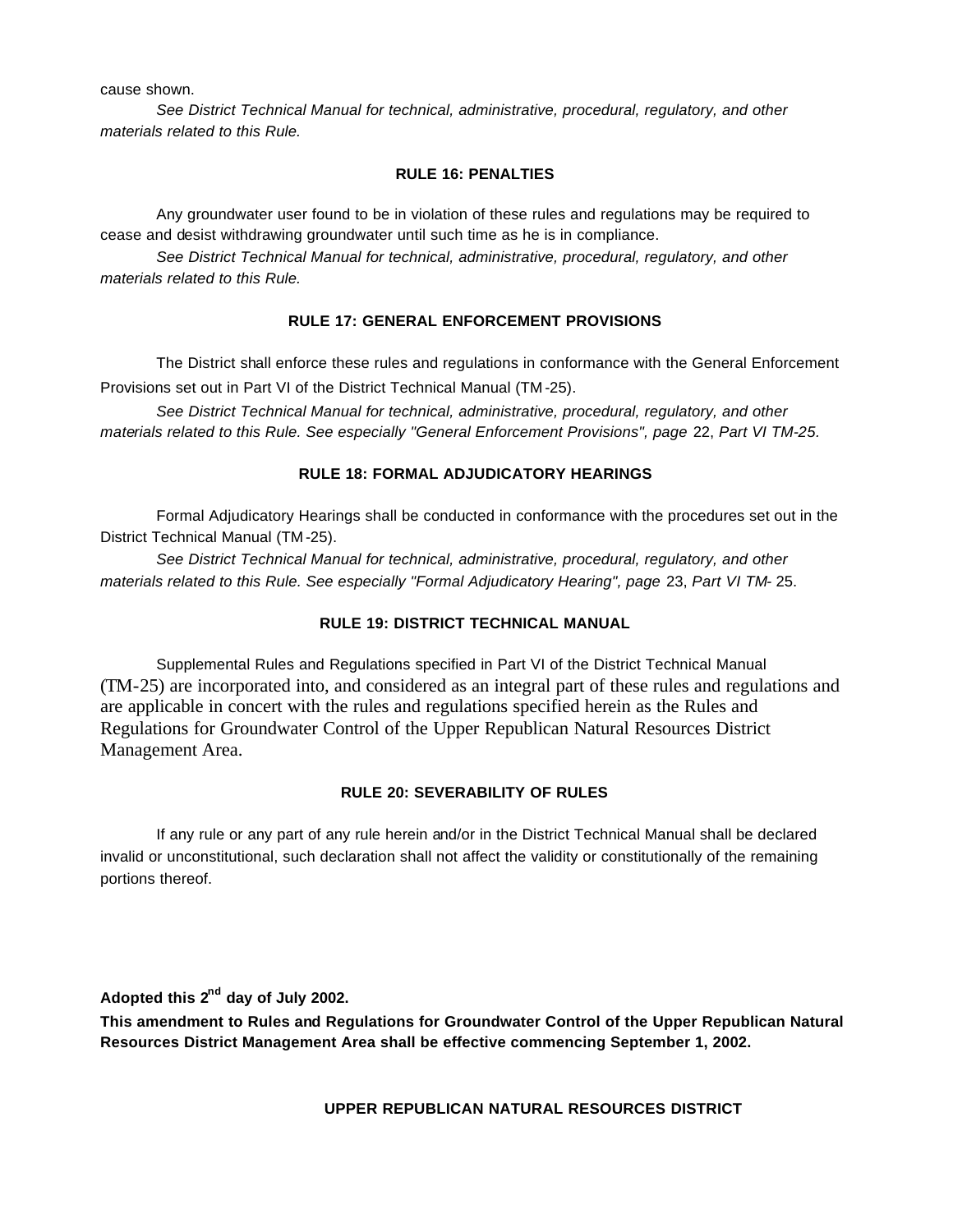Robert Ambrosek, Chairman

**ATTEST:**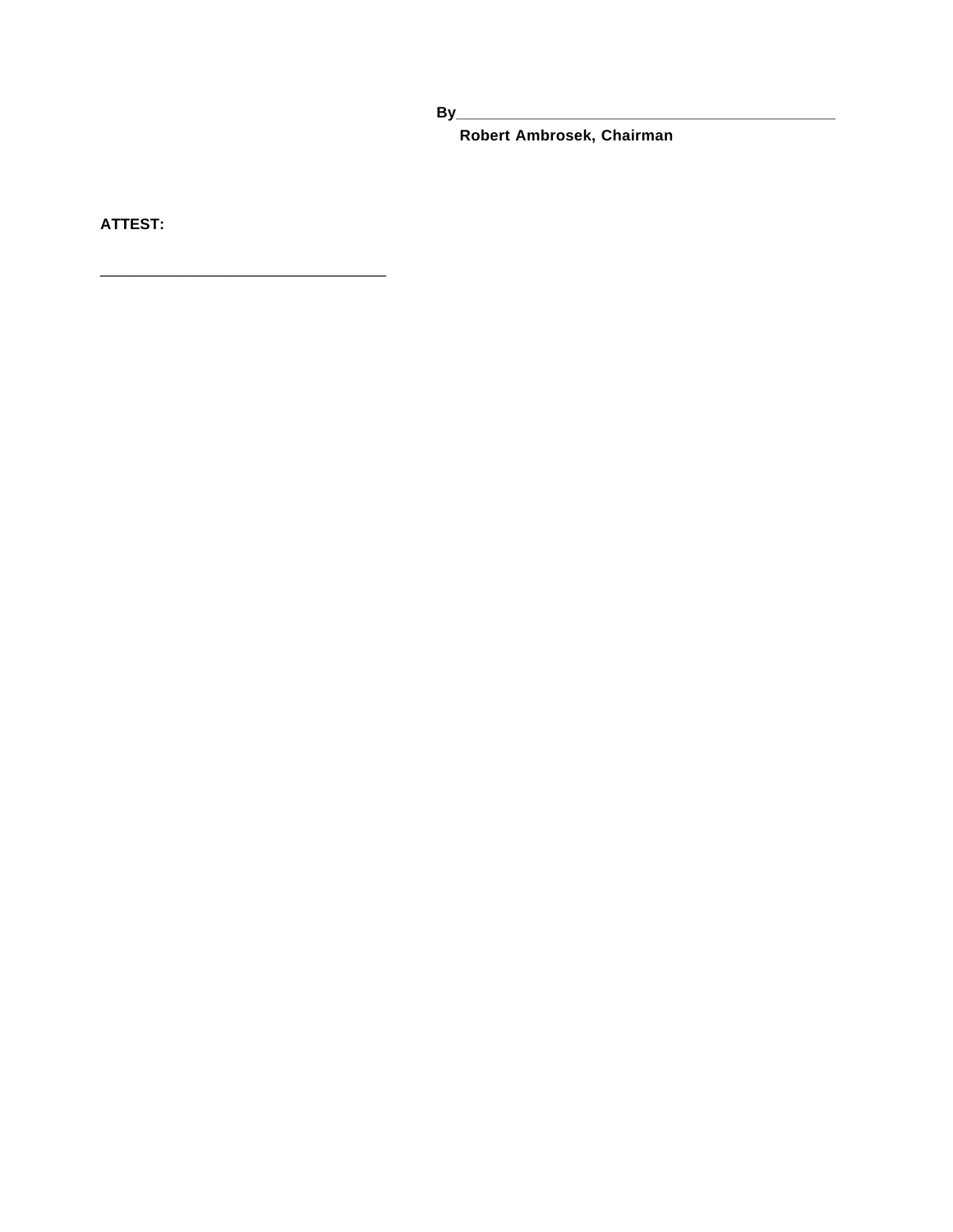## **UPPER REPUBLICAN NATURAL RESOURCES DISTRICT**

**TECHNICAL MANUAL**

## **TM-25**

## **EFFECTIVE SEPTEMBER I, 2002 IN CONCERT WITH THE RULES AND REGULATIONS FOR GROUNDWATER CONTROL ORDER NO.25 OF THE UPPER REPUBLICAN NATURAL RESOURCES DISTRICT MANAGEMENT AREA** Parts IV and VI Adopted by the Upper Republican Natural Resources District Board of Directors, **July 2, 2002**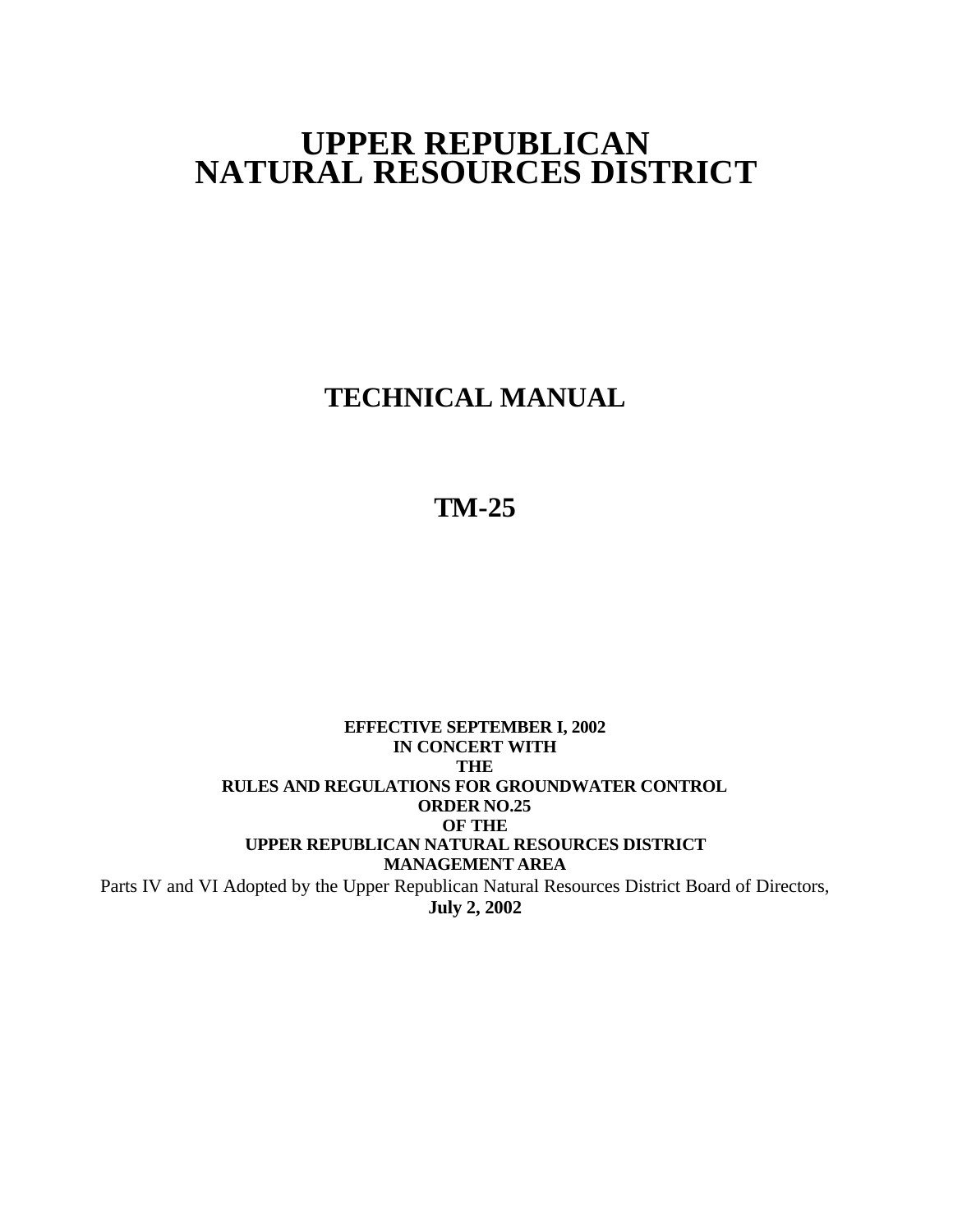## **TABLE OF CONTENTS**

| <b>SECTION</b>   |                                                                                                                                                                    |                               | --Page--       |
|------------------|--------------------------------------------------------------------------------------------------------------------------------------------------------------------|-------------------------------|----------------|
| <b>PART I:</b>   | <b>LEGISLATION ESTABLISHING</b><br><b>NATURAL RESOURCES DISTRICTS</b>                                                                                              |                               | $\mathbf{1}$   |
| <b>PART II:</b>  | <b>PURPOSE. GOALS AND OBJECTIVES</b>                                                                                                                               |                               | $\overline{2}$ |
| <b>PART III:</b> | <b>GOVERNANCE OF THE URNRD</b><br><b>Board Of Directors</b><br><b>Board Members</b><br><b>OFFICERS OF THE BOARD</b><br>Duties<br><b>Committee Responsibilities</b> | 3<br>$\overline{4}$<br>5<br>6 | 3<br>5         |
|                  | <b>Standing Committee Membership</b><br><b>Upper Republican NRD Staff</b>                                                                                          | 7                             | 7              |
| <b>PART IV:</b>  | <b>CONVERSION TABLES and</b><br>ANNUAL ALLOWABLE WITHDRAWAL FORMULA                                                                                                |                               | 8<br>9         |
| <b>PART V:</b>   | <b>PROPOSED RULES-BANKING</b>                                                                                                                                      |                               | 11             |
| <b>PART VI:</b>  | <b>SUPPLEMENTAL RULES AND REGULATIONS</b>                                                                                                                          |                               | 13             |
|                  | <b>FLOWMETERS</b>                                                                                                                                                  | 13                            |                |
|                  | <b>IRRIGATED ACRES AND TRACTS</b>                                                                                                                                  | 14                            |                |
|                  | <b>CRITICAL TOWNSHIPS</b>                                                                                                                                          | 15                            |                |
|                  | <b>WELL SPACING</b>                                                                                                                                                | 17                            |                |
|                  | <b>ALLOCATIONS OF GROUNDWATER</b>                                                                                                                                  | 19                            |                |
|                  | <b>TRANSFERS</b>                                                                                                                                                   | 20                            |                |
|                  | <b>GROUNDWATER QUALITY</b>                                                                                                                                         | 20                            |                |
|                  | <b>GENERAL ENFORCEMENT PROVISIONS</b>                                                                                                                              | 23                            |                |
|                  | FORMAL ADJUDICATORY HEARINGS                                                                                                                                       | 24                            |                |
|                  | DISTRICT TECHNICAL MANUAL                                                                                                                                          | 25                            |                |
|                  | <b>SEVERABILITY OF RULES</b>                                                                                                                                       | 25                            |                |
|                  |                                                                                                                                                                    |                               |                |

**Board Signatures** 25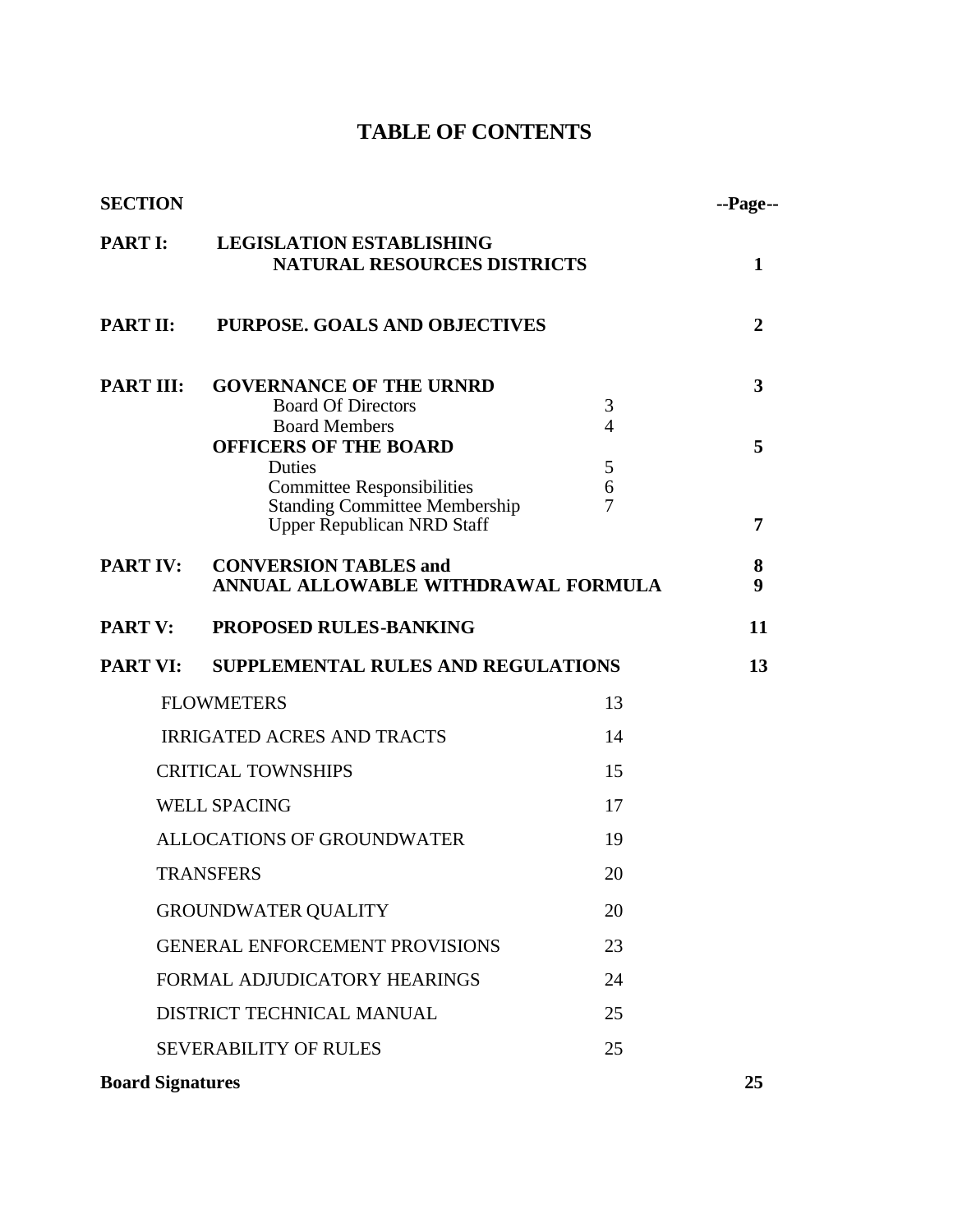## **UPPER REPUBLICAN NATURAL RESOURCES DISTRICT TECHNICAL MANUAL OF POLICIES AND PROCEDURES TM-25**

## **PART I**

### **LEGISLATION ESTABLISHING NATURAL RESOURCES DISTRICTS**

Section 2-3201: Natural Resources, Declaration of Intent.

*The Legislature hereby recognises and declares that it is essential to the health and welfare of the people of the State of Nebraska to conserve, protect, develop and manage the natural resources of this state. The legislature further recognises the significant achievements that have been made in the conservation, protection, development and management of our natural resources and declares that the most efficient and economical method of accelerating these achievements is by creating natural resources districts encompassing all of the area of the state, as provided by this Act.* 

*The Legislature further declares that the functions heretofore performed by Soil and Water Conservation Districts, Watershed Conservancy Districts, Watershed Districts, Advisory Watershed Improvement Boards and Watershed Planning Boards shall be consolidated and made functions for the Natural Resources Districts,*" *and the governing boards of such districts and boards shall complete, before July* 1, 1972, *the necessary transfers and arrangements so that such boards may on that date, begin the operation of Natural Resources Districts, as provided by this Act.* 

This legislation created twenty-four Natural Resources Districts in the State of Nebraska. The initial twenty-four (now 23) NRD District boundaries were based on the approximate hydrologic boundaries of the recognised river basins of the State.

The Upper Republican Natural Resources District, which encompasses Dundy, Perkins, and Chase Counties, began operations on July 1, 1972. On that date, the District accepted the assets, liabilities, and obligations of the Dundy, Chase, and Perkins County Soil and Water Conservation Districts.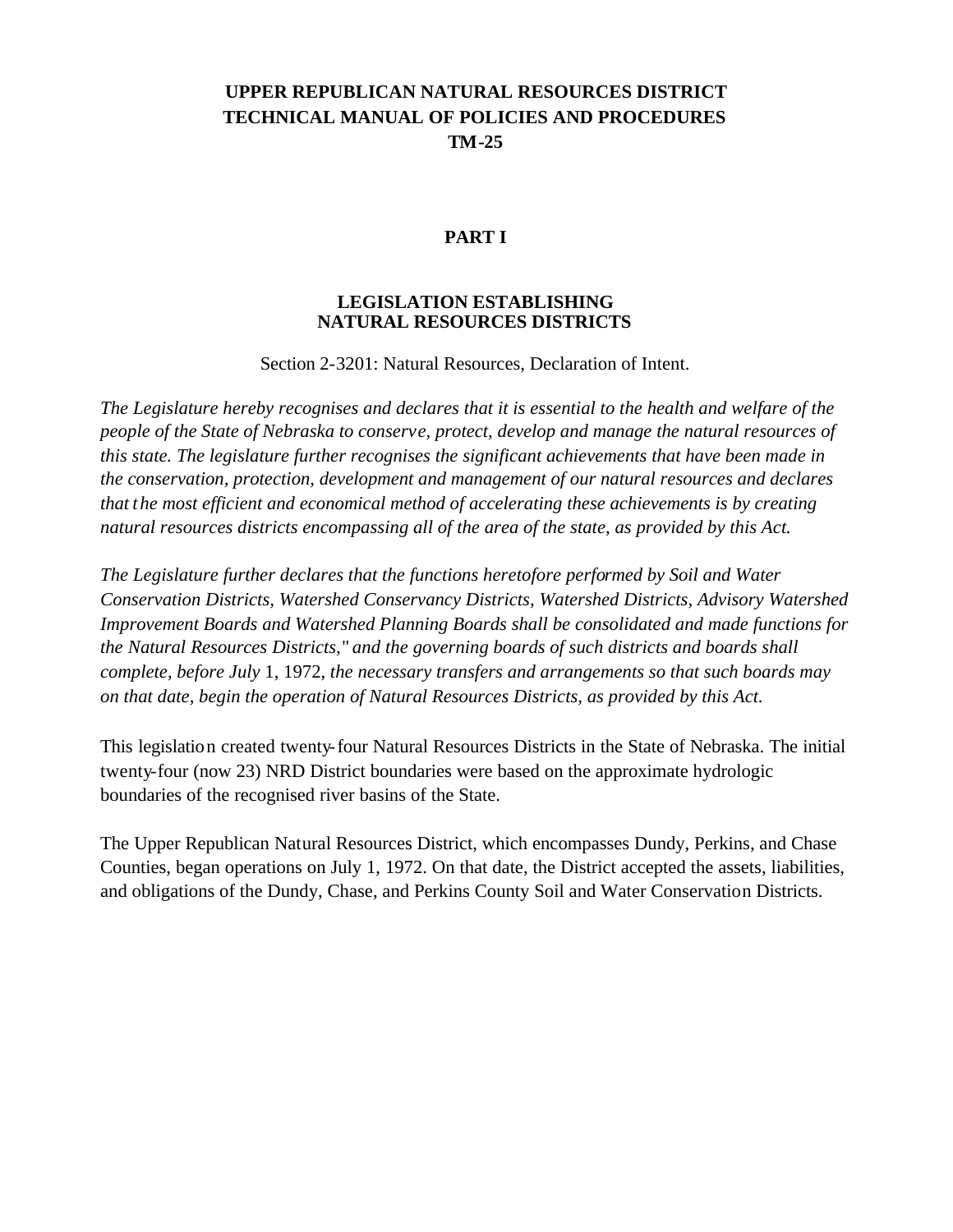## **PART II**

#### **PURPOSE, GOALS AND OBJECTIVES OF THE UPPER REPUBLICAN NATURAL RESOURCES DISTRICT**

#### **Purpose**

The Board of Directors of the URNRD recognise that the underground aquifer partially underlying the District is a laterally confined aquifer and that there have developed, and will continue to develop, conflicts among users. Such conflicts have been based on a steadily declining water table within the aquifer in the URNRD. Therefore, the actions of the Board become of utmost importance in protecting all uses of groundwater, which include domestic, agricultural, municipal, industrial, wildlife, and recreational uses, from unmanageable declines and from degradation in quality.

#### **Goals**

It is the goal of the Upper Republican Natural Resources District Board of Directors to extend groundwater reservoir life to the greatest extent practicable consistent with beneficial use of the groundwater and best management practices, and to protect the quality of the groundwater aquifers within the District boundaries.

The primary short-term goal of the Upper Republican Natural Resources District is to measure, monitor and allocate the groundwater resource within the District.

## **Objectives**

One objective of the Board is to ascertain the amount of groundwater being withdrawn from the aquifer within the Management Area. A second objective is to reduce the amount of groundwater being withdrawn from the aquifer within the Management Area, relative to the amount that might be withdrawn if no restraints were imposed upon groundwater users. A third objective is continued monitoring of groundwater quality to ensure that the groundwater quality remains the same or is improved.

Information from monitoring of groundwater quality and use is to be used to set groundwater allocations so that the groundwater aquifer will be available for present and future generations. It is believed that reduced consumption of groundwater and protection of groundwater quality within the Management Area will result in a longer economic life for the aquifer and thereby, continued and enhanced prosperity will ensue.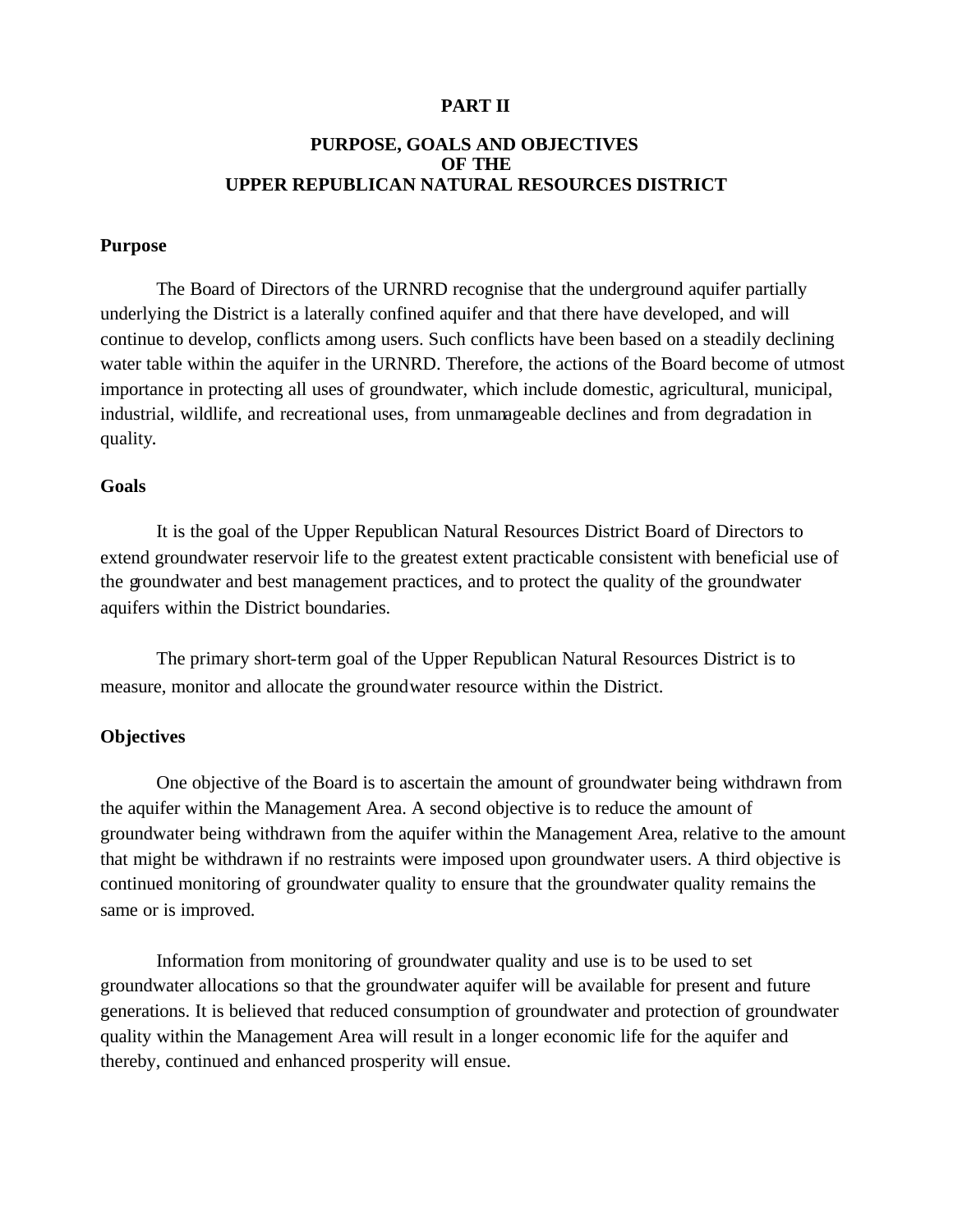## **PART III**

## **GOVERNANCE OF THE URNRD**

An eleven member Board of Directors governs the Upper Republican Natural Resources District. All eligible electors of the District may vote for Board Members at general elections. The District is divided into ten sub-districts. One Board Member is elected from each sub- district and one at-large member is elected.

Candidates for sub-district Board positions must reside in the sub-district for which they are elected. The at-large Board member must reside within the boundaries of the Upper Republican Natural Resources Distric t. The Board of Directors will appoint an eligible person to fill any unexpired term.

## **Board Of Directors**

The Board is responsible for establishing District policies, programs, rules and regulations, and adopting the necessary budget, in order to fulfil the responsibilities of the District as authorized and required by law. The Board is also responsible for overseeing management to insure that the policies, programs, regulations, and budget are carried out as intended, and for approving District expenditures. The day-to-day management is the General Manager's responsibility. In general, the Board sets policy and the staff carries it out.

The Board holds regularly scheduled monthly meetings on the first Tuesday of each month, at which time the Board shall take action and make determinations as necessary and required by law. These meeting shall comply with the Open Meetings Law, and each Director shall receive a copy of meeting notices and agendas.

A majority of the voting members of the Board shall constitute a quorum, and the concurrence of a majority of the Directors present at any regular or special meeting at which such quorum is present shall constitute official action of the entire Board. If less than a quorum is present at a meeting, no official action shall be taken, and the presiding officer shall adjourn the meeting. If a quorum cannot convene for any reason, the General Manager shall have the authority to approve recurring bills and salaries, and forward them to the District Treasurer for his or her signature, as funds are available in the District treasury.

Each Director present at regular or special meetings shall be entitled to one vote upon each matter submitted to a vote, including the chairman if he chooses to vote. The Board shall follow Robert's Rules of Order in conducting District business. Action taken on any question or motion, duly moved and seconded, shall be by roll call vote of the Board in open session, and the record shall state how each member voted, or if the member was absent or abstaining.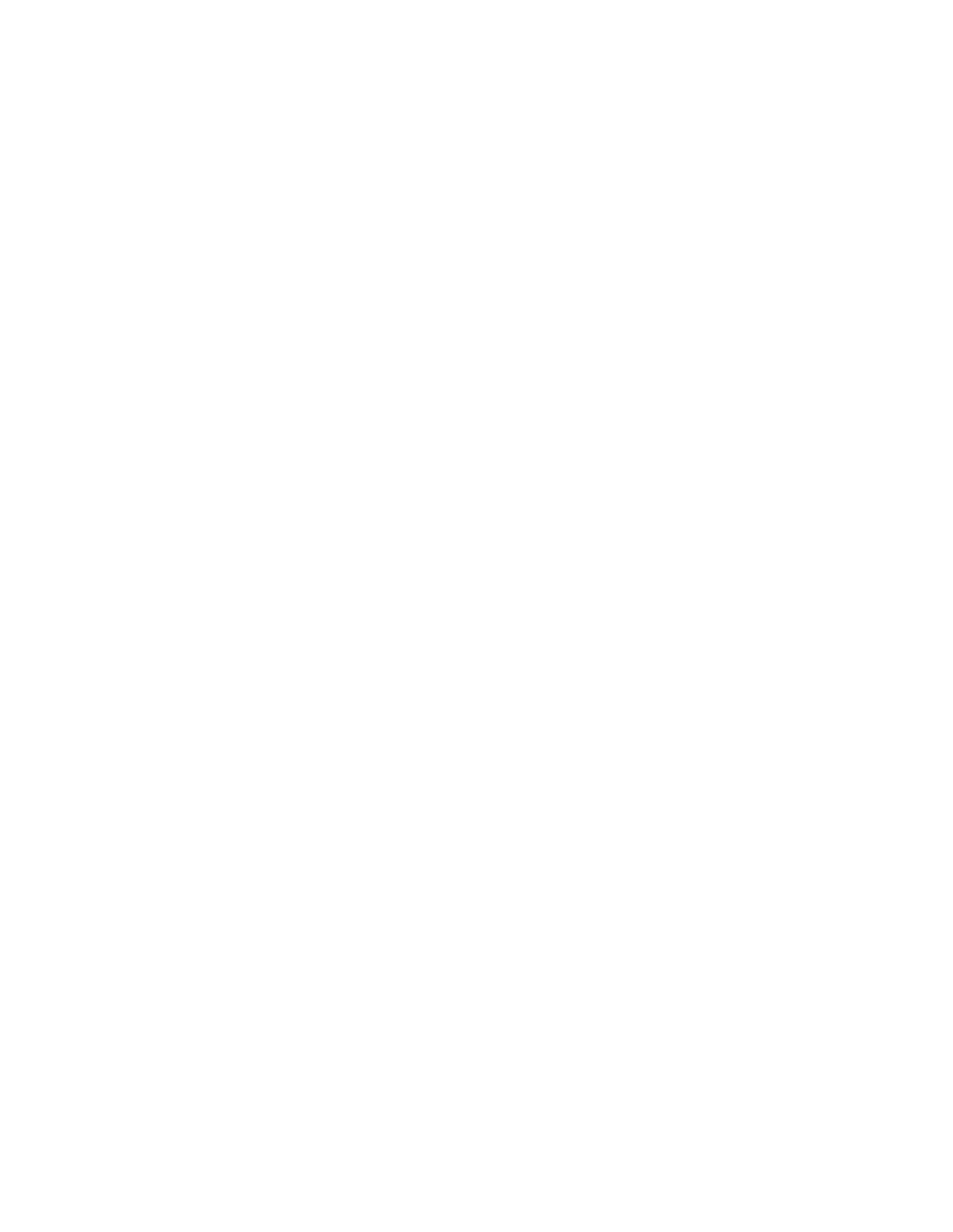## **OFFICERS OF THE BOARD**

Officers of the Board shall include Chairperson, Vice Chairperson, Secretary, and Treasurer. The officers of the Board are elected by majority vote of Board members present.

The officers shall hold office for a one (1) year term and until his/her successor has been duly elected and qualified, or until he/she vacates the office due to death, disability resignation, relocation, removal, or other disqualification. A vacancy in any office on the Board due to death, disability, resignation, removal, or other disqualification shall be filled by election of the Board for the unexpired term of the office.

## **Duties**

- A. Chairperson shall be the principal officer of the Board and subject to the control of the Board. The Chair shall be empowered to make non-policy decisions between meetings in carrying out the works, policies, and intents of the District. He/she will preside at all meetings of the Board of Directors. He/she may sign, with any proper officer, any agreements, contracts, or other instruments, which the board has authorized to be executed. Exceptions would be in cases when the signing and execution shall be expressly delegated by the District Board, or by the bylaws, to some other officer of the Board, or shall be required by law to be otherwise signed and executed. The Chairman shall perform all duties incident to the office of chairman, and the Board may prescribe such other duties as.
- B. Vice Chairperson, in the absence of the Chairperson or in the event of his inability to act, shall perform the duties of the Chairperson. When so acting, he will have all the powers of, and be subject to all the restrictions upon, the Chairperson. The vice-chairperson shall perform other duties from time to time that may be assigned to him/her by the Chairperson or by the Board.
- C. Secretary- Treasurer shall keep the minutes of the Board, see that all notices are given in accordance with Board policies or as required by law. In general, the incumbent will perform all the duties incident to the office of Secretary-Treasurer and such other duties from time to time that may be assigned to him by the Chairperson or by the Board. He/she shall keep an accurate account of all funds received and expended by the District, be bonded in the amount required by statutes, and see that all approved bills payable are paid and receipts received, and be empowered to sign checks on the District's account to retire approved bills and debts of the District.

In case of temporary absence of any officer for any reason that the Board may deem sufficient, the Board may delegate the powers and duties of such officer to any other officer, or to any other Director of the Board, for the time of the temporary absence, provided a majority of the Board concurs.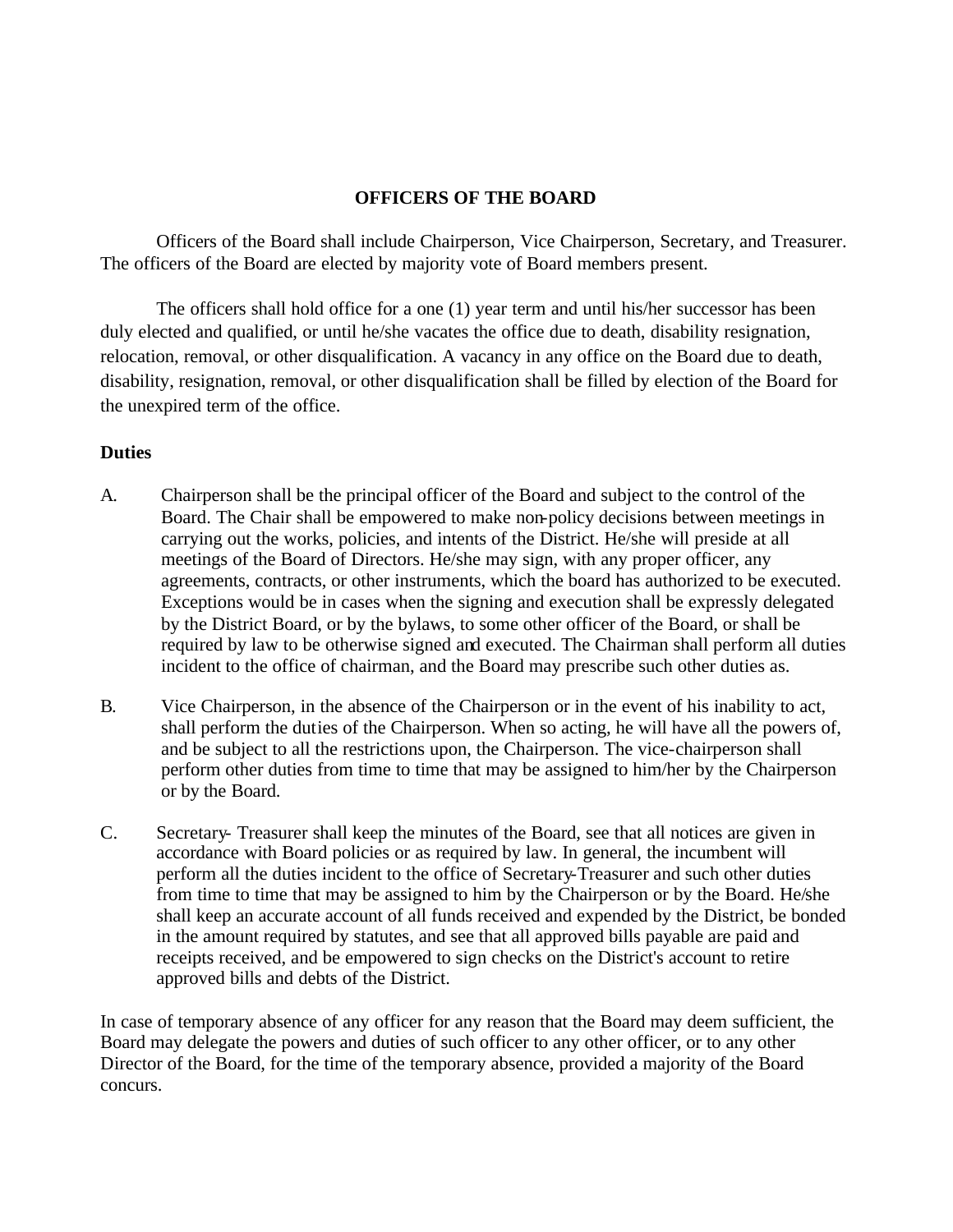#### **Committee Responsibilities**

Committee Responsibilities are divided into different sections represented by five standing Board Committees. The Executive Committee shall appoint membership to the other four standing committees. The committees shall have and exercise duties in the best interests of the District. The committees have individual responsibilities of overseeing District functions and activities and making recommendations to the Board of Directors as necessary to carry out the responsibilities of the District. The Chairperson or the Board, may, from time to time, assign additional duties to specific committees.

- A. Executive Committee: The Executive Committee, consisting of the Chairperson, The Vice- Chairperson, and the Secretary- Treasurer, is responsible for Board organization, functions, ethics, and discipline. The Committee oversees personnel (including salary, wages, and benefits), buildings, and equipment needs, as well as general management of the District, and makes recommendations to the Board regarding these responsibilities.
- B. Budget Committee: The Budget Committee oversees the financial management and long range planning of the District. The annual budget of all the District's activities are reviewed and approved by this Committee which then makes recommendations to the Board, prior to Board consideration of approval of the budget.
- C. Variance Committee: The Variance Committee meets with all individuals who request a variance from the rules and regulations of the Board. The Committee reports to the Board at a Regular Board meeting. The variance requests are reviewed by the Board and placed on the agenda for the next Regular Board meeting for decision.
	- 1. All information for a variance request should be brought to the NRD Office at Imperial and discussed with the Manager.
	- 2. The Manager will distribute all information concerning the variance to the Variance Committee, all other Board members, and person(s) requesting the variance.
	- 3. The Variance Committee will meet with person(s) requesting a variance at the time set by the Manager to hear the variance request.
	- 4. The Variance Committee will report to the Board at a regular or special Board meeting the information received for the variance requested.
	- 5. The variance request will be voted on at the next regular Board meeting. At that time the Variance Committee will make a recommendation to the Board concerning the variance request.
- D. Groundwater Control Committee: The Groundwater Control Committee reviews all information received from the staff, and state and federal agencies. The Committee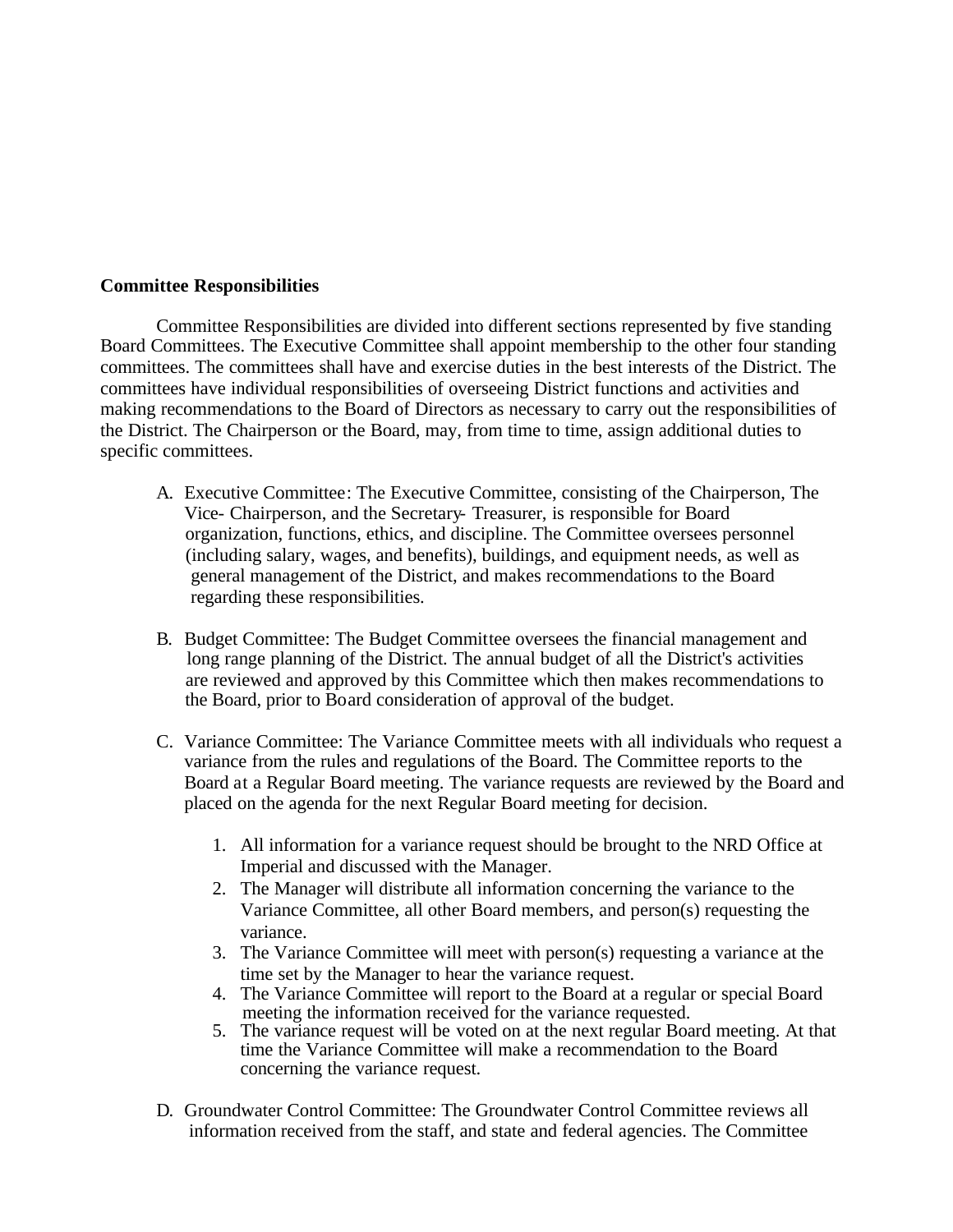Make recommendations to the full Board on needed studies and research projects; amendments to the Groundwater Control Rules and Regulations; date, time, and place to hold information meetings and public hearings; and material that should be made available to the public at information meetings and public hearings.

E. Education and Information Committee: The Committee oversees both the education and information dissemination activities of the Board, which include the following: habitat, tree planting, public relations, education, and informing the public of District activities.

#### **Standing Committee Membership**

## **Committee** Robert Ambrosek, Chairman Jerry Kuenning,

Chairman Greg Pelster, Vice Chairman Mike Mosel and American Mike Mosel Kenneth E. Owens, Secretary/Treasurer Gwen Springer Gwen Springer

#### **Budget Committee Variance**

**Committee** Donn Gengenbach, Chairman Kenny Owens, Kenny Owens, Chairman Kenny Frasier Kurt Bernhardt (Kenny Frasier Kurt Bernhardt Kurt Bernhardt (Kenny Kurt Bernhardt (Kenny Kurt Bernhardt (Kenny Kurt Bernhardt (Kenny Kurt Bernhardt (Kenny Kurt Bernhardt (Kenny Kurt Bernhardt (Kenny Kurt Bern Kenneth E. Owens Donn Gengenbach

## **Executive Committee Information and Education**

Floyd Parman

Greg Pelster Jerry Kuenning

#### **Groundwater Control Committee**

Greg Pelster, Chairman Kurt Bernhardt Dean Large Floyd Parman

## **Upper Republican NRD Staff**

#### **Imperial Office**

308-882-5173

Bob Hipp1e, Manager Debra Hayes, Administrative Assistant Mike Nesbitt, Conservation Programs Coordinator Mike Smith, Water Programs Coordinator Heather Francis, Conservation & Information Specialist John Lemon, Conservation Technician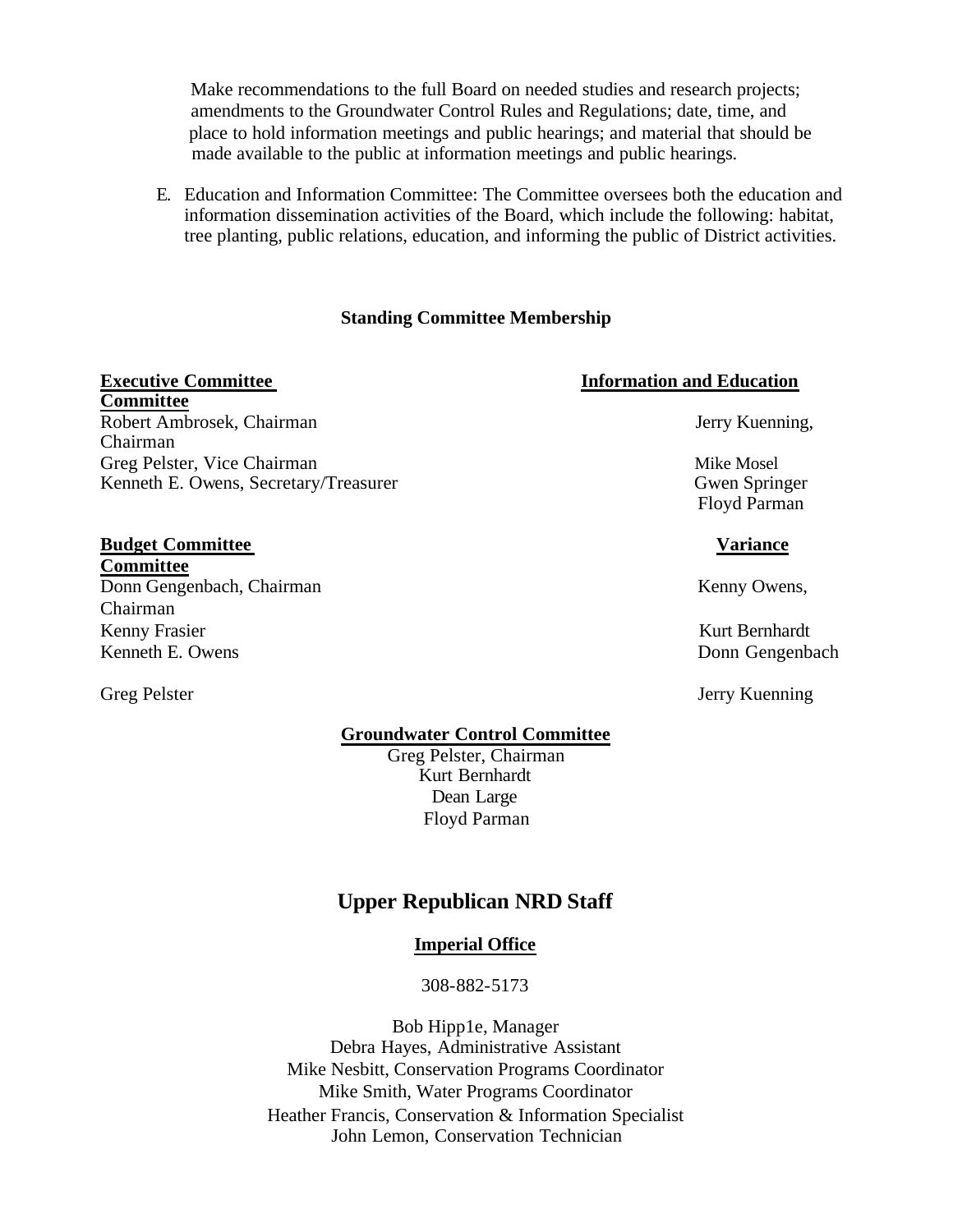Christy Colson, Water Quality Conservation Technician

## **URNRD Field Office Secretaries**

Located in NRCS Offices Rebecca Spady, Imperial 308-882-4263 Patricia Clough, Grant 308-352-4776 Wilma Zimbelman, Benkelman 308-424-2696

## **PART IV**

## **CONVERSION TABLES And ANNUAL ALLOWABLE WITHDRAWAL FORMULA**

#### **WATER EQUIVALENTS**

| 1-acre-foot                                   | 325,850 gallons           |
|-----------------------------------------------|---------------------------|
| 1 acre-inch                                   | $27, 154$ gallons         |
| 1 acre-foot covers 1 acre of land 1 foot deep |                           |
| 1 acre-inch covers 1 acre of land 1 inch deep |                           |
| $10.833$ acre-feet                            | $1$ in./ac. on 130 acres  |
| $157.08$ acre-feet                            | 14.5 in./ac. on 130 acres |
| 98.05 hr. @ 600 gpm                           | $1$ in./ac. on 130 acres  |
| 73.54 hr. @ 800 gpm                           | $1$ in./ac. on 130 acres  |
| 58.83 hr. @ 1000 gpm                          | $1$ in /ac. on 130 acres  |

## **ANIMAL UNIT EQUIVALENTS**

Slaughter Steer/Heifer 1.0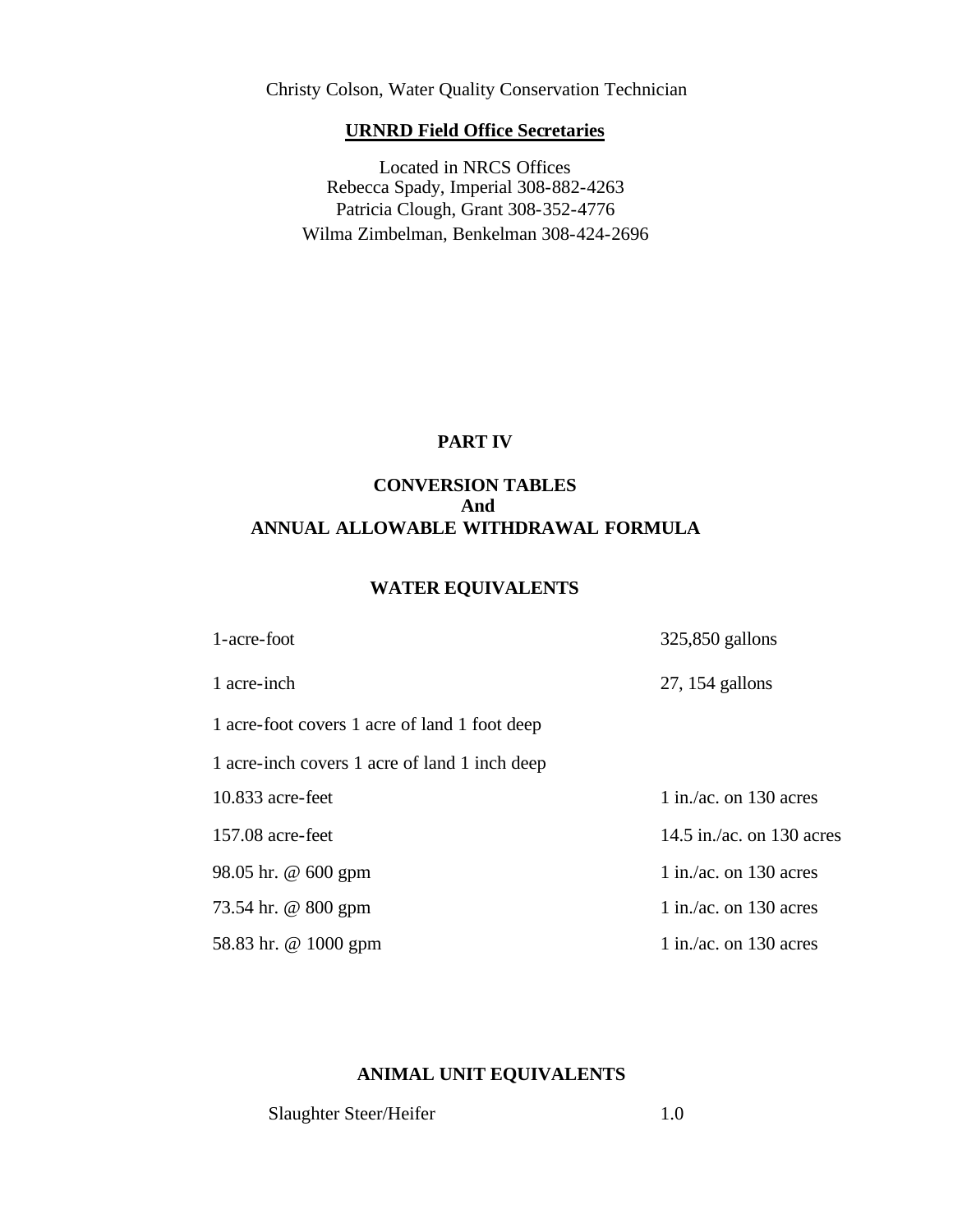| $Cow -1000$ Pounds      | 1.0  |
|-------------------------|------|
| Dairy Cow               | 1.4  |
| Cow/Calf Pair           | 1.4  |
| Sheep (Ewe)             | 0.1  |
| Swine-I-Under 55 pounds | 0.05 |
| Swine --Over 55 pounds  | 0.4  |
| Horse --{Medium Size}   | 1.0  |

## **ANNUAL ALLOWABLE WITHDRAWAL FORMULA**

In the evaluation of the Annual Allowable Withdrawal for any purpose, the following three-mile radius circle formula shall be used:

A = 
$$
\frac{640(D)(S.Y.)}{(1.0 - Ir)t} \cdot \frac{3.1416 R^2 H}{12(1.0 - Ir)} + \frac{640(f)(Pr) 3.1416 R^2}{12(1.0 - Ir)}
$$

where,

 $A =$  Annual allowable withdrawal within the circle being evaluated in acre-feet per year

- $D =$  Allowable depletion (expressed as a decimal)
- **S.Y**. = Specific yield (dimensionless)
- **= Radius of circle (miles)**
- $H =$  Average saturated thickness within the circle (feet)
- $t =$  Time period during which depletion, **D**, occurs (years)
- **Pr** = Precipitation recharge (inches/yr.)
- **f** = Fraction of **Pr** that is available for appropriation in the circle (dimensionless)
- **Ir** = Fraction of **A** that returns to the aquifer as deep percolation, i.e., irrigation return (dimensionless)

The constants in the above equation are:

**D** = 0.25, **R** = 3 miles, **t** = 100 years, **f** = 0.2 and **Ir** = 0.15

**Saturated thickness, H**, shall be determined by evaluation of the 3 year average contour maps developed

from spring well measurements conducted by the NRD as well as other pertinent available water level data.

**Specific yield, S.Y.,** and **Precipitation Recharge, Pr**, will be determined from Figure 19, page 34 and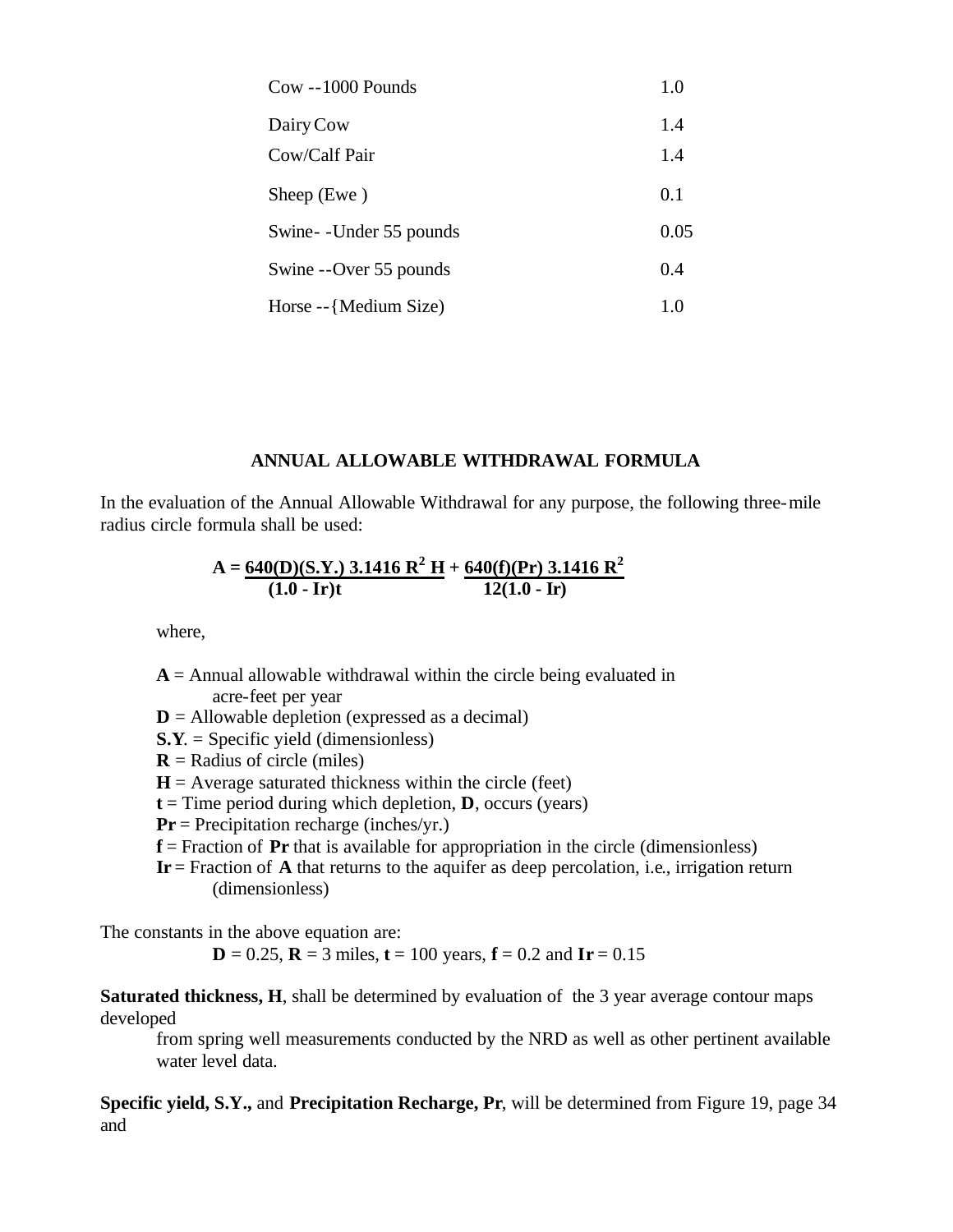Figure 20, Page 40, respectively, **"Simulated Response of the High Plains Aquifer to Ground-Water Withdrawals, Upper Republican Natural Resources District, Nebraska,"** Water-Resources Investigations Report 95-4014, USGS, 1995, as well as other pertinent available water level data.

This formula was developed by the State of Colorado and is available in the publication:

## **RULES AND REGULATIONS FOR THE MANAGEMENT AND CONTROL OF DESIGNATED GROUND WATER**

### **2 CCR 410-1**

Effective Date: May 1, 1992 - Amended: March 30, 1995 - Re-amended: April 1, 1997 Re-amended: February 1, 2001

## *STATE OF COLORADO GROUND WATER COMMISSION*

Hal D. Simpson Executive Director 1313 Sherman Street Denver, Colorado 80203

 **Definitions** - Unless expressly stated otherwise the following terms when used in these Rules shall have the meaning indicated in this Rule.

**"Allowed Average Annual Amount of Withdrawal"** means the average amount of water in acrefeet that a permittee may withdraw from a well in a calendar year.

**"Saturated Aquifer Material(s)"** means those aquifer materials containing sufficient water that can be drained by gravity and placed to beneficial use.

**"Specific Yield"** means the volume of water which can be drained by gravity from a saturated volume of aquifer material divided by the volume of material. This ratio can be expressed as a percentage.

**"Three-Mile Circle" or "Circle"** means a circle with a radius of three miles centered at the location of the well or proposed well used to appropriate water from the Highplains Aquifer.

## **An Example Calculation using the AAW Formula to solve for -**

## **A = Annual allowable withdrawal within the circle being evaluated in acre-feet per year**

**where,**

| D    | $=$ | .25 Allowable depletion (expressed as a decimal)          |
|------|-----|-----------------------------------------------------------|
| S.Y. | $=$ | 0.2 Specific yield (dimensionless)                        |
| R    | $=$ | <b>Radius of circle (miles)</b>                           |
| H    | $=$ | 200 Average saturated thickness within the circle (feet)  |
| t    | $=$ | 100 Time period during which depletion, D, occurs (years) |
| Pr   | $=$ | Precipitation recharge (inches/yr.)                       |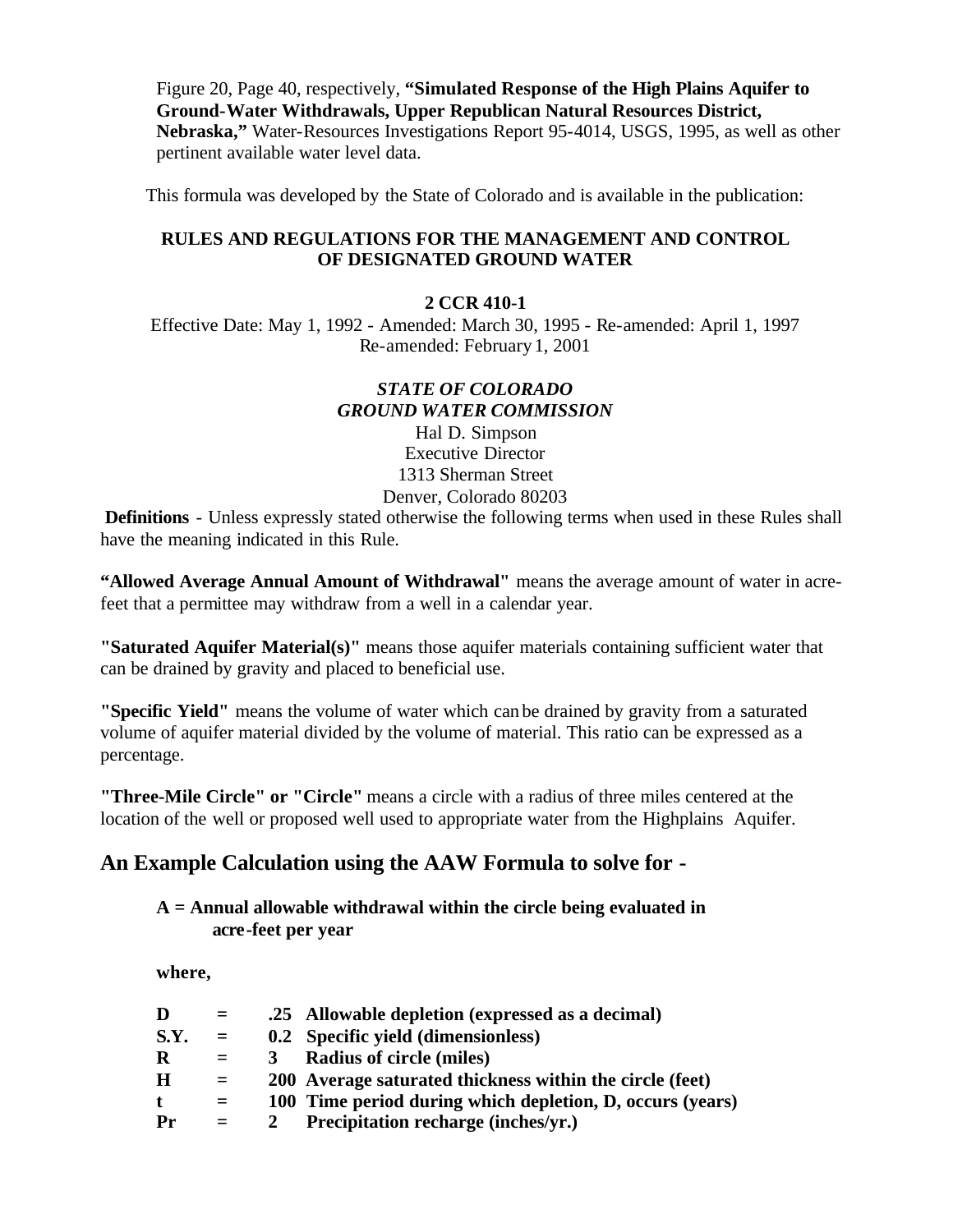**f = 0.2 Fraction of Pr that is available for appropriation in the circle (dimensionless)**

**Ir = 0.15 Fraction of A that returns to the aquifer as deep percolation, i.e., irrigation return (dimensionless)**

A = 
$$
\frac{640(D)(S.Y.) \cdot 3.1416 \cdot R^2 \cdot H}{(1.0 - Ir)t} + \frac{640(f)(Pr) \cdot 3.1416 \cdot R^2}{12(1.0 - Ir)}
$$
  
A =  $\frac{(640)(.25)(0.2)(3.1416)(3^2)(200)}{(1.0 - 0.15)100} + \frac{(640)(0.2)(2)(3.1416)(3^2)}{12(1.0 - 0.15)}$   
A =  $\frac{(904.78)(200)}{85} + \frac{804.25(9)}{10.2}$ 

**A = 2838.53 Acre Feet of annual allowable withdrawal**

**This number is compared to the total acre feet of allocated water for all the Certified Irrigated Acres contained within the circle as part of the evaluation of the impact of any proposed transfers or other water management techniques.**

## **PART V**

### **PROPOSED RULES**

### **Proposed Rule 1 BANKING**

The Board hereby authorizes the establishment of a groundwater bank to facilitate the transfer of groundwater for beneficial uses within the District. No deposits or withdrawals will be allowed until September 1, 200X.

A. Definition:

1. **Account** shall mean the right-to-use all or a portion of an allocation held in the Bank in the name of

a particular entity.

2. **Bank** is the institutional entity operated by the Upper Republican Natural Resources District with

authority to hold and distribute rights-to-use allocations that have been deposited.

3. **Deposit** shall mean the right-to-use all or a portion of an allocation that has been removed

## from a

groundwater user's allocation for a use to be facilitated by the Bank.

4. **Offset** shall mean the amount of groundwater deducted from a Deposit prior to withdrawal and held

in the account of the District for conservation or other purposes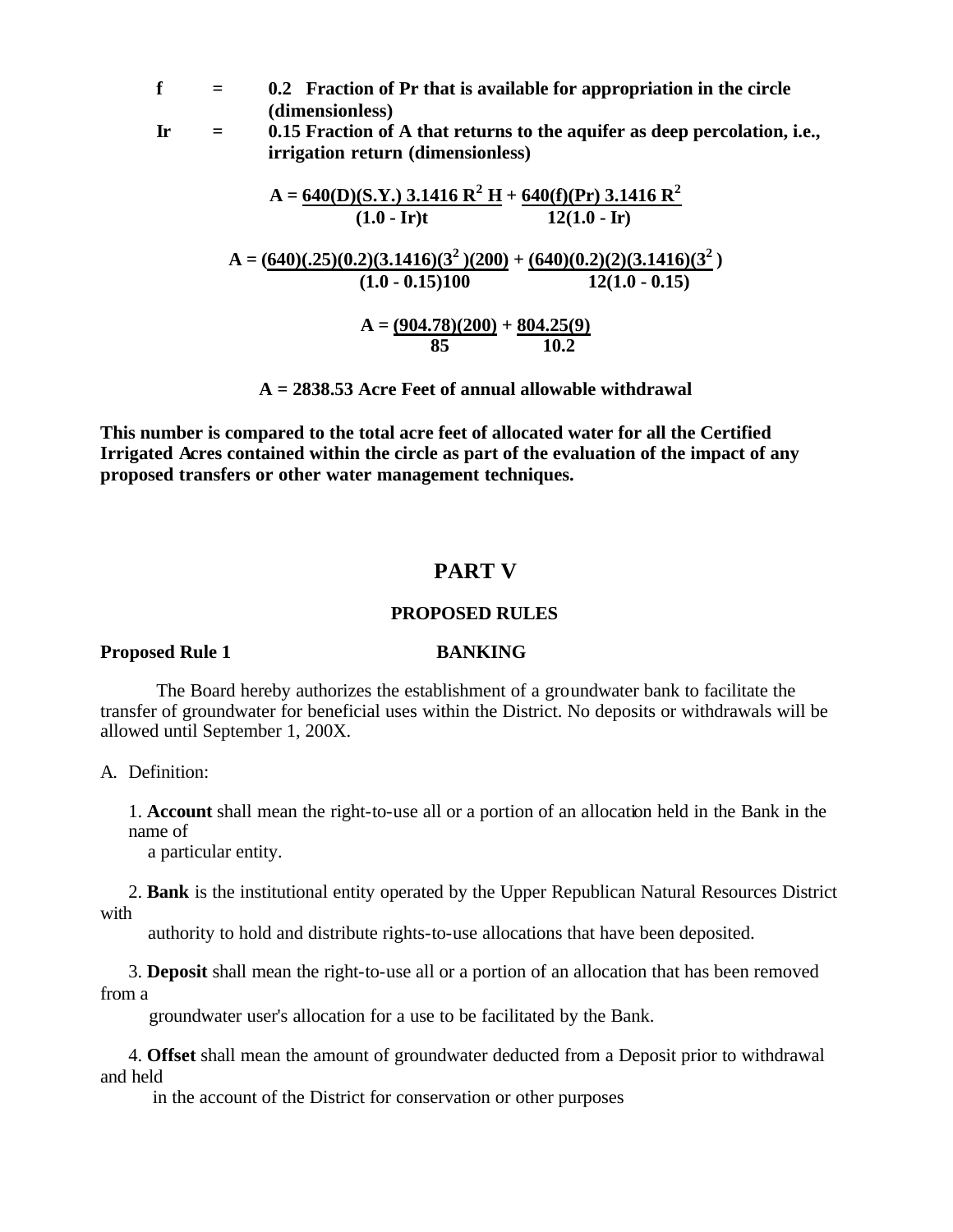5. **Withdrawal** shall mean removal of a deposit for use by the groundwater user that deposited the

same, or by another groundwater user with the consent of the depositor and the Bank.

## B. Operation of the Bank

1. Groundwater users having unused groundwater allocation, whether granted for irrigation, commercial livestock, industrial or municipal purposes, may deposit the right-to-use same in

the

Bank by designating in acre- feet the amount to be deposited.

- 2. Withdrawals of groundwater from the Bank must be designated in acre-feet and be withdrawn only by an authorized user.
- 3. The District shall operate the Bank**.**
- 4. Deposits must be accepted and withdrawals must be approved by the Board prior to implementation.
- 5. Variances may be granted by the Board to facilitate approved withdrawals.
- 6. All offsets shall be held in the account of the District for retirement, conservation or other uses.
- 7. Records of deposits and withdrawals shall be maintained by the District and shall be available to

the public.

## C. Offsets

Upon further deliberation, and notice and hearing, the Board may require offsets of groundwater, expressed in acre-feet, to be deducted from deposits prior to withdrawals and held in the account of the District pursuant the following principles:

- 1. Withdrawals for use on the same Certified Irrigated Tract, as defined herein, shall not be subject to offset.
- 2. Withdrawals for use by the person that made the deposit, or with the consent of that person, on lands not contiguous but within a one-mile radius shall be subject to an offset of up to 5%.
- 3. Withdrawals for use by the person that made the deposit, or with the consent of that person, on lands not contiguous but within a three-mile radius shall be subject to an offset of up to 10%.
- 4. Withdrawals for use by the person that made the deposit, or with the consent of that person, on lands not contiguous and outside the three mile radius shall be subject to an offset of up to

10%

plus up to 1% for each mile beyond said three mile radius.

5. In addition to the offset imposed by the distance of the withdrawal, additional offsets may be imposed as follows: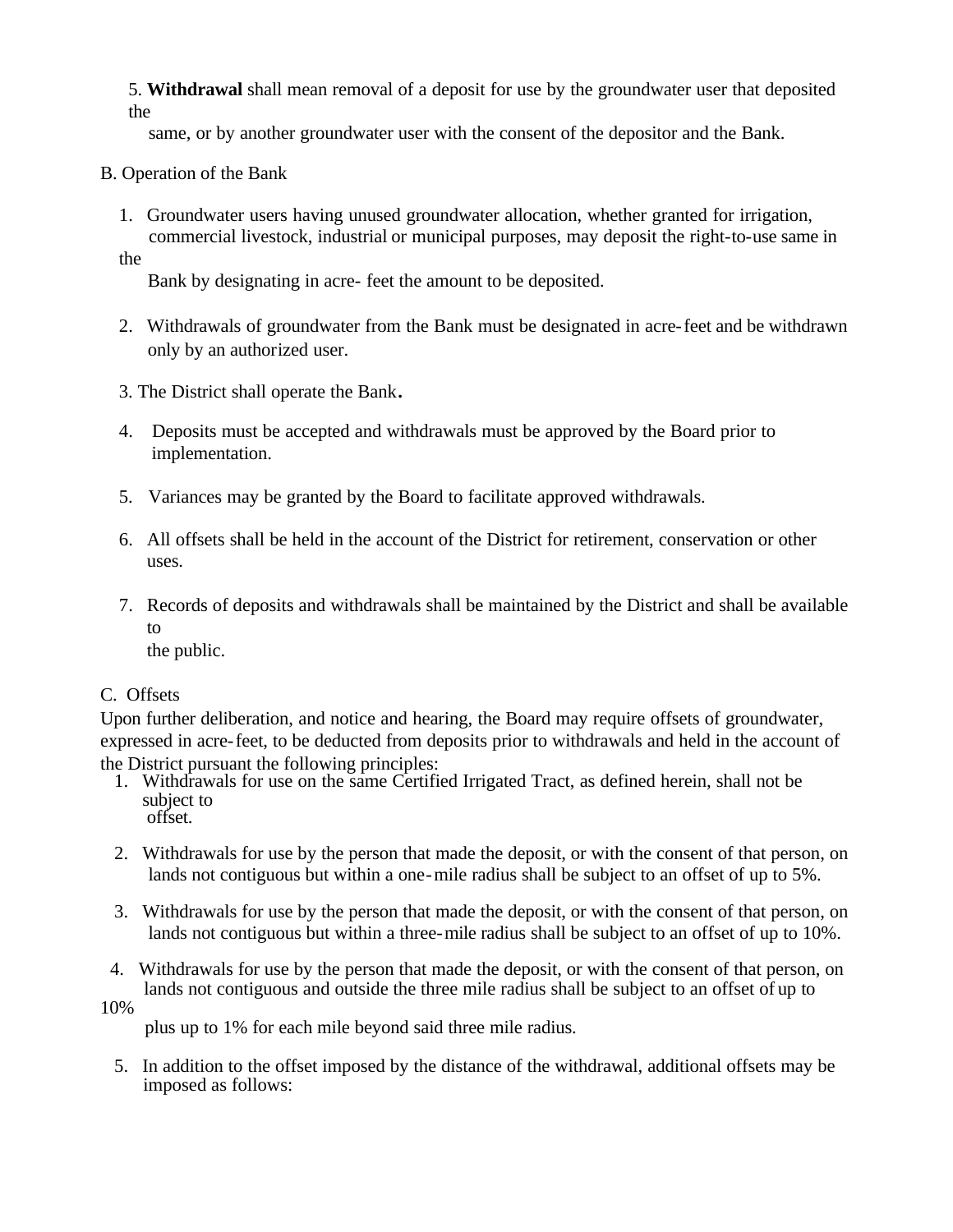a. When the saturated thickness of the aquifer at the point of withdrawal is less than the saturated

 thickness of the aquifer at the point of deposit, an offset of up to 5% for each 20 feet of difference in saturated thickness, or part thereof, shall be imposed.

b. Withdrawals for use in Critical Townships of deposits from Non-Critical Townships shall be

subject to an additional offset of up to 25%.

- c. Withdrawals for industrial or manufacturing use of deposits of irrigation, commercial livestock, or municipal allocations shall be subject to an additional offset of up to 20%.
- 6. All offsets shall be determined by the Board.

## **PART VI**

## **SUPPLEMENTAL RULES AND REGULATIONS**

#### **Supplemental Rule 2 FLOWMETERS**

*{See also Rules and Regulations (R&R), especially Rule* 2 *"Flowmeters", page* 4, *R&R}*

- A. All wells requiring District permits shall be equipped with flowmeters before being placed in operation, in accordance with the following specifications.
	- 1. Definitions of terms: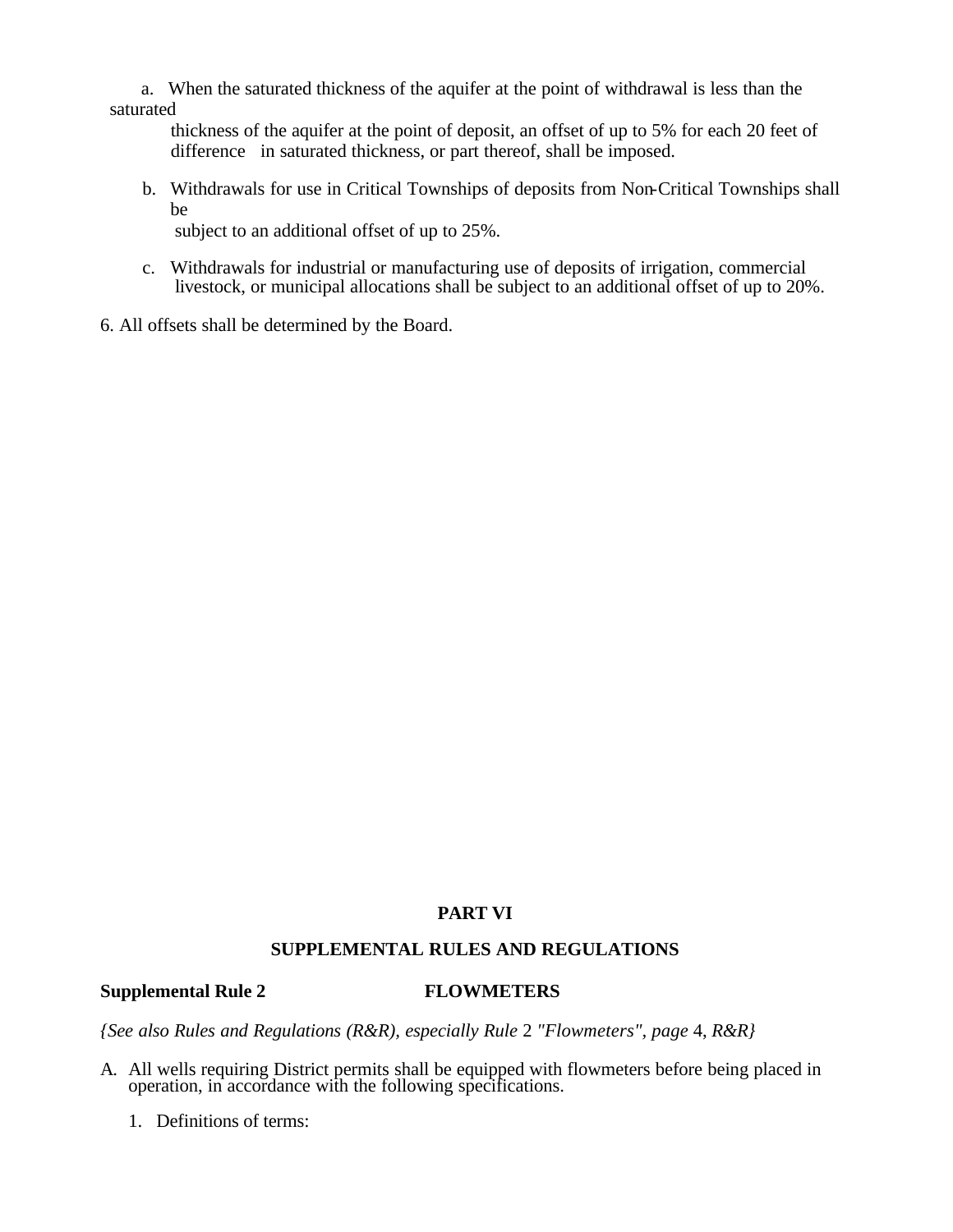- (a) Meter- Shall mean a mechanical or sensor device that measures and totalizes the amount of water flowing from a well.
- (b) Manufacturer -Shall means the company that produces meters for the supplier or dealer.
- (c) Supplier or Dealer -Shall mean the company that sells or provides meters to installer, groundwater user, or District.
- (d) Installer -Shall mean the company or groundwater user that installs meters on the groundwater user's irrigation equipment.
- (e) Pipe -Shall mean any material capable of transporting water.
- B. Meters installed under these specifications shall comply with the applicable provisions of American National Standards Institute, American Water Works Association's standard number C704-70.
- C. Each meter shall be installed and calibrated to pipe size.
- D. Flowmeters shall be of the velocity propeller or sensor type, and made of noncorrosive materials
- E. The meter registry shall have a visual volume recording totalizer, which shall record in acre-feet, acre- inches, or gallons.
- F. The registry shall be protected from the elements. Totalizers shall have sufficient capacity to record for the period of one year the quantity of water diverted from each well. Totalizers shall be direct reading and the multiplier shall be clearly indicated in which the rate of flow can be determined by timing.
- G. The meter shall have a rated accuracy of plus or minus two (2) percent of actual flow within the range of flow for which the meter is designed. The meter shall be capable of accurately registering the expected operating range of discharge.
- H. The meter shall have a pressure rating to fit the application used within its designed pressure range.
- I. The meter size, serial number and the direction of flow shall be clearly stamped on the body of the meter. The inside pipe diameter for which the meter has been calibrated shall be clearly shown on the meter to the nearest 0.001 of an inch.
- J. The meter shall be installed in accordance with the manufacturer's specifications and in such manner that there will be a full pipe flow of water at all times while water is being measured.
- K. The meter shall be placed in the pipe not less than five pipe diameters downstream from any valve, elbow or other obstructions, which might create turbulent flow or as, recommended by the manufacturer. There shall also be at least one pipe diameter of unobstructed flow on the downstream side of the meter.
- L. The meter propeller shaft shall be positioned parallel to and aligned with the centerline of the pipe.

M. Diversions from wells connected to serve multiple points of use shall not be made prior to the water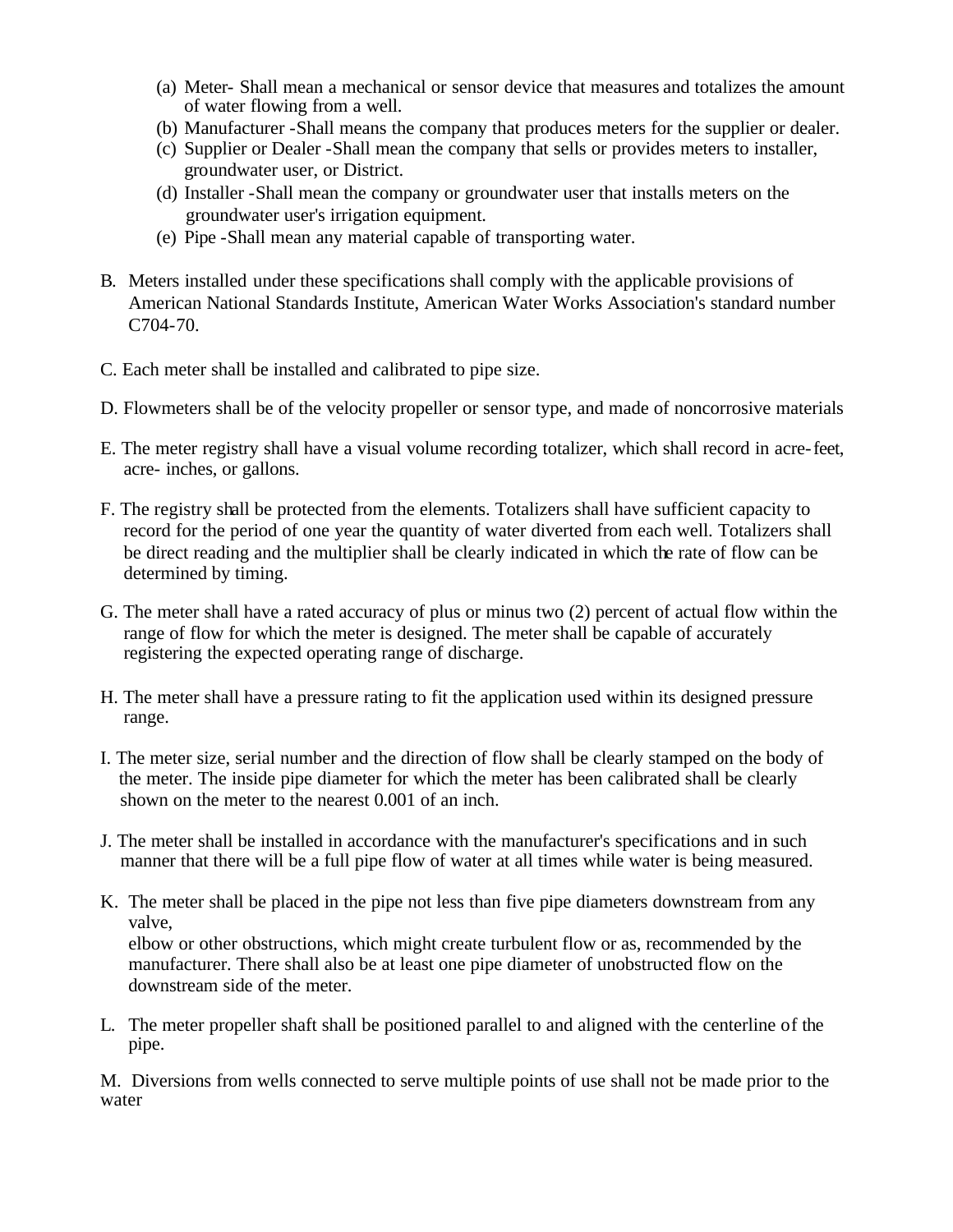passing through the meter for the individual wells. Wells with diversions before the meter in place and connected to serve multiple points of use, shall be modified no later than April 1, 2003 to comply with this rule**.**

N. Meters should be kept clear of debris other material, which might impede operation.

O. When meters are removed for servicing or replacement, records of meter readings should be kept.

- P. It shall be unlawful for any person to willfully injure, alter, remove, reset, adjust, manipulate, obstruct, or in any manner interfere with or tamper with any flowmeter within the Management Area for the purpose or with the intent to \produce an incorrect, inaccurate or misleading measurement, without District consent, or to cause, procure or direct any other person to do so.
- Q. The District staff shall periodically check flowmeters on a random basis for reading and proper operation. The District staff may seal all flowmeters within the Management Area. The District will notify the groundwater user in advance that it intends to enter upon his land for such purposes. No seal shall be removed without prior approval of the District.
- R. Any malfunctioning flowmeter must be reported to the District Office at Imperial, Nebraska, within

Twenty-four (24) hours after discovery. During the malfunctioning period, a substitute meter from the District, if available, shall be used to determine water consumption. If no such meter is available, any reasonable method of determining water consumption may be utilized.

S . The District may require any groundwater user to provide information that will enable the **District** 

Staff to determine the amount of energy used to operate any well on which a meter is required. The groundwater user shall provide such information, or the groundwater user shall authorize the District Staff to procure such information from the entity, which provided such power. The District Staff shall seek such information in the event a flowmeter is malfunctioning, or if either the owner or operator or the District Staff has reason to believe the flowmeter reading is incorrect. If any power source on any well within the groundwater management area is equipped with an hour meter, the District may require the groundwater user to provide appropriate readings from said hour meter.

## **Supplemental Rule 3 IRRIGATED ACRES AND TRACTS**

*{See also Rules and Regulations (R&R), especially Rule* 3 *"Irrigated Acres and Tracts", page* 4, *R&R..}* 

The following regulation applies to the determination, identification and certification of Certified Irrigated Acres and Certified Irrigated Tracts.

A. The number of Certified Irrigated Acres belonging to or under the control of groundwater users who

were irrigating their lands prior to May 1, 1978, shall be the number of acres irrigated by such groundwater user during 1977, or the average number of acres irrigated during the years 1972 through 1976, whichever is greater.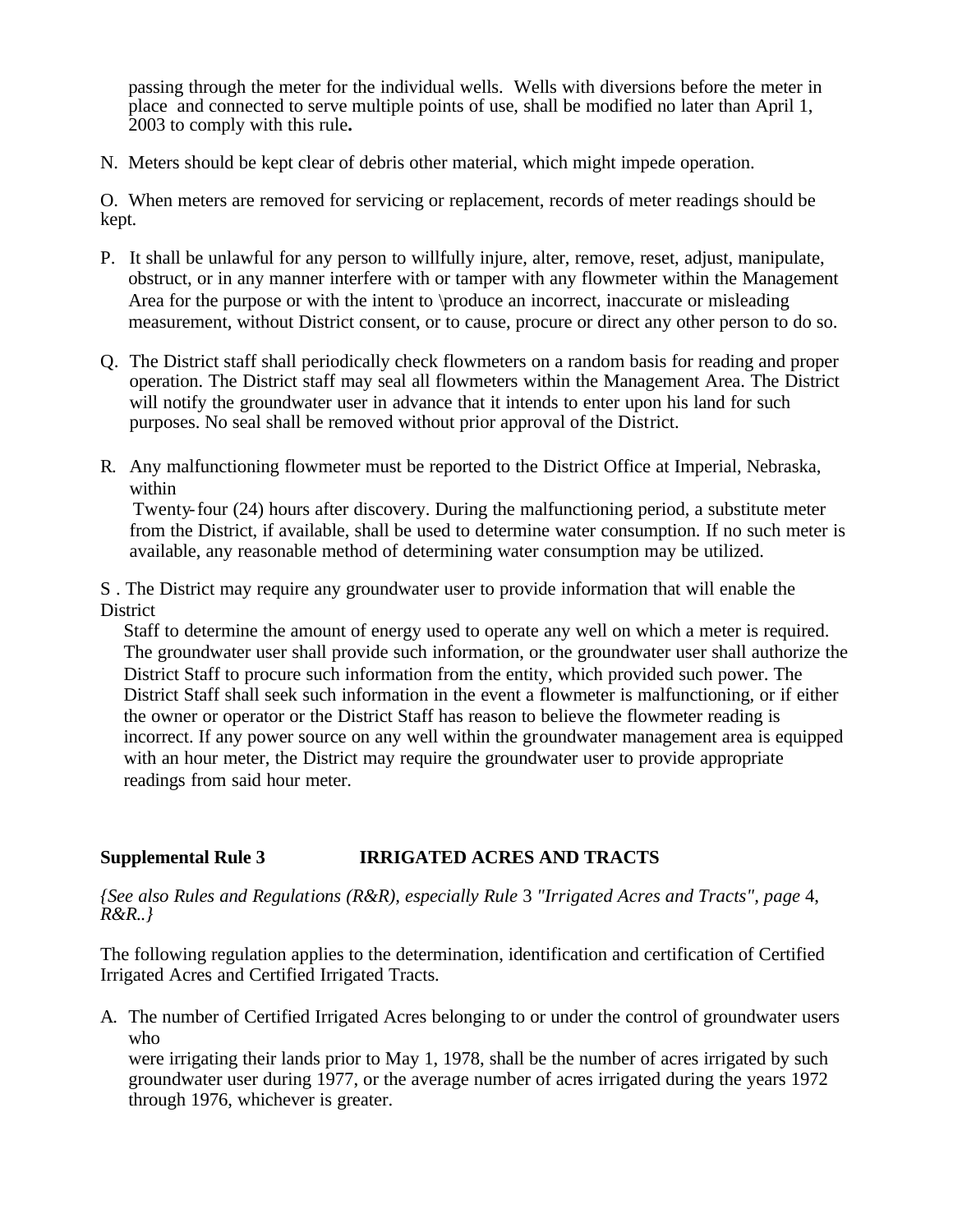- B. The number of Certified Irrigated Acres for lands placed under irrigation after May 1. 1978, shall be determined by the Board at a public meeting after consideration of the following criteria.
	- 1. Local F.S.A. records, if available.
	- 2. County Assessors records, if available.
	- 3. Suitable aerial photographs.
	- 4. Evidence adduced by the groundwater user or the District at any public meeting of the Board.
- C. Certified Irrigated Tracts shall be identified by government survey descriptions. In all cases the description of each groundwater user's irrigated tract, or tracts, as contained in any recorded deed, or lease, shall be definitive.
- D. No Certified Irrigated Tract may exceed 640 contiguous acres.

## **Supplemental Rule 4 CRITICAL TOWNSHIPS**

*{See also Rules and Regulations (R&R), especially Rule* 4 *"Critical Townships", page* 4, *R&R.}* 

A. The saturated thickness of the aquifer shall be the average saturated thickness of the aquifer for the

three-year period ending with spring observation and March continuous recorder well groundwater

level measurements throughout the Management Area. The groundwater table shall be determined by

averaging the annual groundwater measurement for the three-year period ending with spring observation and March continuous recorder well measurements. Computations made shall be made

by the "water level contouring procedure". Continuous recorder well shall mean a well installed for

continuous recording of groundwater levels; and an observation well shall mean an irrigation, domestic, industrial, or other well measured for groundwater table changes by the District each spring

and fall.

B. On September 1,2002, the following Townships are designated, or remain designated as critical:

| <b>Dundy County</b><br>Date Designated<br>Minimum |            |                  |             |
|---------------------------------------------------|------------|------------------|-------------|
| Township North                                    | Range West | or Re-Designated | Period Ends |
| 1                                                 | 37         | 2002             | 2007        |
| 1                                                 | 38         | 1998             | 2003        |
| 1                                                 | 39         | 2001             | 2006        |
| $\overline{2}$                                    | 36         | 2000             | 2005        |
| $\overline{2}$                                    | 37         | 2002             | 2007        |
| $\overline{2}$                                    | 38         | 2002             | 2007        |
| $\overline{2}$                                    | 39         | 1998             | 2003        |
| $\overline{2}$                                    | 40         | 1999             | 2004        |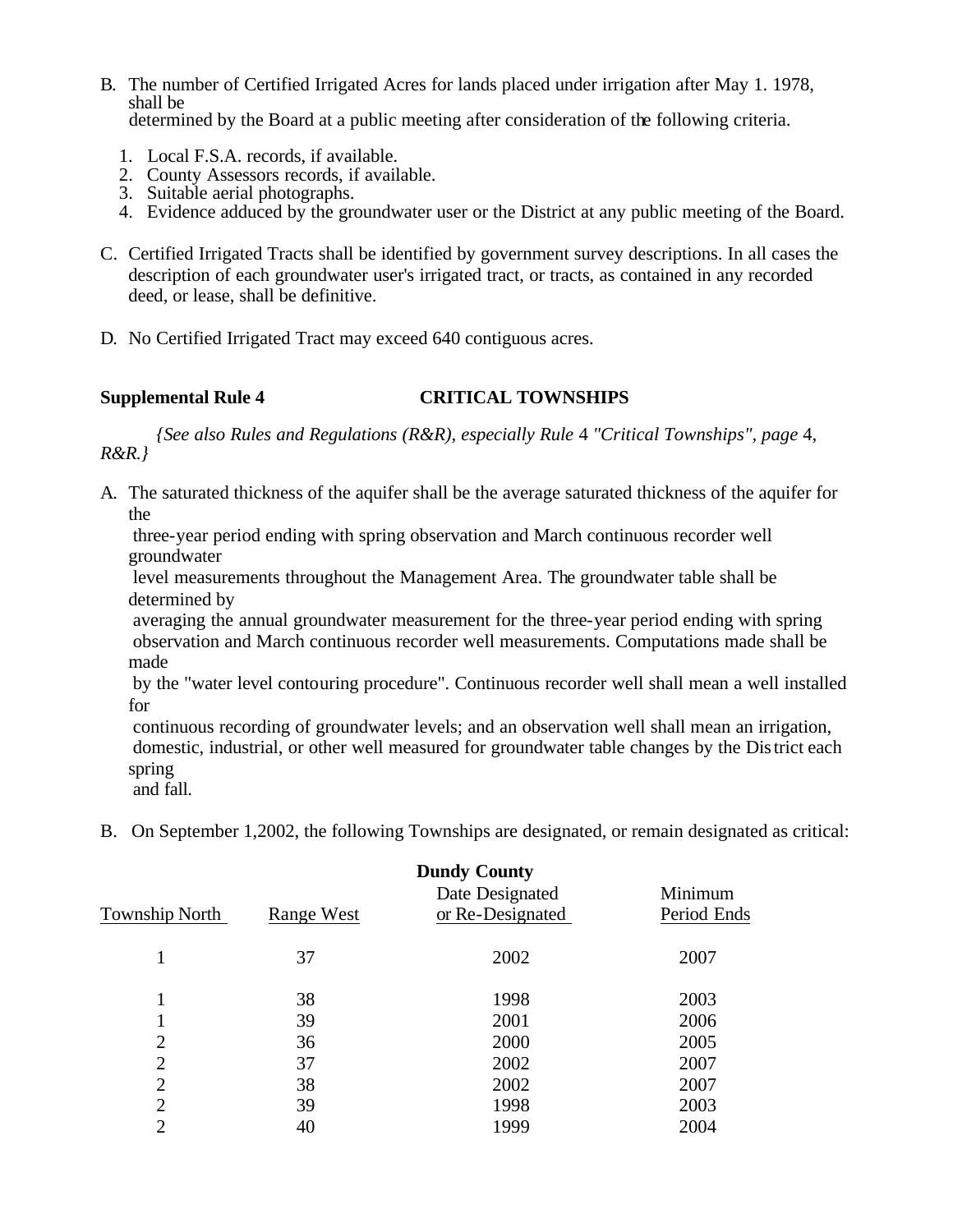| 41         | 1999                | 2004        |
|------------|---------------------|-------------|
| 42         | 1999                | 2004        |
| 37         | 2002                | 2007        |
| 38         | 2001                | 2006        |
| 39         | 2001                | 2006        |
| 40         | 2002                | 2007        |
| 41         | 1999                | 2004        |
| 42         | 1999                | 2004        |
| 36         | 1998                | 2003        |
| 37         | 2001                | 2006        |
| 38         | 2002                | 2007        |
|            | <b>Dundy County</b> |             |
|            | Date Designated     | Minimum     |
| Range West | or Re-Designated    | Period Ends |
| 39         | 2002                | 2007        |
| 40         | 2002                | 2007        |
| 41         |                     | 2007        |
| 42         | 1998                | 2003        |
|            |                     | 2002        |

## **Chase County**

|                       |            | Date Designated  | Minimum     |
|-----------------------|------------|------------------|-------------|
| <b>Township North</b> | Range West | or Re-Designated | Period Ends |
| 5                     | 37         | 1999             | 2004        |
| 5                     | 38         | 2000             | 2005        |
| 5                     | 39         | 1999             | 2004        |
| 5                     | 40         | 1999             | 2004        |
| 5                     | 41         | 2002             | 2007        |
| 5                     | 42         | 1998             | 2003        |
| 6                     | 37         | 2001             | 2006        |
| 6                     | 38         | 2001             | 2006        |
| 6                     | 39         | 2000             | 2005        |
| 6                     | 40         | 1999             | 2004        |
| 6                     | 41         | 2002             | 2007        |
| 6                     | 42         | 2002             | 2007        |
| $\boldsymbol{7}$      | 36         | 2002             | 2007        |
| $\overline{7}$        | 37         | 2001             | 2006        |
| $\overline{7}$        | 38         | 2000             | 2005        |
| $\overline{7}$        | 39         | 1999             | 2004        |
| $\overline{7}$        | 40         | 1998             | 2003        |
| $\overline{7}$        | 41         | 2002             | 2007        |
| $\overline{7}$        | 42         | 2002             | 2007        |
| 8                     | 36         | 2001             | 2006        |
| 8                     | 37         | 2001             | 2006        |
| 8                     | 38         | 2001             | 2006        |
| 8                     | 39         | 2000             | 2005        |
| 8                     | 40         | 2001             | 2006        |
| 8                     | 41         | 2002             | 2007        |
| 8                     | 42         | 2002             | 2007        |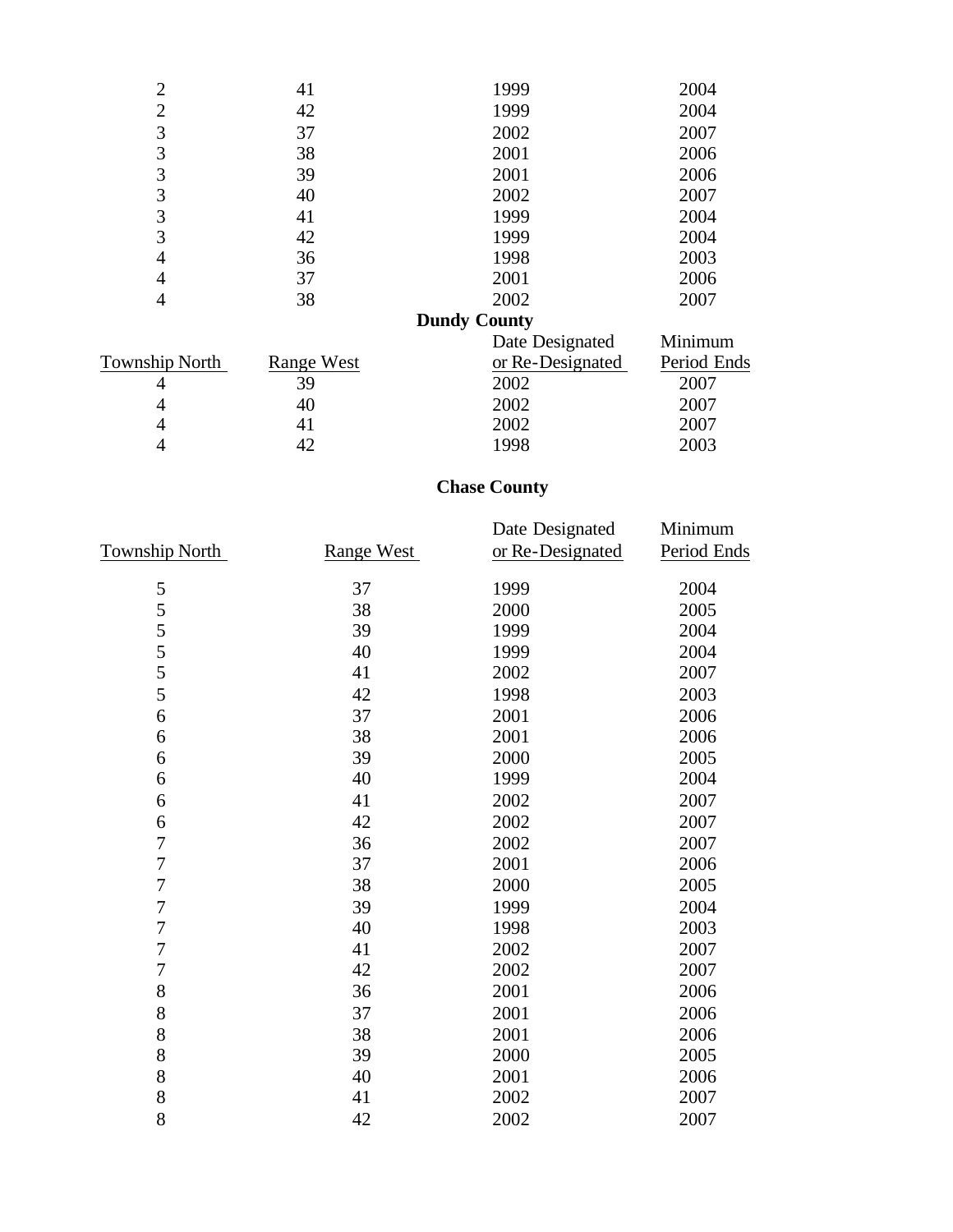## **Perkins County**

|                       |                   | Date Designated       | Minimum     |
|-----------------------|-------------------|-----------------------|-------------|
| <b>Township North</b> | Range West        | or Re-Designated      | Period Ends |
| 9                     | 35                | 2001                  | 2006        |
| 9                     | 36                | 2002                  | 2007        |
| 9                     | 37                | 2002                  | 2007        |
| 9                     | 38                | 1998                  | 2003        |
| 9                     | 39                | 1998                  | 2003        |
| 9                     | 40                | 2002                  | 2007        |
|                       |                   | <b>Perkins County</b> |             |
|                       |                   | Date Designated       | Minimum     |
| <b>Township North</b> | <b>Range West</b> | or Re-Designated      | Period Ends |
| 10                    | 37                | 2001                  | 2006        |
| 10                    | 38                | 2001                  | 2006        |
| 10                    | 39                | 2001                  | 2006        |
| 10                    | 40                | 2001                  | 2006        |
| 10                    | 41                | 2001                  | 2006        |
| 11                    | 37                | 2001                  | 2006        |
| 11                    | 38                | 2001                  | 2006        |
| 11                    | 39                | 2001                  | 2006        |
| 11                    | 40                | 2001                  | 2006        |
| 11                    | 41                | 2001                  | 2006        |
| 12                    | 35                | 2002                  | 2007        |
| 12                    | 36                | 2001                  | 2006        |
| 12                    | 37                | 2001                  | 2006        |
| 12                    | 38                | 2001                  | 2006        |
| 12                    | 39                | 2001                  | 2006        |
| 12                    | 40                | 2002                  | 2007        |
| 12                    | 41                | 2000                  | 2005        |

## **Supplemental Rule 5 WELL SPACING**

*{See also Rules and Regulations (R&R), especially Rule* 5 *"Well Spacing", page* 5, *R&R.}* 

The following regulation applies to the spacing of all wells subject to these rules and regulations and receiving permits from the Upper Republican Natural Resources District.

## **(PLEASE SEE TABLE ON NEXT P AGE FOR DETAILS)**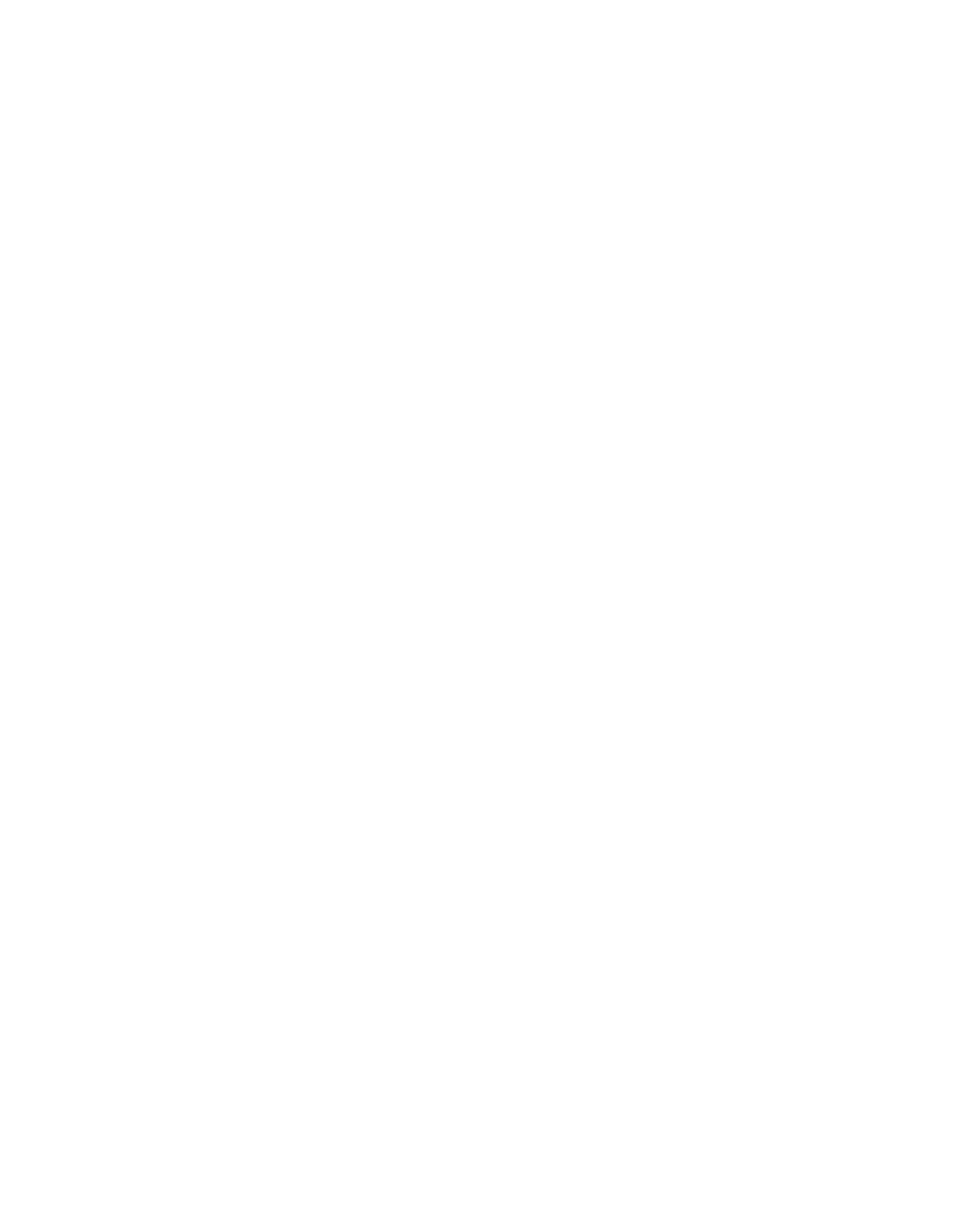## **Supplemental Rule 9 ALLOCATIONS OF GROUNDWATER**

*{See also Rules and Regulations (R&R), especially Rule* 9 *"Allocations of Groundwater" pages* 7 & 8, *R&R..* )

A. A basic allocation of 72.5 acre inches per Certified Irrigated Acre shall be granted for the 5-year allocation period.

 1. The amount of carryforward for each Certified Irrigated Tract shall be determined on December 31,

of the last year of the allocation period.

 2. The carryforward so determined may be used by the groundwater user owning or controlling the

irrigated tract in any manner not otherwise prohibited by these rules and regulations.

 3. Certified Acres irrigated by wells in service for the entire allocation period shall receive the basic

allocation.

 4. Certified Acres irrigated by wells drilled and equipped after commencement of the allocation period

shall receive a reduced allocation. The reduction shall be computed as follows:

a. The basic allocation shall be divided by the number of calendar years in the allocation

period.

the

b. Acres irrigated by wells drilled and equipped prior to July 1 of any calendar year during

 allocation period shall not receive an allocation for any prior year, but shall receive a full allocation for that year.

c. Acres irrigated by wells drilled and equipped between July 1 and August 31 of any calendar

 year in the allocation period shall not receive an allocation for any prior year and shall receive

one-half of that year's allocation.

d. Acres irrigated by wells drilled and equipped after August 31 of any calendar year during the

allocation period shall not receive an allocation for any prior year, nor for that year.

## B. Acres being removed from the Federal Conservation Reserve program shall be granted the carryforward allocated to the acres at the time of enrollment, provided: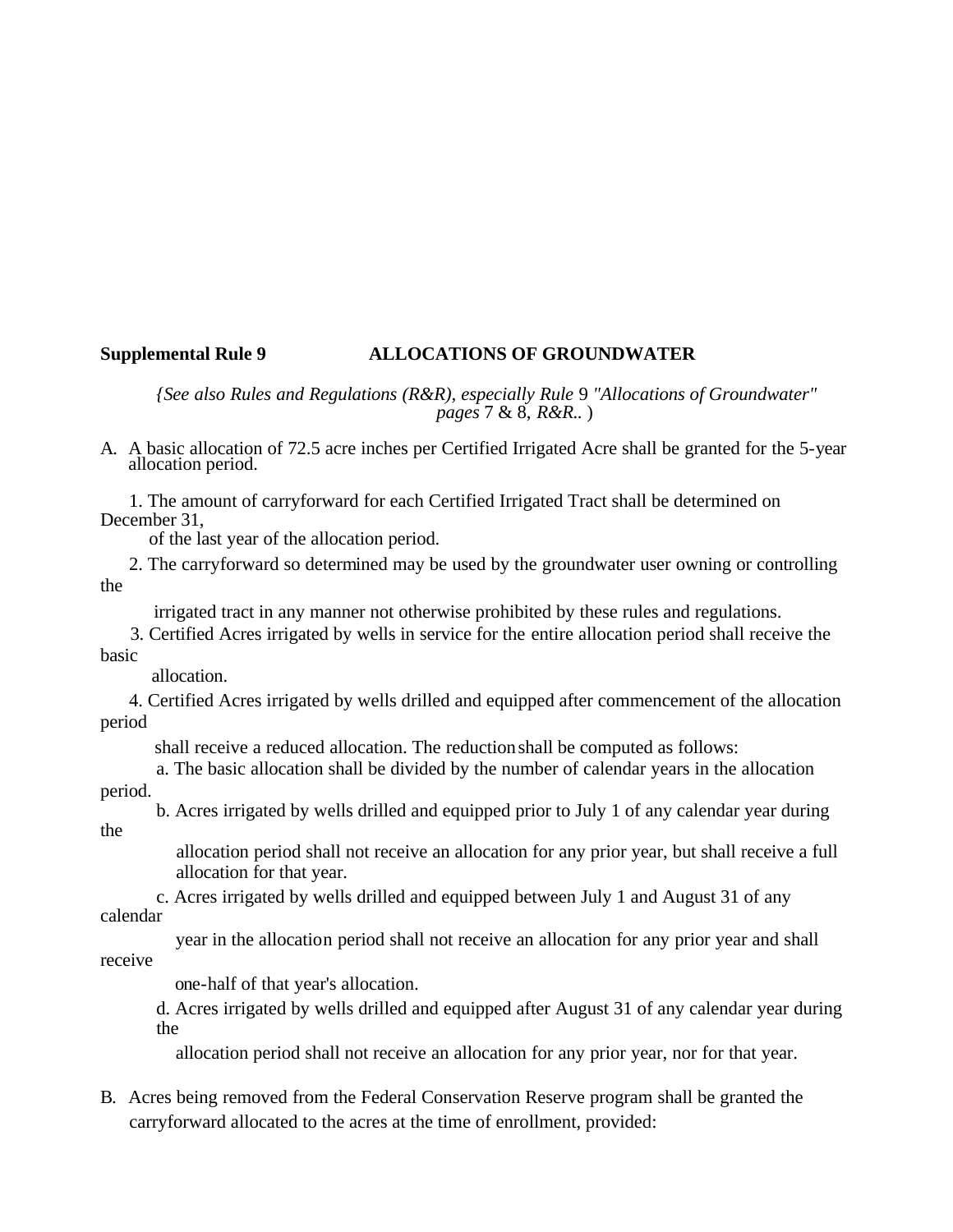1. Such acres were equipped to be irrigated at the time they were enrolled in the Conservation Reserve

Program.

 2. Upon removal from the Conservation Reserve Program such acres shall then be considered as acres

 becoming first irrigated on the day said acres are re-equipped to be irrigated, and an allocation for

the remaining portion of the relevant allocation period shall be determined.

C. The carryforward so determined may be used by the groundwater user owning or controlling the irrigated tract in any manner not otherwise prohibited by these rules and regulations.

- D. Each municipality using groundwater withdrawn from the Management Area is hereby granted without further application, an allocation of groundwater for each calendar year beginning with
- 1988,

computed as follows:

- 1. An allocation of gallons equal to the number produced by multiplying the population of the municipality as determined by the most recent Federal Census by 91,250; and
- 2. An additional allocation of acre inches stated in gallons equal to the number produced by multiplying one third (1/3) of the non-agricultural acres of land within the municipality by the annualized allocation for irrigated acres as stated in Paragraph A. Each municipality shall report the total number of non-agricultural acres within its limits to the Board at the time of any annexation or elimination of territory to or from its limits.

E. For every flowmeter under the ownership or control of each groundwater user, the District Staff shall take the final meter reading no sooner than September 15, and not later than December 31, of the same year on forms provided by the District. In addition, the District shall make random yearend meter readings as well as spot checks during the irrigation season. The District will, after yearend readings, notify each groundwater user of the amount of water withdrawn during the foregoing year and the amount of carryforward and allocation remaining.

## **Supplemental Rule 11 TRANSFERS**

*{See also Rules and Regulations (R&R). especially Rule* 11 *"Transfers", page* 9, *R&R}* 

Transfers of allocations from a Tract or for a use for which the same has been granted to another tract or use may be accomplished only under the following conditions:

A. The tracts must be under the ownership or control of the same groundwater user except as provided

 for in Rule 12, Order No.25. No transfer may occur without the knowledge and consent of the owners

of all lands involved, including any lands over which the groundwater is transported.

B. Groundwater allocations in non-critical townships may not be transferred to tracts within Critical Townships.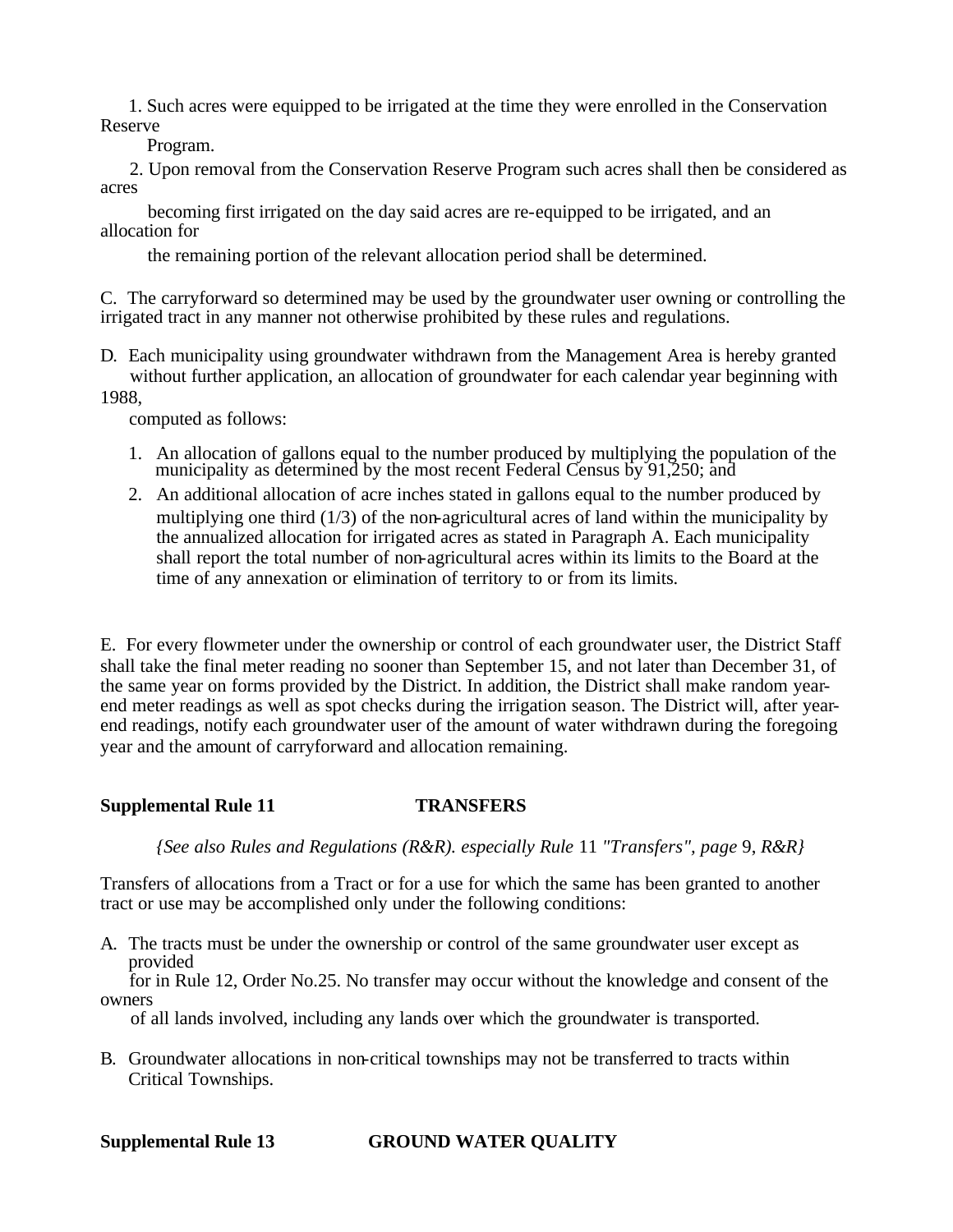*{See also Rules and Regulations (R&R), especially Rule* 13 *"Groundwater Quality", page* 9, *R&R.*}

## Definitions:

A. Contamination or Contamination of Groundwater shall mean nitrates or other material that enter the

 ground water due to action of any person and cause degradation of the quality of ground water sufficient to make such ground water unsuitable for present or reasonably foreseeable beneficial uses.

B. Subirrigation or Subirrigated Land shall mean the natural occurrence of a ground water table within

the root zone of agricultural vegetation, not exceeding ten feet below the surface of the ground.

C. Best Management Practices shall mean schedules of activities, maintenance, procedures, and other

 management practices utilized to prevent or reduce present and future contamination of ground water

 which may include irrigation scheduling, proper timing of fertilizer and pesticide application and other

fertilizer and pesticide management programs.

D. Point Source shall mean any discernible, confined and discreet conveyance, including, but not limited

to, any pipe, channel, tunnel, conduit, well, discrete fissure, container, rolling stock, vessel, other floating craft, or other conveyance, over which the Department of Environmental Quality has regulatory authority and from which a substance which can cause or contribute to contamination of ground water is being or may be discharged.

E. Rotation shall mean a recurring series of use and non-use of an irrigation well on an hourly, daily,

weekly, monthly, or yearly basis.

E. Phase I shall mean all areas within the District in which levels of nitrate nitrogen contamination, or

any contaminant harmful to health or the environment is 0% to 40% of, the allowable level as determined by the Nebraska Department of Environmental Quality. On the effective date of this Order the entire territory of the Upper Republican Natural Resources District is Phase I.

G. Phase II shall mean all areas within the District boundaries so designated by the Board in which levels of nitrate nitrogen contamination, or any contaminant harmful to health or the environment, are over 40%, but less than 60%, of the allowable level as determined by the Nebraska Department of Environmental Quality. Phase II areas shall be designated only after dissemination to the public the boundaries of such proposed areas and the rules and regulations pertaining thereto and the conduct of one or more public information meetings followed by a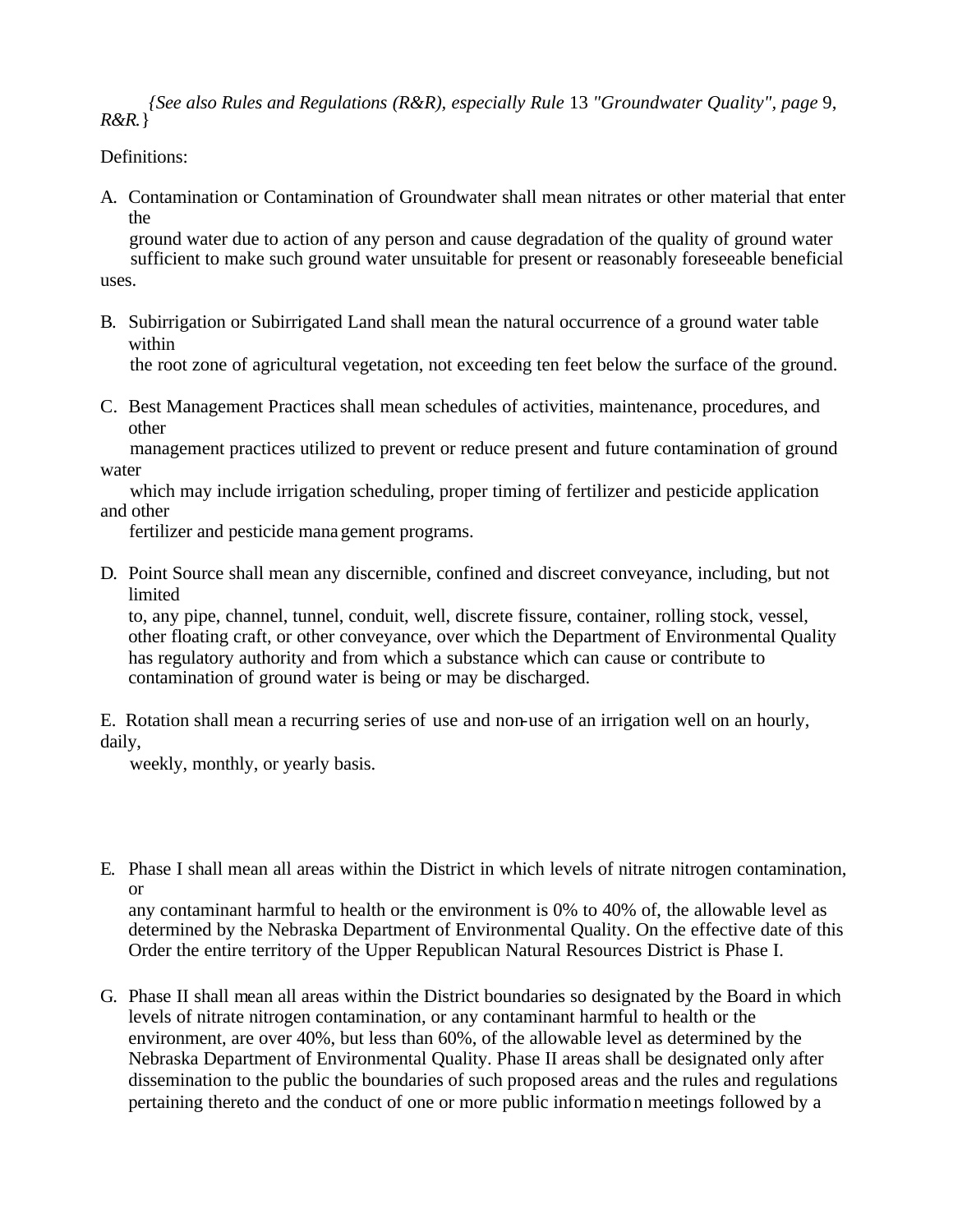public hearing after which the Board may designate Phase II areas of not less than 6 square miles with rules and regulations pertaining to ground water quality in such areas.

H. Phase III shall mean all areas within the District boundaries so designated by the Board in which levels of nitrate nitrogen contamination, or any contaminant harmful to health or the environment are

 60%, or over, of the allowable level as determined by the Nebraska Department of Environmental

 Quality. Phase III areas shall be designated only after dissemination to the public of the boundaries of

 such proposed areas and the rules and regulations pertaining thereto and the conduc t of one or more

 public information meetings followed by a public hearing after which the Board may designate Phase III areas of not less than 6 square miles with rules and regulations pertaining to ground water

quality in such areas.

I. Certified Laboratory shall mean any laboratory within or outside the State of Nebraska certified and

approved by the Nebraska Department of Environmental Quality.

- J. Ground Water Quality Controls shall mean the rules and regulations which may be proposed or adopted for ground water quality and based on the three (3) phase program defined above.
- K. Chemical means any fertilizer, fungicide, herbicide, or pesticide mixed with the water supply.
- L. Fertilizer means any formulation or product used as a plant nutrient, which is distributed on lands in

 the District, and/or intended to promote plant growth, and contains one or more plant nutrients recognized by the Association of American Plant Food Control Officials in its official publications.

Implementation Processes and Procedures:

Deep soil testing, ground water well testing and standard soil sampling will be used to determine contaminant levels throughout the district and to determine the geographic and stratigraphic boundaries of any territory for which controls for ground water quality may be proposed.

A. Controls, rules, and regulations that may be proposed for ground water quality will be based on a

three-phase program. Phase I shall include all territory in which levels of nitrate nitrogen contamination, or any contaminant harmful to health or the environment, are 0% to 40% of the allowable level as determined by the Nebraska Department of Environmental Quality. Phase II shall include all territory in which levels of nitrate nitrogen contamination, or any contaminant harmful to health or the environment is over 40%, but less than 60%, of the allowable level as determined by the Nebraska Department of Environmental Quality. Phase III shall include all territory in which levels of nitrate nitrogen contamination, or any contaminants harmful to health or the environment, is 60%, or over, of the allowable level as determined by the Nebraska Department of Environmental Quality.

B. In Phase I territories yearly monitoring ground water samples will be conducted by the District.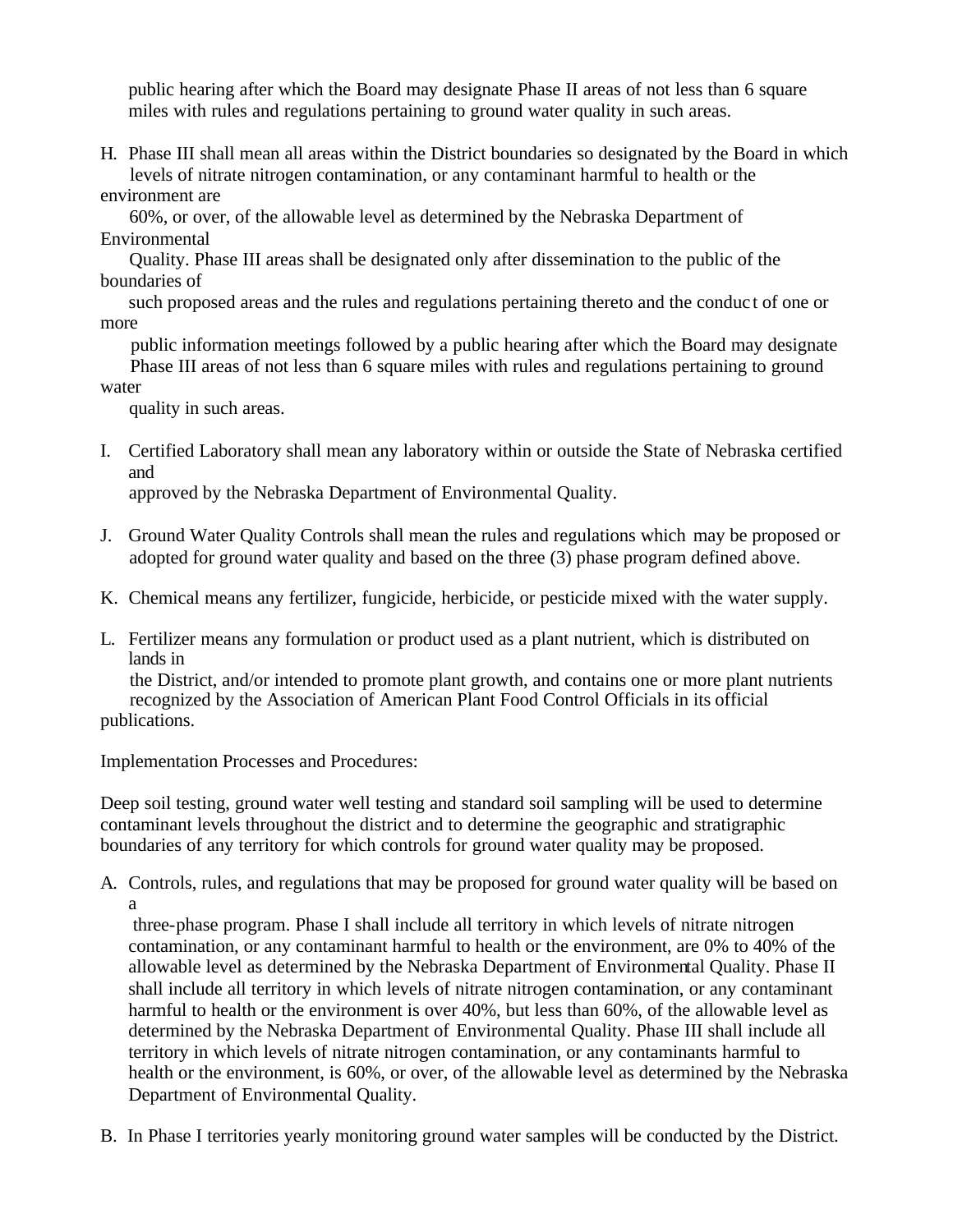- C. When it is determined by the District, or there is reasonable cause to believe that the identified contamination is point source contamination; the District will request the Nebraska Department of Environmental Quality to make a determination if the contamination is point source.
- D. The District will take ground water and deep soil samples to determine whether ground water is contaminated. Ground water samples will be taken in not less than fifty (50) locations throughout the District. If a particular sample indicates contamination in excess of the levels established for Phase II or Phase III, the District will take a minimum of twelve (12) additional ground water samples in a radius of three (3) miles or the identified contamination. The District will make a map of the subject area divided into four (4) equal areas from the location of the ground water sample source, which shows contamination. The total area of said map would be approximately 6 miles square. Should 25% of the not less than twelve (12) samples taken indicate contamination of more than 40% of the allowable level is determined by the Nebraska Department of Environmental Quality, the subject shall become designated a Phase II area. Should 25% of the not less that twelve (12) samples taken indicate contamination of 60%, or more of the allowable level as determined by the Nebraska Department of Environmental Quality, the subject shall become designated a Phase III area. If villages, cities or towns lie in the said three- (3) mile radius, the water samples shall be taken the municipal wells as one of the required twelve (12) samples.
- E. The District will initiate education programs for ground water users regarding non-point and point source pollution.
- F. The District will initiate a ground water quality study which will include deep soil testing, ground

 water sampling to identify types of contamination, identification of the best management practices to

control contamination, and other research as funds become available.

- G. In Phase II areas the District may:
	- 1. Require ground water users to take nitrate nitrogen and irrigation management training and education.
	- 2. Implement irrigation scheduling.
	- 3. Require ground water users to limit commercial fertilizer applications to University of Nebraska

published recommendations.

- 4. Require that soil samples be taken to determine nitrates remaining in the soil at 1, 2 and 3 foot
	- levels.
- 5. Require nitrogen application use be reported to the District on forms to be provided.

6. Require all types of commercial fertilizer use to be reported to the District on forms to be provided

H. In Phase III areas the District may:

- 1. Implement any rule, regulation or control authorized for Phase II areas.
- 2. Restrict the use of fall and winter application of commercial nitrogen fertilizers in designated fields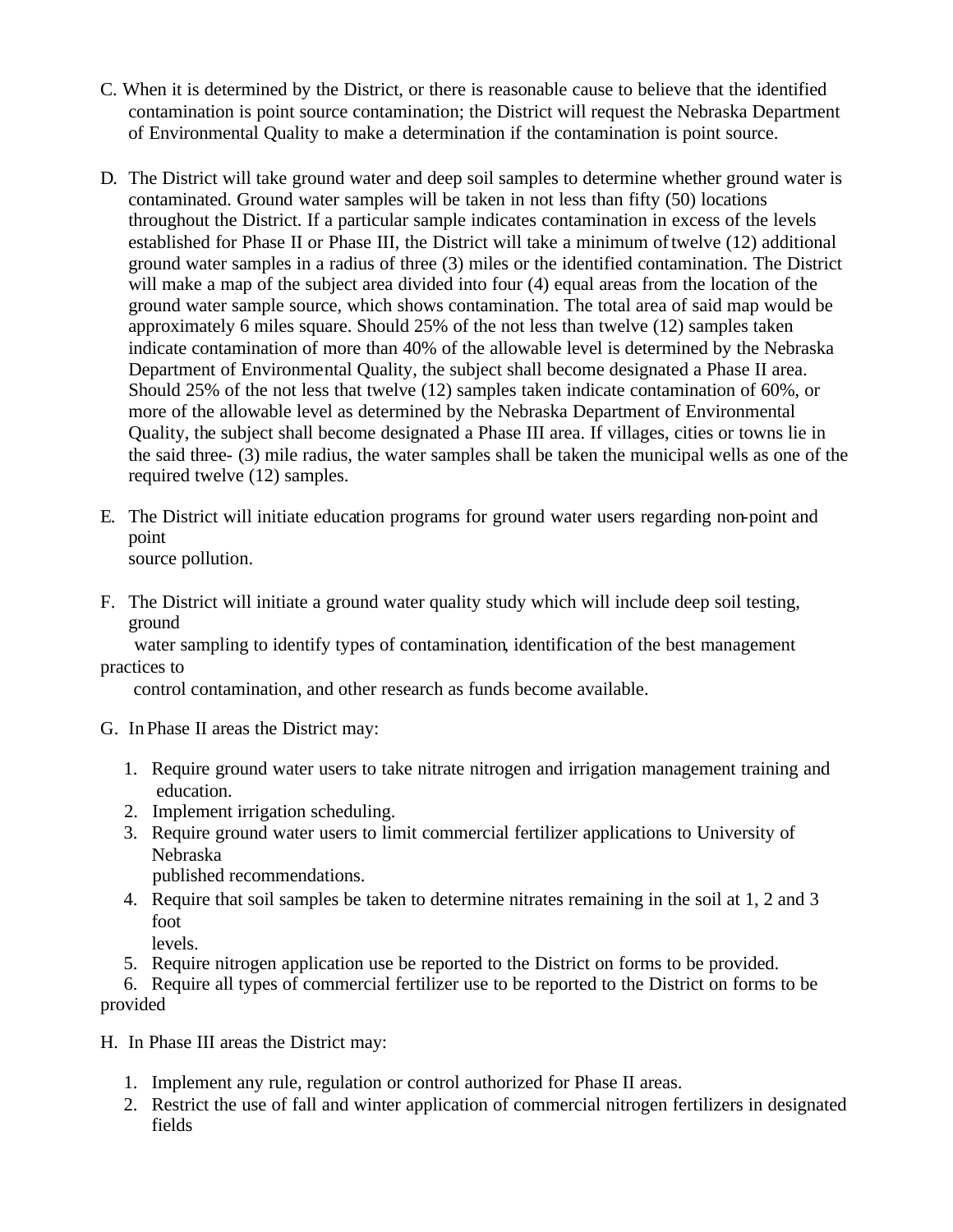for spring planted crops unless inhibitors approved by the District are used in conjunction with

such applications.

- 3. Implement other restrictions on chemical use as determined necessary or advisable by investigations, studies, or research.
- I. All Areas in the District are considered as Phase I areas at least until September 1, 2003.

## **Supplemental Rule 17 GENERAL ENFORCEMENT PROVISION**

*{See also Rules and Regulations (R&R), especially Rule* 17 *"General Enforcement Provisions", page* 10, *R&R.}* 

The District shall enforce the provisions of the Groundwater Management and Protection Act, and all rules and regulations adopted pursuant thereto by the issuance of cease and desist orders and by bringing, or defending, appropriate actions in the district court of the county in which any violations occur for enforcement of such orders. Cease and desist orders may be issued for any violation of any rule or regulation of the District.

A. Any person within the District, or the Board on its own motion, may file a written complaint. Complaints shall be filed at the District office, 135 West 5th Street, Imperial, Nebraska. 69033.

B. The District shall investigate the alleged violation. Upon completion of the investigation, the District Staff shall file a report with the Board and deliver copies of the report to the alleged violator

 and to the complainant, if other than the Board, in person, or shall transmit the same by certified mail.

C. If the District staff finds there is reasonable cause to believe that a groundwater user is at the time of

investigation, or was at the time complained of, in violation of District rules and regulations, then said report shall be accompanied by a formal notice of the alternative actions available to the alleged violator. Alternative actions available to the person complained against shall be:

1. Agree with and accept as true and correct the District staffs findings that the alleged violation has

in fact occurred or is occurring, consent to cease and desist from continuing or allowing the reoccurrence of such violation, and submit a plan and schedule of compliance. The District shall determine whether the plan and schedule will bring that user into compliance with District rules and regulations. If the Board determines that the proposed plan and schedule are adequate, it shall approve such plan and schedule of compliance.

- 2. Reject the findings of the report, and within 30 days request a formal adjudicatory hearing.
- D. The Board shall notify the person filing the complaint of any action. If no objections to the action of the Board are received, the action of the Board on the written complaint shall be considered

as final.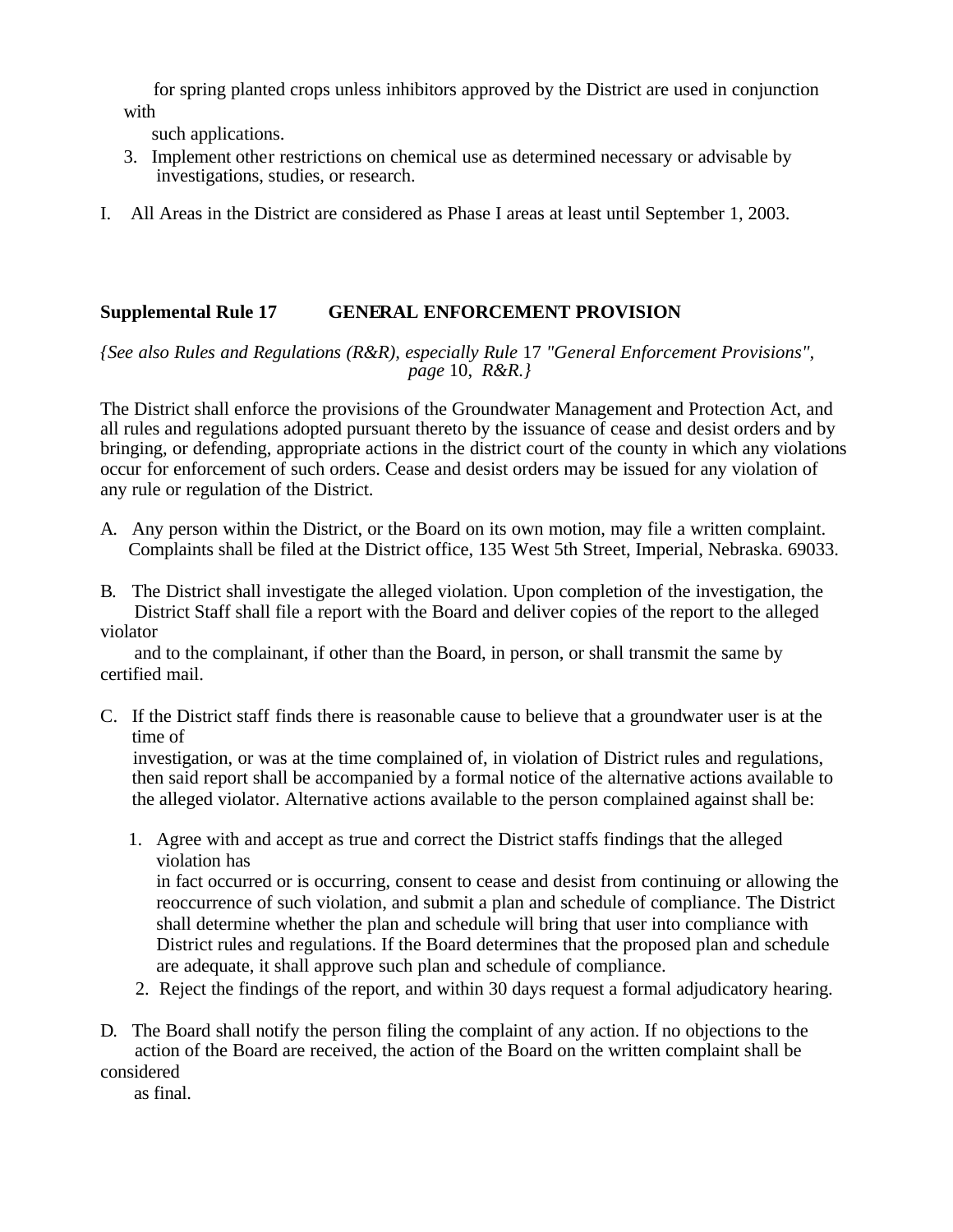E. If the person filing the complaint objects to the Board action, he may within 30 days of the Board

action, request a formal adjudicatory hearing.

F. An official record shall be made of the formal adjudicatory hearing requested by the alleged violator,

by the complainant, or by the Board on its own motion. The Board shall deliberate the record and take action on the issue. The recourse to Board action by either the complainant or the alleged violator is by appeal with the district court

G. When an alleged violator has been notified of Board action and such alleged violator has failed to

respond thereunder, or has failed to appear at any properly scheduled formal adjudicatory hearing,

the Board shall:

1. Review the complaint and the report, as well as any other pertinent information; and

2. Issue such order or orders in accordance with these rules and regulations, as it deems appropriate.

## **Supplemental Rule 18 FORMAL ADJUDICATORY HEARINGS**

## *{See also Rules and Regulations (R&R), especially Rule* 18 *"Formal Adjudicatory Bearings", page* 10, *R&R.}*

A. Formal Adjudicatory Hearings will be conducted by the District for the following purposes:

1. Any purpose set out in the Rules and Regulations of the District or in the Technical Manual, which

is in effect in concert therewith.

 2. From an adverse decision on a request for variance when judicial review will be sought by the

applicant for said variance.

- 3. To resolve disputes between groundwater users or others, pertaining to illegal irrigation groundwater run off or any other dispute on a majority vote by the Board of Directors.
- 4. Prior to the issuance of a cease and desist order on a majority vote of the Board of Directors.
- B. Any groundwater user aggrieved by any action of the District may request a formal adjudicatory hearing within 30 days of the action complained of.

C. A hearing examiner shall conduct formal hearings. The presence of Board members shall not be required at any hearing. The hearing examiner shall be a person deemed to be knowledgeable

in the

 procedures set out in these rules and regulations and shall conduct the hearing in a manner that provides fairness to all parties.

- D. The District shall prepare a notice setting the time and place of the formal hearing.
- E. The Board may grant continuances and the Board may at any time order a continuance on its own Motion.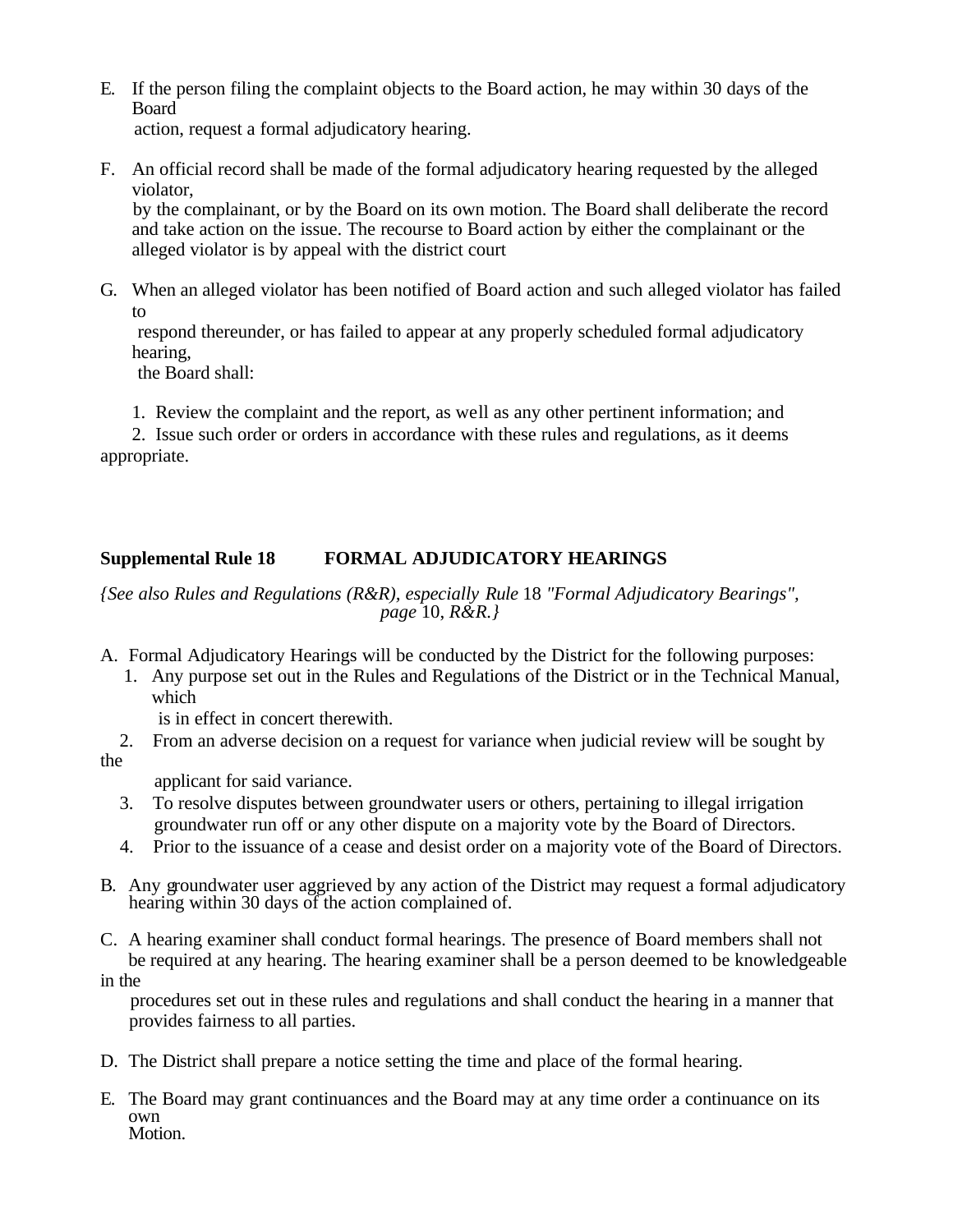- F. The Board may require stipulations on procedure to define the issues, or for any purpose designed to expedite the matter or to insure substantial due process or fairness.
- G. Ordinarily, opening statements and/or oral arguments following the close of the presentation of evidence will be permitted only insofar as such statements and/or arguments relate to the

## presentation

and explanation of evidence.

- H. Submission of briefs may be requested or permitted by the Board
- I. An official record of any official hearing conducted pursuant to statute or the rules and regulations of

the Board shall be preserved in the official taken at the hearing. Such records shall include all testimony and exhibits presented at the hearing. Such record shall whenever possible be kept by a court reporter to be procured by the District. Such record or a copy thereof shall be kept on file in the office of the District. The costs of the record and the hearing examiner, and other related costs may be assessed against the unsuccessful party or parties either after a final decision is rendered by the Board, or after the conclusion of any litigation that may ensue.

- J. The Board may deliberate the record as a quasi-judicial body under the provisions of 84- 1409(i)(ii), R.R.S. without complying with the Nebraska public meetings laws.
- K. All orders and decisions of the Board shall be transmitted to the parties directly involved in the hearing by certified mail.
- L. The Board may at any time order the District staff to make an investigation into any matter within the jurisdiction of the Board or order any hearing which the Board is authorized either by law or inherent power to conduct. In the event of an investigation, the Board may request the attendance of any party.

## **Supplemental Rule 19 DISTRICT TECHNICAL MANUAL**

All contents of Part IV, Supplemental Rules and Regulations herein of the District Technical Manual are incorporated into, and considered an integral part of the District groundwater rules and regulations, and are applicable in concert with the Rules and Regulations for Groundwater Control of the Upper Republican Natural Resources District Management Area - Order No.25 (R&R).

## **Supplemental Rule 20 SEVERABILITY OF RULES**

If any part of this District Technical Manual or any rule or part of any rule in the Rules and Regulations for Groundwater Control of the District shall be declared invalid or unconstitutional, such declaration shall not affect the validity or constitutionally of the remaining portions thereof.

## **Adopted this 2nd day of July 2002.**

**This Technical Manual for the Upper Republican Natural Resources District shall be effective in concert with the Rules and Regulations for Groundwater Control of the Upper Republican Natural Resources District Management Area (Order No.25), commencing September 1, 2002.**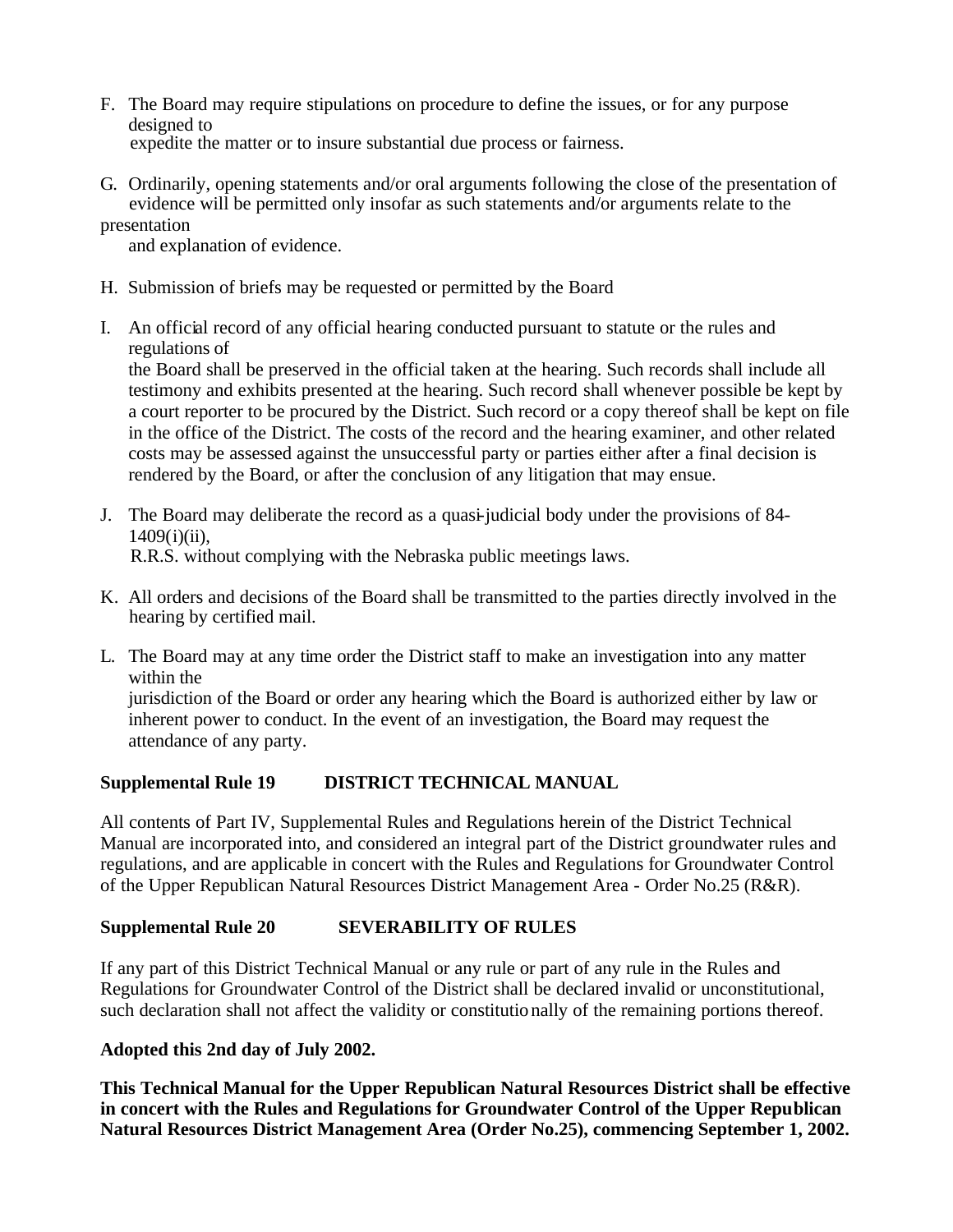## **DISTRICT**

## **UPPER REPUBLICAN NATURAL RESOURCES**

**By\_\_\_\_\_\_\_\_\_\_\_\_\_\_\_\_\_\_\_\_\_\_\_\_\_\_\_\_\_\_\_\_\_\_\_\_\_\_\_**

 **Robert Ambrosek, Chairman**

**ATTEST:**

**Kenneth E. Owens, Secretary**

**\_\_\_\_\_\_\_\_\_\_\_\_\_\_\_\_\_\_\_\_\_\_\_\_\_\_\_\_\_\_\_\_\_\_\_\_**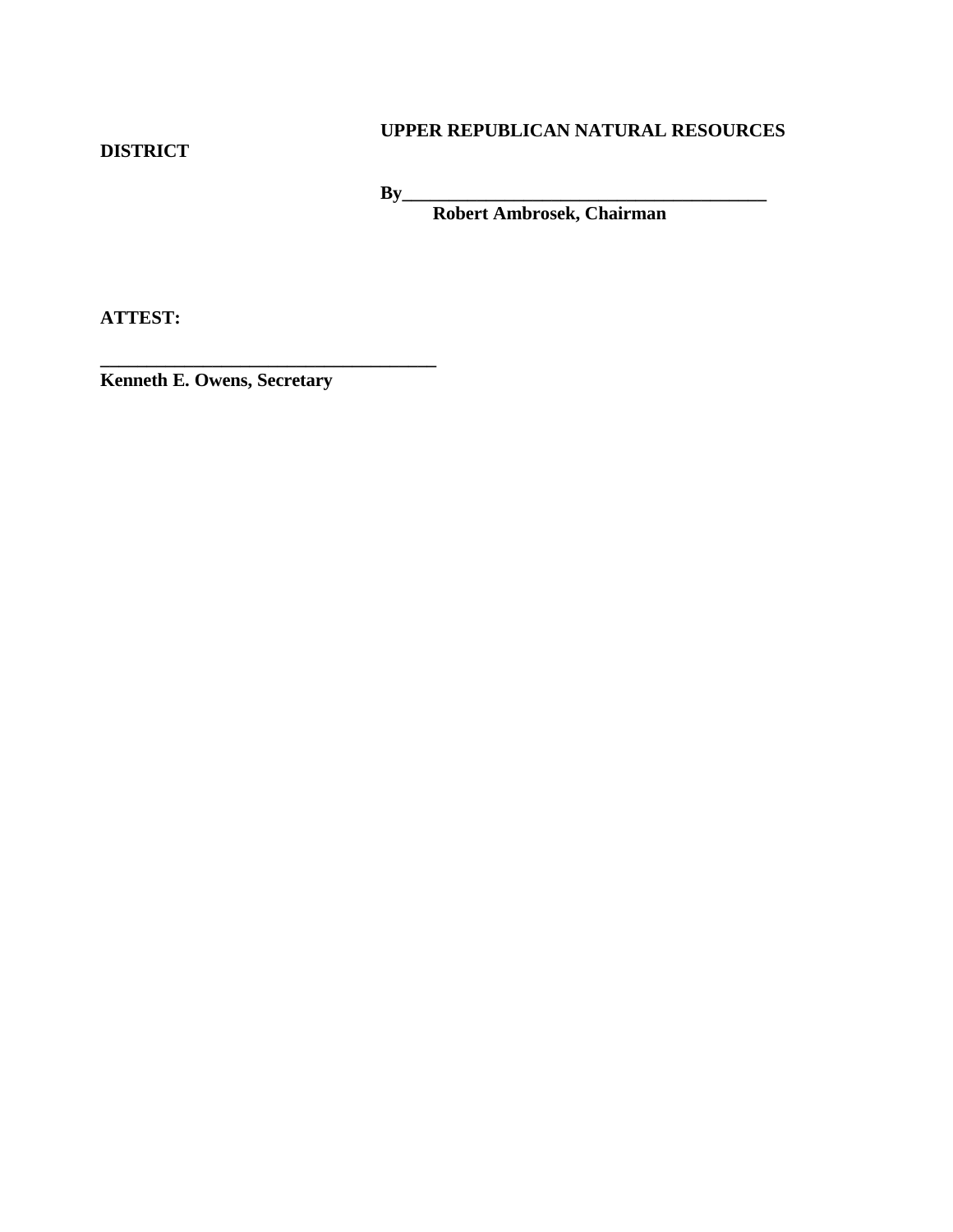## Appendix E – Middle Republican Natural Resource District

#### *Current Middle Republican NRD*

**Ground Water Management Area Plan Rules and Regulations**

Adopted July 1, 1998 Revised July 1, 2000

#### *Rules and Regulations*

**Authority** - These rules and regulations are adopted pursuant to the authority granted in the Nebraska Ground Water Management and Protection Act, Sections 46-656.01 to 46-656.67.

**Purpose** - The purposes of the management area herein designated are:

 1. To maintain, in accordance with the districts' ground water management plan, a ground water reservoir life of at least seventy five (75) years,

- 2. Protect ground water quality,
- 3. Allow for the integrated management of hydrologically connected ground water and surface water.

**Rule 1. Management Area Designation and Boundaries** - A ground water management area is hereby designated in the Middle Republican Natural Resources District. The geographic boundary of such management area will coincide with the boundaries of the Middle Republican Natural Resources District. The stratigraphic boundary of the area is from the land surface to the base of the underlying sand and gravel layers that contain the water bearing material. The base of the sand and gravel layers rest on impervious layers of Niobrara Chalk, Pierce Shale or formations from the White River Group.

#### **Rule 2. Definition** -

*2.1 Act:* The Nebraska Ground Water Management and Protection Act.

*2.2 Board:* The elected board of directors of the Middle Republican Natural Resources District.

*2.3 Dewatering Well:* Shall mean a water well constructed for the purpose of lowering the ground water surface elevation.

*2.4 District:* The Middle Republican Natural Resources District.

*2.5 Flow Meter:* A device, approved by the district, to measure the quantity of ground water pumped, withdrawn, or taken from a water well.

*2.6 Ground Water:* Ground water shall mean that water which occurs in or moves, seeps, filters, or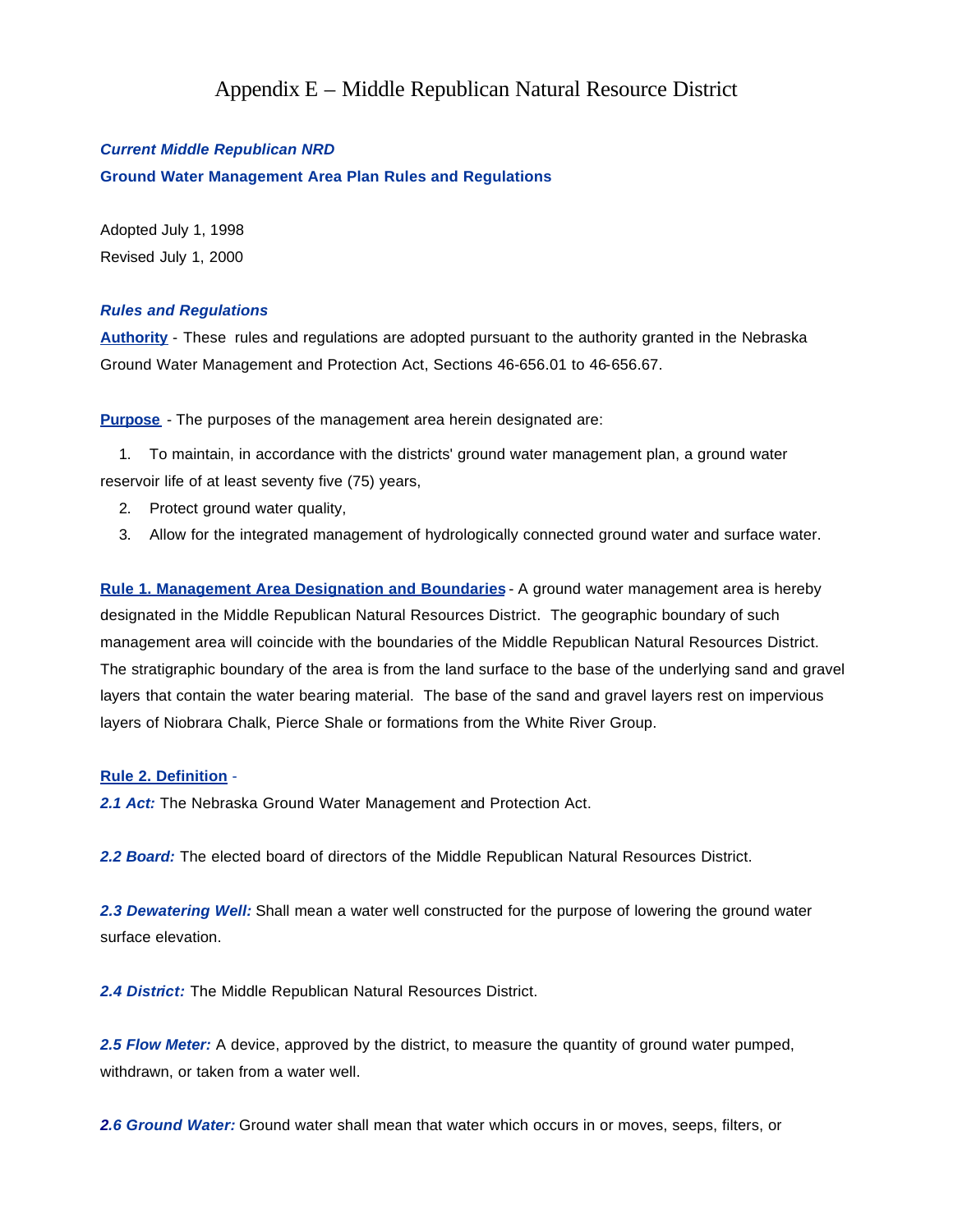percolates through the ground under the surface of the land.

#### *2.7 Illegal Water Well:*

a. Any water well operated or constructed without or in violation of a permit required by the Act, or

 b. Any water well not in compliance with the rules and regulations adopted and promulgated pursuant to the act, or

c. Any water well not properly registered in accordance with sections 46-602 to 46-6-4, or

 d. Any water well not in compliance with any other applicable laws of the State of Nebraska or with rules and regulations adopted and promulgated pursuant to such laws, or

e. Any water well constructed or operated in violation of these or other rules and regulations of the district.

*2.8 Inactive Status Well:* Shall mean a water well that is in a good state of repair and for which the owner has provided evidence of intent for future use by maintaining the water well in a manner which meets the follow requirements:

 a. The water well does not allow impairment of the water quality in the water well or of the ground water encountered by the water well,

 b. The top of the water well or water well casing has a water-tight welded or threaded cover or some other water-tight means to prevent its removal without the use of equipment or tools to prevent unauthorized access, to prevent a safety hazard to humans and animals, and to prevent illegal disposal of wastes or contaminants into the water well,

 c. The water well is marked so as to be easily visible and identified as a water well and the area surrounding the water well is kept clear of brush, debris, and waste material and status change is filed with the Nebraska Department of Natural Resources.

*2.9 Late Permit:* Shall mean a permit applied for after construction has commenced on a water well.

*2.10 Livestock Operation Well:* A regulated water well providing for the watering of animals in a livestock operation or confined livestock operation as defined in Chapter 1 of Title 130, NDEQ, and requiring a permit from NDEQ to operate.

*2.11 Livestock Well:* A water well providing for the watering of:

- a. Livestock, poultry, farm and domestic animals used in operating a farm, or
- b. Domestic livestock as related to normal farm and ranch operations, or
- c. Range livestock or stock use on a farm or ranch

*2.12 Operator:* The person who controls the day to day operation of the water well.

*2.13 Permit:* Shall mean a document that must be obtained from the district in accordance with Rule 6 before construction of a water well may be commenced in the management area.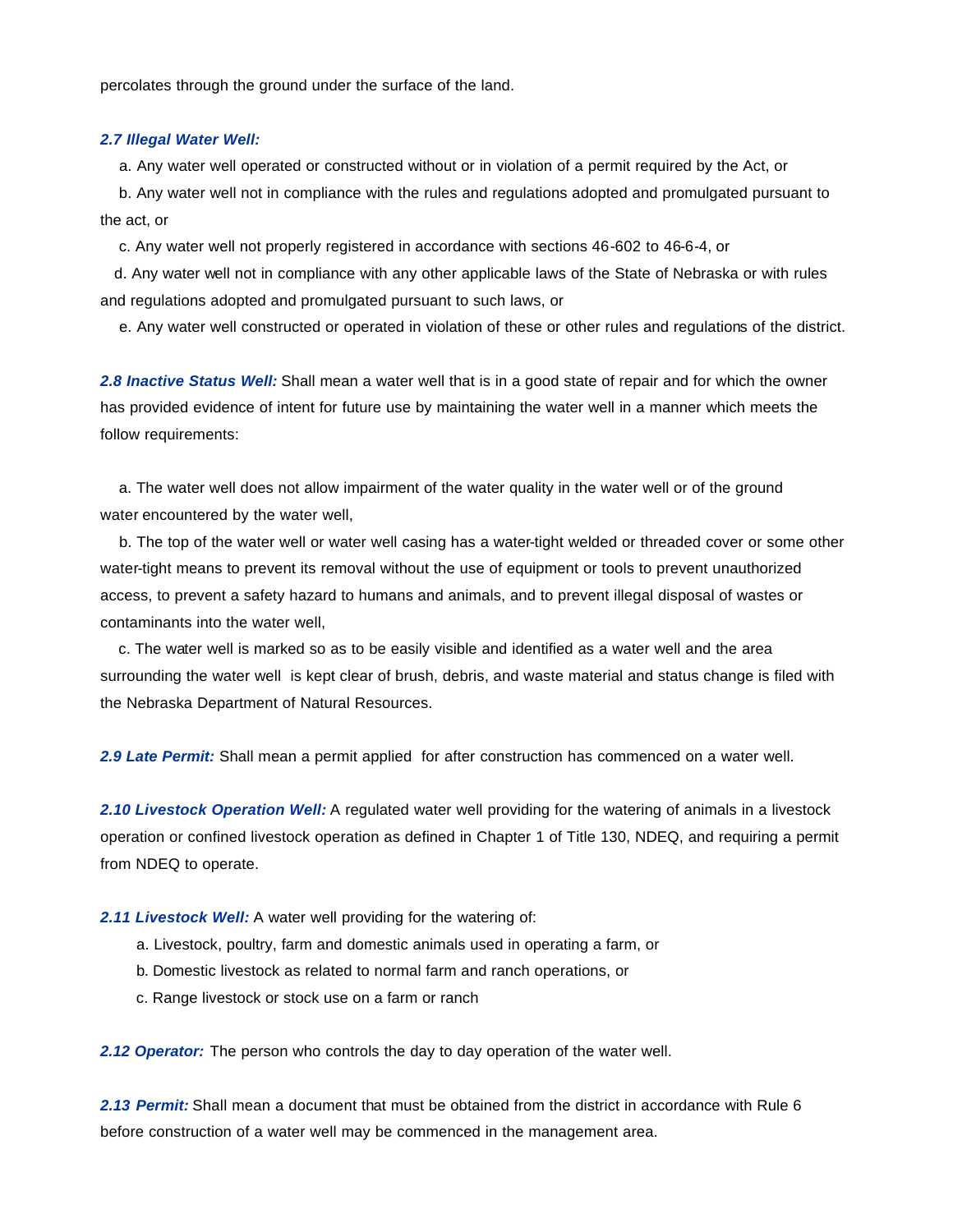*2.14 Person:* A natural person, a partnership, a limited liability company, an association, a corporation, a municipality, an irrigation district, an agency or a political subdivision of the state, or a department, an agency, or a bureau of the United States of America.

*2.15 Regulated Well:* A water well designed and constructed to pump more than fifty (50) gallons per minute. A series of water wells, with a combined discharge of more than fifty (50) gallons per minute, of which the water is commingled, combined, clustered or joined as a single unit for a single purpose shall be considered as one regulated well.

#### *2.16 Replacement Well:* A water well which:

 a. Replaces a previously abandoned (decommissioned) water well within three (3) years of the last operation of the abandoned (decommissioned) water well or replaces a water well that will not be used after construction of the new water well and the original water well will be decommissioned within one (1) year of construction of the new water well and,

b. Is constructed to provide water to the same tract of land served by the water well being replaced.

*2.17 Test Hole:* Shall mean a hole designed solely for the purpose of obtaining information on hydrogeologic conditions.

*2.18 Unregulated Well:* A water well designed and constructed to pump fifty (50) gpm or less and is not commingled, combined, clustered or joined with other water wells.

*2.19 Unused/Seldom Used Well:* A water well that has not been placed in inactive status but is used less than one year in three.

*2.20 Waiver:* An agreement between a water well owner or operator and the district that will provide for relief from the enforcement of a rule or rules of the district.

*2.21 Water Well:* Any excavation that is drilled, cored, bored, washed, driven, dug, jetted, or otherwise constructed for the purpose of exploring for ground water, monitoring ground water, utilizing the geothermal properties of the ground, obtaining hydrogeologic information or extracting water from or injecting water into the underground water reservoir. Water wells shall not include any excavation made for obtaining or prospecting for oil or natural gas or for inserting media to repressure oil or natural gas bearing formations regulated by the Nebraska Oil and Gas Conservation Commission.

#### **Rule 3. Well Spacing -**

*3.1* No regulated well shall be constructed upon any land in this district within one thousand three hundred and twenty (1,320) feet of any registered regulated well, regardless of ownership except:

1. Any irrigation water well that replaces an irrigation water well drilled prior to September 20, 1957, and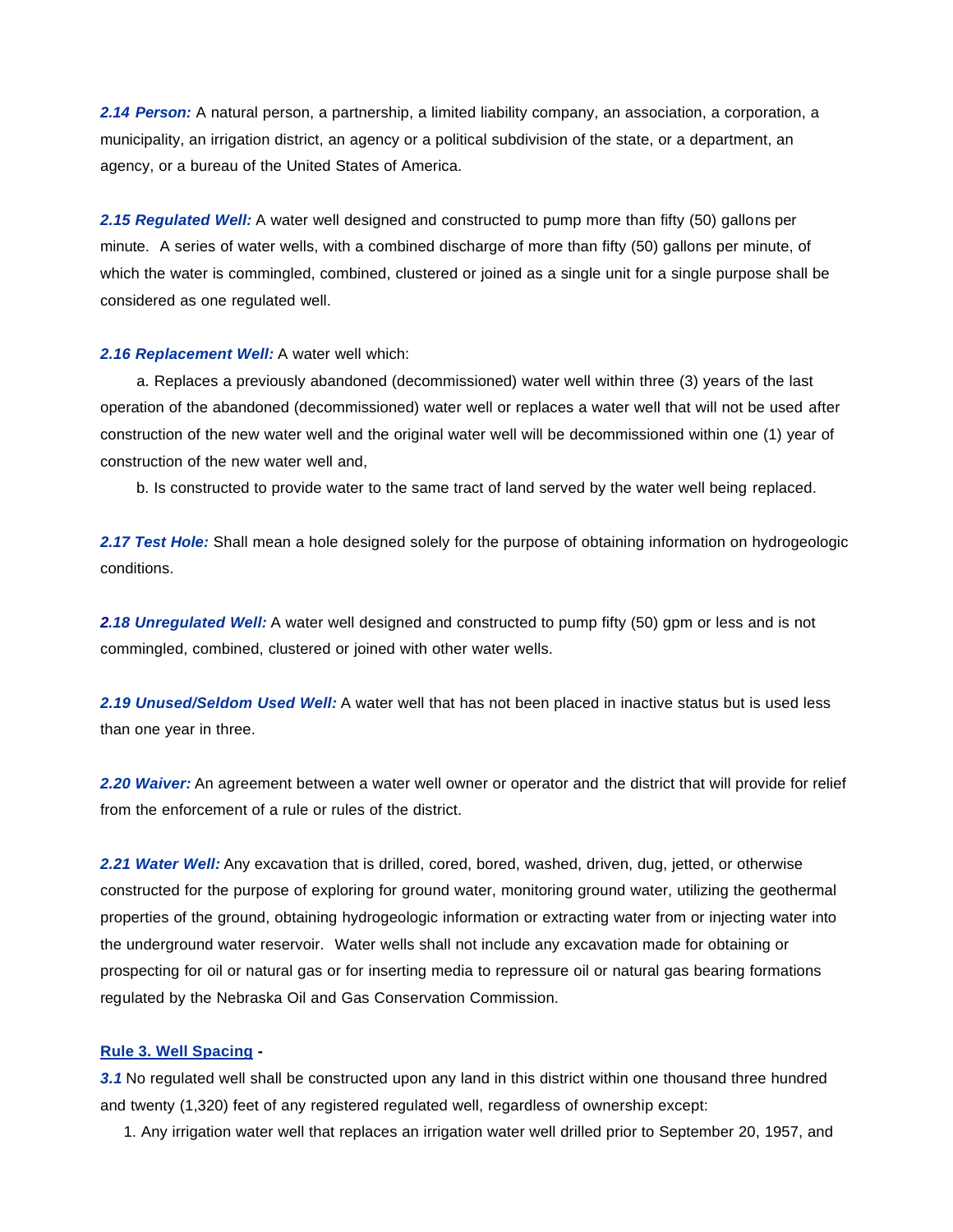which is less that six hundred (600) feet from a registered irrigation well shall be drilled with fifty (50) feet of the old water well,

 2. After July 1, 1998, a replacement well may be constructed at less than one thousand three hundred and twenty (1,320) feet from another registered water well, if it is constructed within one hundred (100) feet of the water well it replaces and was, when constructed, in compliance with all applicable laws, rules and regulations.

*3.2* The well spacing required by *Rule 3.1* shall apply to an unregistered water well for a period of only thirty (30) days following completion of such water well.

#### **Rule 4. Flow Meters -**

*4.1* Flow meters meeting the accuracy specifications established in *Rule 4.3* shall be installed on all regulated wells in accordance with the schedule established in *Rule 4.2.*

*4.2* Placement schedule:

For regulated wells in the alluvial valley of the Republican River Basin, as identified by the Nebraska's Department of Natural Resources, flow meters shall be installed by December 31st of the year specified.

 *4.2.1* 1998 - Alluvial wells in sections 1 through 12

1999 - Alluvial wells in sections 13 through 23

2000 Alluvial wells in sections 24 through 36

 For regulated wells, other than those in *Rule 4.2-1,* flow meters shall be installed by December 31st of the year specified.

*4.2.2* 2001 - All regulated wells in the NE quarter of the section

2002 - All regulated wells in the SE quarter of the section

2003 - All regulated wells in the SW quarter of the section

2004 - All regulated wells in the NW quarter of the section

 For all new or replacement regulated wells constructed after July 1, 1999, flow meters shall be installed prior to use of the well.

 For unused/seldom used wells or wells with a pumping capacity of less than two hundred and fifty (250) gallons per minute a measuring device or method approved by the district with an accuracy of plus or minus 5% of the actual water flow may be used.

For inactive status wells a flow meter shall be installed prior to placing the well into active status.

*4.3* All meters shall be tested for accuracy using recognized industry testing methods and certified by the manufacturer according to those standards. At any rate of flow with the normal flow limits, the meter, except as noted in *Rule 4.2***,** shall register not less than 98 percent nor more than 102 percent of the water actually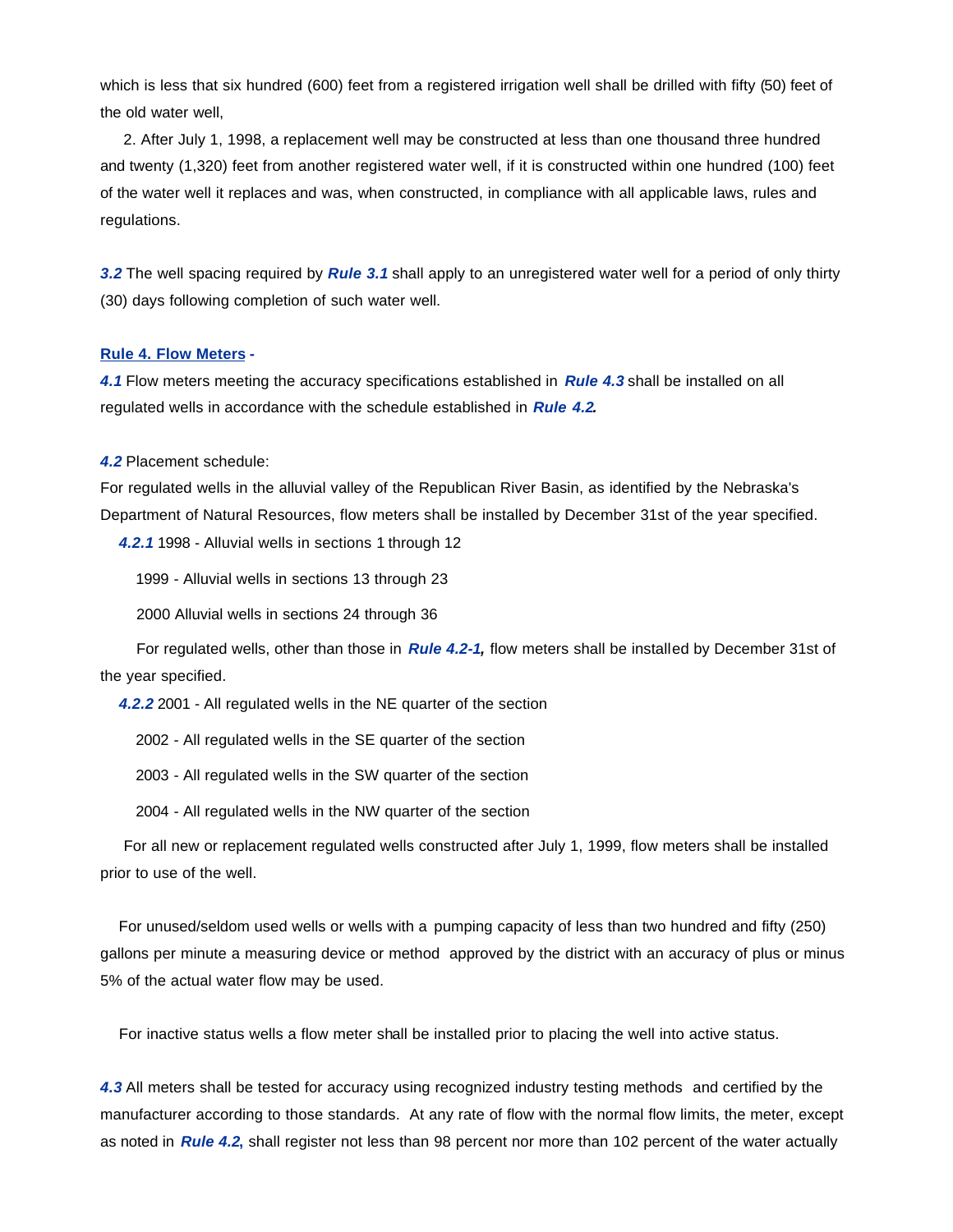passing through the meter. All meters shall have a register or totalizer and shall read in U.S. gallons, acre feet or acre inches.

*4.4 Installation* - The operator shall, on forms provided by the district, report the location, by legal description and certify the proper installation of flow meters. The district may, at a time of its own choosing, verify the location and proper installation of flow meters. The proper installation of a meter is such that it meets manufacturers specifications and/or more restrictive specifications developed by the district.

*4.5 Service* - It is the responsibility of the operator to service and maintain the flow meter according to either the manufacturers standards or standards developed by the district.

#### **Rule 5. Reports -**

*5.1* Beginning with the year after meter installation as required by *Rule 4* all operators of regulated irrigation wells shall report on forms provided by the district by November 15 each year, measurements that show or allow the district to determine the total water withdrawn from that well since the last report and the acres irrigated by that well during the preceding irrigation season.

*5.2* Each operator of a regulated well, other than an irrigation well, shall report, on forms provided by the district, by January 15 each year, the total water withdrawn from that well during the preceding calendar year.

#### **Rule 6. Well Permit** -

*6.1* Except as provided to *Rule 6.2* any person who intends to construct a water well on land in the management area which he or she owns or controls shall, before commencing construction, apply with the district for a permit on a form provided by the district.

#### *6.2 Exceptions* - No permit shall be required for:

- 1. Test wells,
- 2. Dewatering wells with an intended use of ninety (90) days or less,
- 3. A single water well designed and constructed to pump fifty (50) gallons per minute or less.

*6.3* A permit is required for a water well designed and constructed to pump fifty (50) gallons per minute or less if such water is commingled, combined, clustered, or joined with any other water well or wells or other water source, other than a water source used to water range livestock. Such wells shall be considered one water well and the combined capacity shall be used as the rated capacity.

*6.4* A person shall apply for a permit before he or she modifies a water well, for which a permit was not required when the well was constructed, into one for which a permit is now required.

*6.5* The application shall be accompanied by a \$17.50 filing fee payable to the district and shall contain: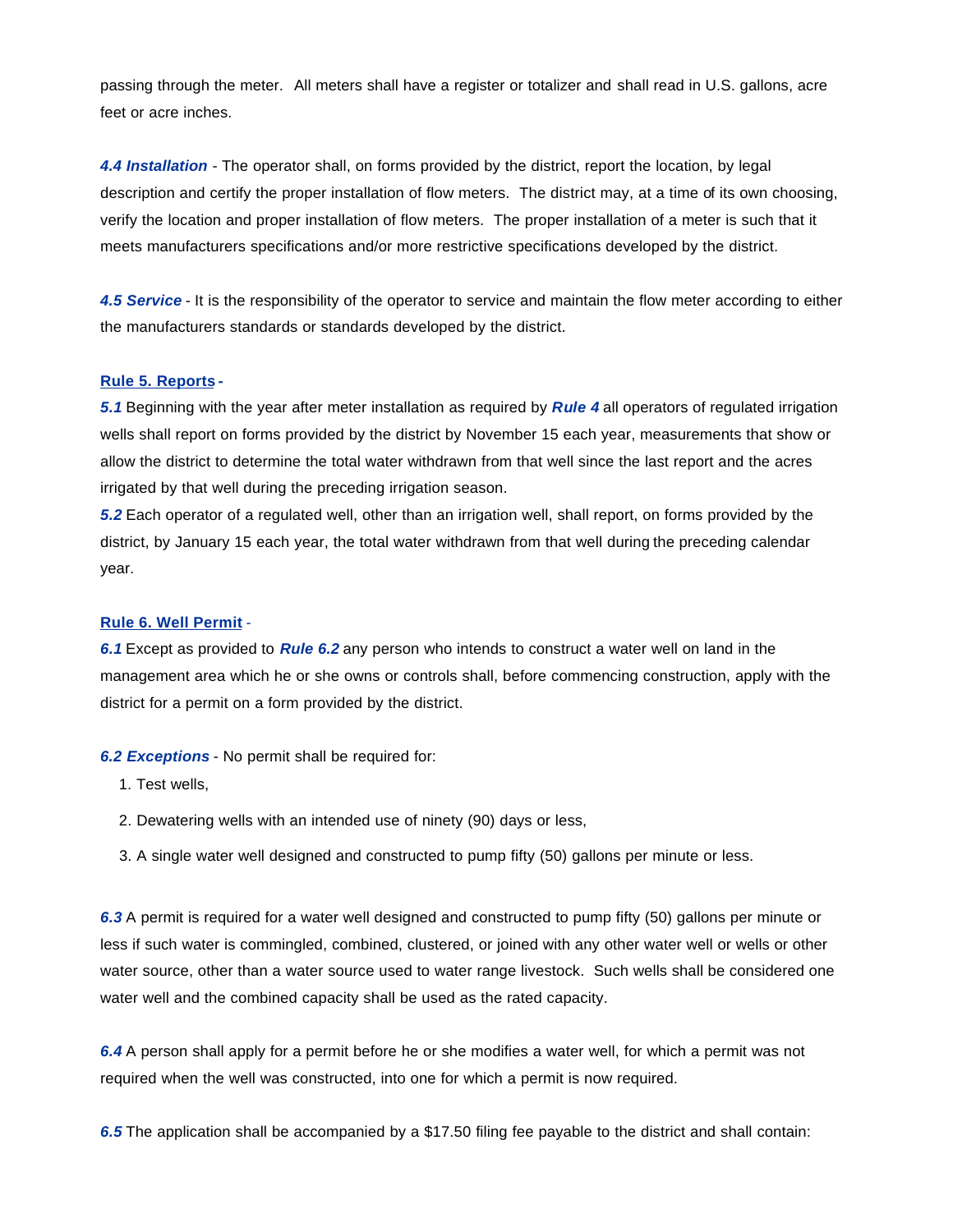- 1. The name and post office address of the well owner,
- 2. The nature of the proposed use,
- 3. The intended location of the proposed water well or other means of obtaining ground water,
- 4. The intended size, type, and description of the proposed water well and estimated depth,
- 5. The estimated capacity in gallons,
- 6. The acreage and location by legal description of the intended use of the well water,
- 7. A description of the proposed use of the well water,
- 8. The registration number of the well being replaced, if applicable,
- 9. Such other information as the district may require.

*6.6* Any person who has failed or in the future fails to obtain a permit before construction is started shall make an application for a late permit on forms provided by the district.

*6.7* The application for a late permit shall be accompanied by a two hundred and fifty (\$250) fee payable to the district and shall contain the same information required in *Rule 6.5*.

*6.8* The application for a permit shall be denied if:

 1. The location or operation of the proposed water well or other work would conflict with any regulations or controls adopted by the district,

2. The proposed use would not be a beneficial use,

 3. In the case of a late permit only, that the applicant did not act in good faith in failing to obtain a timely permit.

*6.9* The issuance, by the district, of a permit or the registration of a water well shall not vest in any person the right to vi olate any district rule, regulation, control properly adopted after such date.

*6.10* The applicant shall commence construction as soon as possible after the date of approval and shall complete construction and equip the water well prior to the date specified in the conditions of approval, which shall not be more than one year from the date of approval.

#### **Rules and Regulations For the**

#### **Temporary Suspension of the Drilling of New Wells**

Adopted by the Board of Directors of the Middle Republican Natural Resources District on June 11, 2002 following a Public Hearing on June 11, 2002.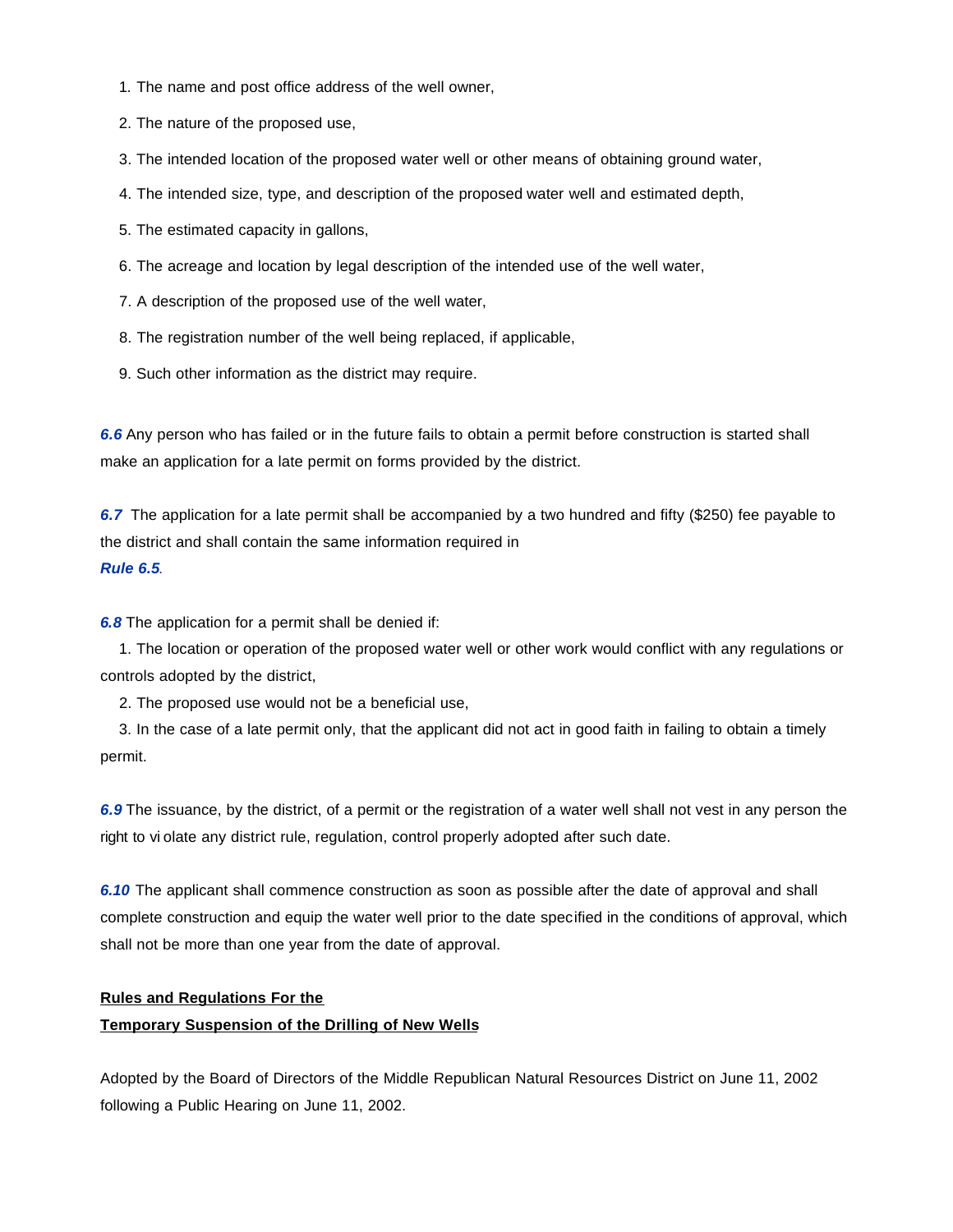#### **AUTHORITY**

The authority for these rules is contained in Chapter 46, Reissue Revised Statutes of Nebraska, Article 6, specifically sections 46-656.01 to 46-656.67 known as the Nebraska Ground Water Management and Protection Act.

#### **GENERAL PROVISIONS**

In July of 1996, the Middle Republican NRD requested that the Department of Water Resources conduct studies and hold a hearing on the preparation of a joint action plan for the integrated management of hydrologically connected ground water and surface water in the NRD.

In July of 1998, the Middle Republican NRD adopted rules and regulations for a Ground Water Management Area. The current version of the groundwater management area rules and regulations were adopted in July 2000.

In June of 1999, the Middle Republican NRD requested that the process initiated in July of 1996, be suspended.

In May of 2002, the Middle Republican NRD requested that the Department of Natural Resources (formerly the Department of Water Resources) resume the process begun in 1996.

**Rule 1. Area Designation and Boundaries:** The area subject to these rules is the entire geographic area that coincides with the boundaries of the Middle Republican Natural Resources District. The stratigraphic boundary of the area is from the land surface to the base of the underlying sand and gravel layers that contain the water bearing material. The base of the sand and gravel layers rest on impervious layers of Niobrara Chalk, Pierre Shale or formations from the White River Group.

#### **Rule 2. Definitions:**

*2.1* Ground Water Management Area: Shall mean the area so designated by the Middle Republican Natural Resources District pursuant to section 46-656.20, Revised Statutes of Nebraska, on July 1, 1998.

- *2.2* Permit: Shall mean a document that must be obtained from the district in accordance with Sections 46-656.29 through 46-656.31, Revised Statutes of Nebraska, and Rule 6 of the Rules and Regulations for the Ground Water Management Area.
- *2.3* Well or Water Well: Shall mean a water well as defined in Section 46-601.01, Revised Statutes of Nebraska and that is designed and constructed to pump more than fifty (50) gallons per minute. A series of water wells, with a combined discharge of more than fifty (50) gallons per minute, of which the water is commingled, combined, clustered or joined as a single unit for a single purpose shall be considered as one well.
- *2.4* Test Hole: Shall mean a hole designed solely for the purpose of obtaining information on hydrogeologic conditions.
- 2.5 Dewatering Well: shall mean a water well constructed for the purpose of temporarily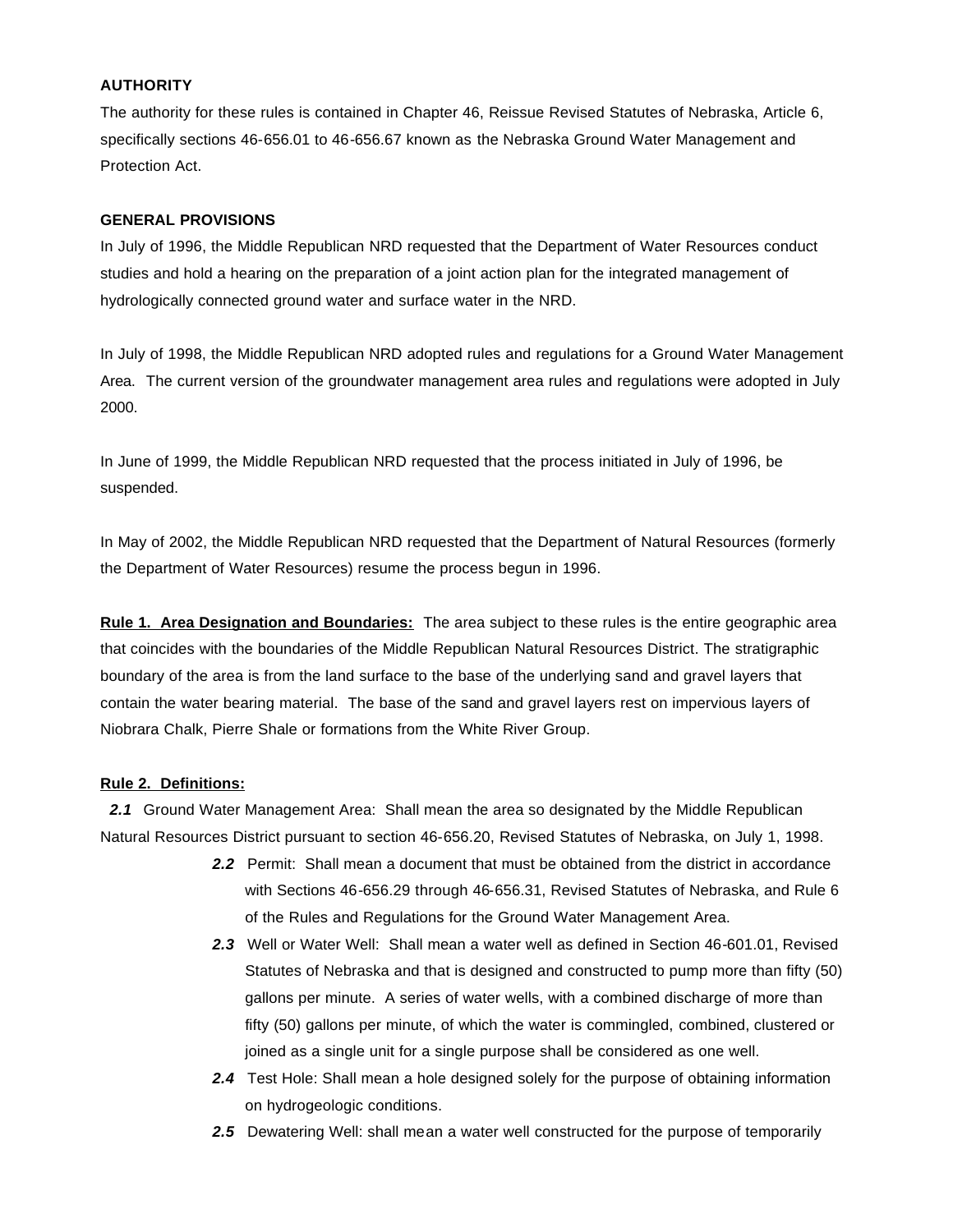lowering the ground water surface elevation.

2.6 Replacement Well: a water well which (a) replaces a previously abandoned water well within three years of the last operation of the abandoned water well or replaces a water well that will not be used after construction of the new water well and the original water well will be decommissioned within one year of construction of the new water well; (b) if for irrigation, is constructed to provide water to the same tract of land served by the water well being replaced. A replacement well as defined in section 46-602, or as further defined in district rules and regulations, is subject to the same provisions as the water well it replaces.

#### **Rule 3. Temporary Suspension of the Drilling of New Wells:**

*3.1* Effective June 12, 2002 and except as provided in *Rule 3.2*, there is a temporary suspension in the drilling of new wells and a temporary suspension in the issuance of permits to construct new wells.

- *3.2* Wells not subject to *Rule 3.1* are:
	- *3.2.1* Test holes,
	- *3.2.2* Dewatering wells with an intended use of less than ninety days,
	- *3.2.3* Water wells designed and constructed to pump fifty gallons per minute or less,
	- *3.2.4* Water wells to be used as replacement wells.
- *3.3* Wells with existing permits may be constructed if, on or before June 11, 2002, the construction of the well has begun. All other permits will be subject to this suspension.
- *3.4* This temporary suspension of drilling shall remain in effect until June 1, 2005 unless rescinded by the Middle Republican NRD.
- *3.5* This temporary suspension can be extended by amendment of these rules and regulations beyond June 1, 2005 on an annual basis until June 1, 2007.

#### **Rule 4. Variances:**

- *4.1* The board may grant variances from the strict application of these rules and regulations if it determines that construction of a new well is necessary to alleviate an emergency situation involving the provision of water for human consumption or upon other good cause shown.
- *4.2* An expedited variance may by granted by the manager or his designated representative for the purpose of approving a well permit for:

 *4.2.1* Contamination/Remediation: Shall mean a water well, constructed to recovery well standards, for the purpose of withdrawal or treatment of contaminated water, or

 for the introduction or removal of air, water or chemicals. The variance request and application for a Permit to Construct a Water Well shall include written approval of the state agency with supervisory responsibility for the planned project.

*4.2.2* Monitoring/Observation: Shall mean a water well, constructed to the appropriate well standards,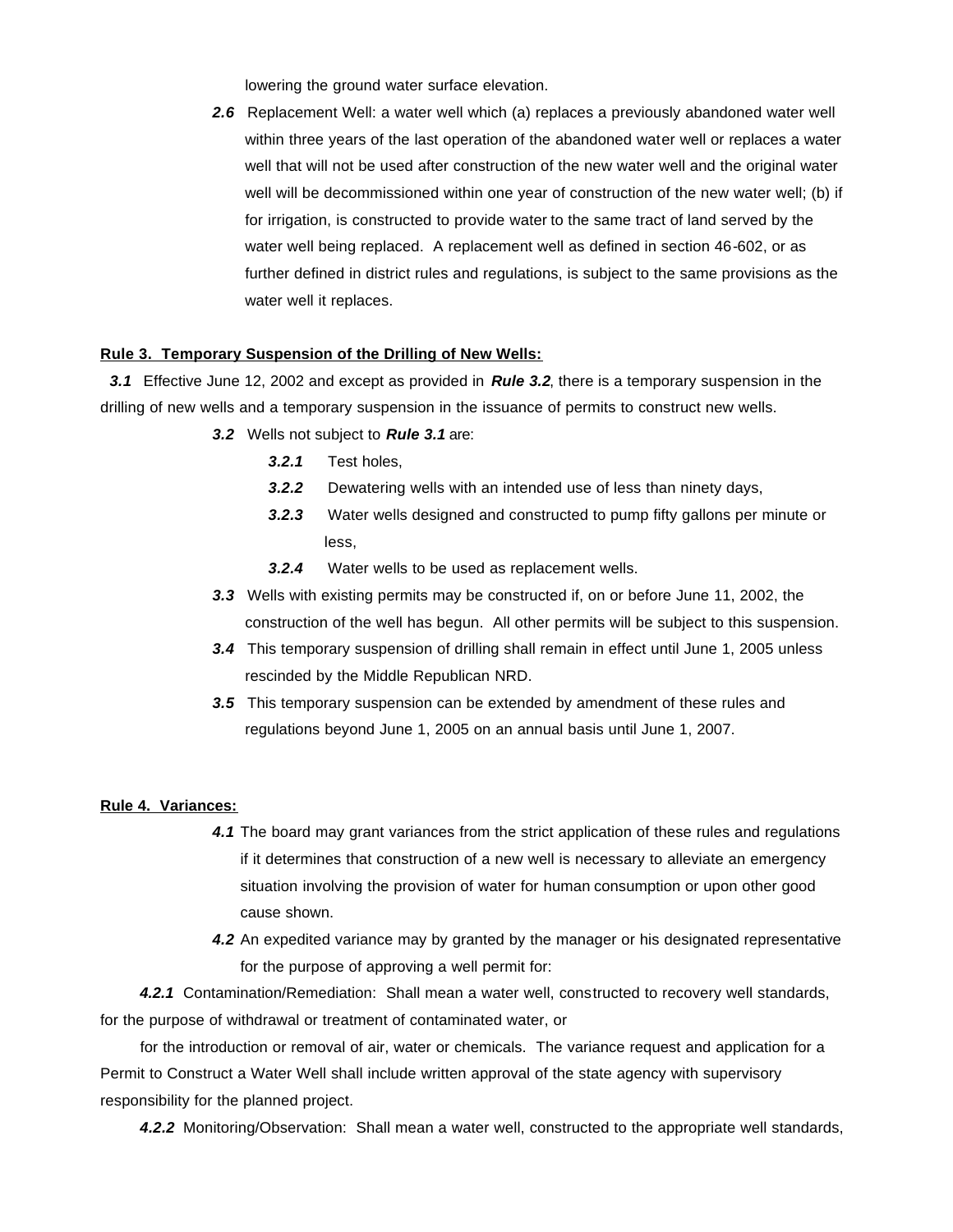for the purpose of withdrawal of water or the observation of water levels during aquifer testing, collection of water quality samples and providing hydrogeology information. A monitoring/observation well shall not have a permanent pump installation.

 The variance request and an application for a Permit to Construct a Water Well shall include the planned disposition of the monitoring/observation well after its intended use is completed.

> *4.3* All requests for a variance, other than those in *Rule 4.2,* shall be made on forms provided by the district and will be acted upon after a hearing before the district.

#### **Rule 5. Violations:**

These rules and regulations shall be enforced by the district through the use of cease and desist orders issued in accordance with the "Rules and Regulations for the Enforcement of the Nebraska Ground Water Management and Protection Act, adopted March 27, 2000, and Section II, Subsection E, *Rule 4* of the "General Policy Statement". Any violation of a cease and desist order issued by the district shall be a Class IV misdemeanor.